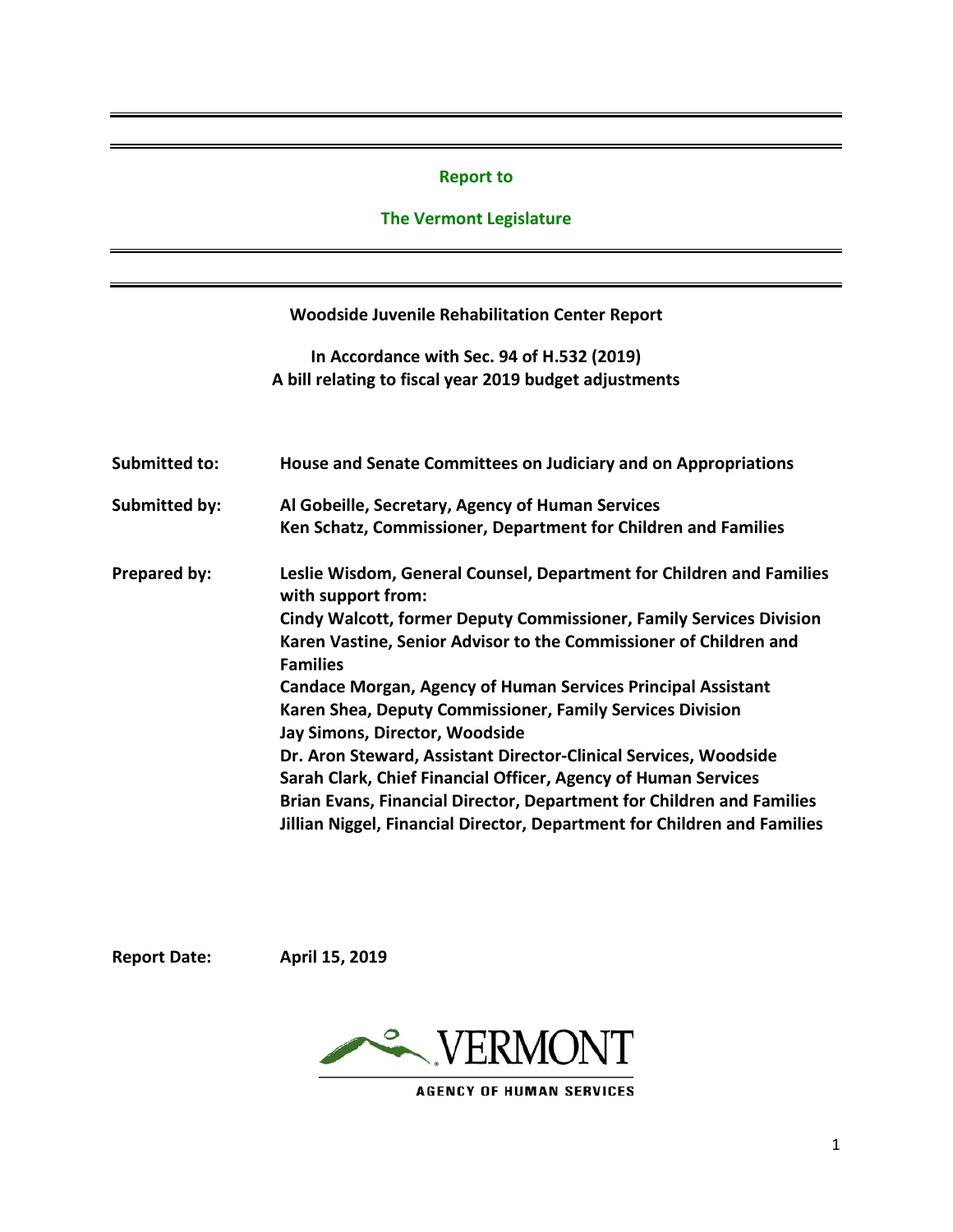# Table of Contents

| JUVENILE DELINQUENCY SYSTEM IN VERMONT COMPARED TO ADULT CRIMINAL SYSTEM  8                  |
|----------------------------------------------------------------------------------------------|
|                                                                                              |
| Youth in the Adult Criminal System in the Custody of the Department of Corrections (DOC)  11 |
|                                                                                              |
|                                                                                              |
|                                                                                              |
|                                                                                              |
|                                                                                              |
|                                                                                              |
|                                                                                              |
|                                                                                              |
| VERMONT'S SYSTEM OF IN-STATE RESIDENTIAL CARE FOR YOUTH UTILIZED BY DCF AND DMH 25           |
|                                                                                              |
|                                                                                              |
|                                                                                              |
|                                                                                              |
|                                                                                              |
|                                                                                              |
|                                                                                              |
|                                                                                              |
|                                                                                              |
|                                                                                              |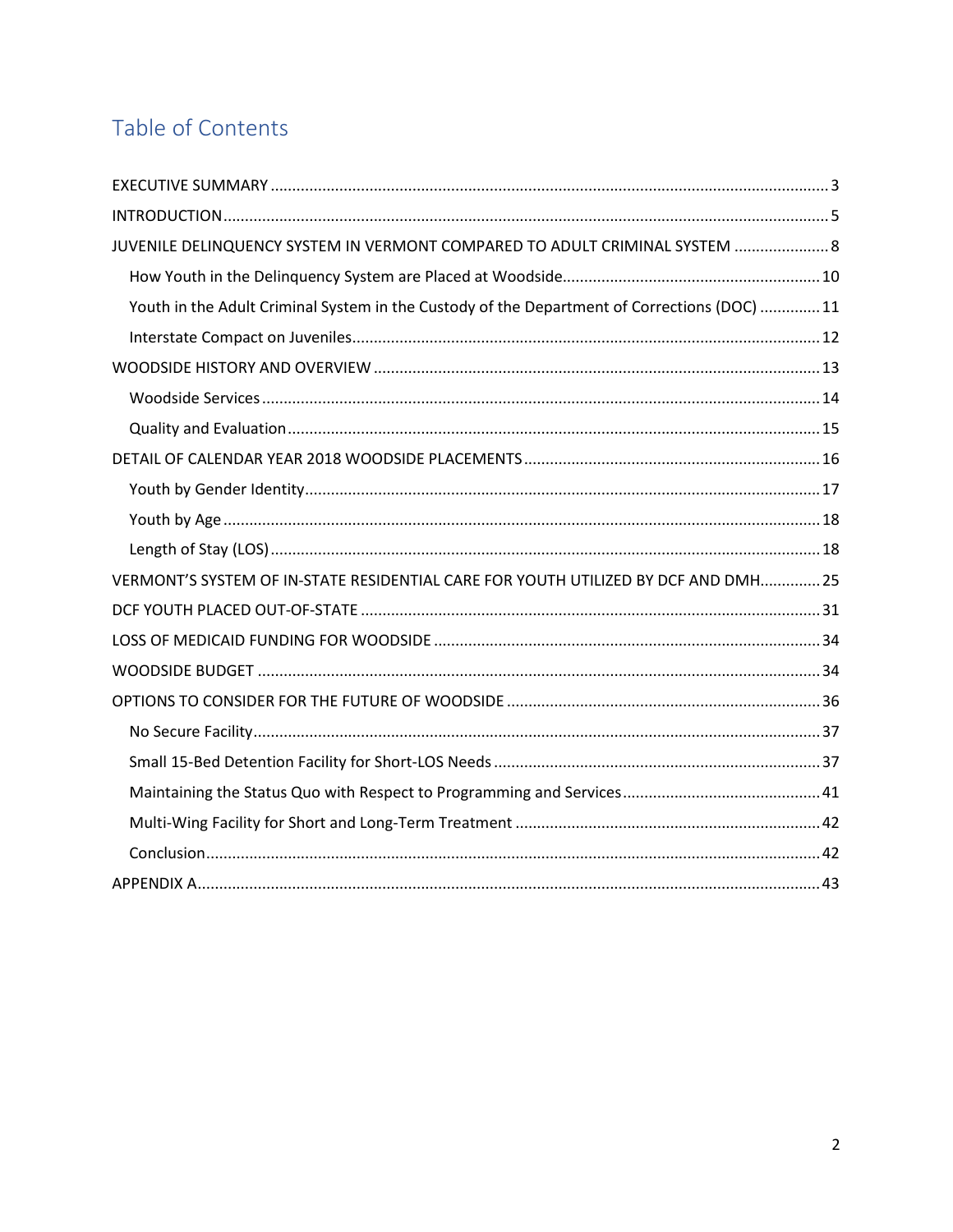# <span id="page-2-0"></span>EXECUTIVE SUMMARY

 Today, Vermont has over 1,300 children and youth that are in the custody of the Commissioner of the Department for Children and Families (DCF), Ken Schatz. "Ken's kids" arrive through two profoundly different doors: as children in need of care or supervision (CHINS) cases, or through the juvenile delinquency system. No matter the door, the stories of trauma, heart break and pain are universal. To provide care, Vermont spent upwards of \$37 million<sup>[1](#page-2-1)</sup> on out-of-home care for 2,140 children and youth in SFY18. Given that the DCF Commissioner is the "parent" of these children and youth, meeting their needs is not optional. DCF is charged with providing for their necessary care and treatment.

 Some of the 1,300 children and youth have intense treatment needs or are delinquent. For these populations, a very complex system of residential care has been developed to address their need for treatment, security, individual and community safety, and education. Serving these populations is challenging and individual needs are paramount. Vermont's commitment to the ideal of providing care in the least-restrictive setting and the desire to move away from residential treatment guides our work every day and is a foundation of this analysis. Of the \$37 million spent on care in SFY18, \$[2](#page-2-2)6 million<sup>2</sup> was for treatment in-state, including the state-run Woodside Juvenile Rehabilitation Center (Woodside), and out-of-state residential care for children and youth in DCF custody.

 Woodside, our only state-run 30 bed juvenile detention and treatment facility, is currently an important component of this residential treatment continuum. Woodside is the only no-eject/no-reject facility for justice-involved youth, and the only facility capable of hosting youth charged in adult court. Woodside lost federal funding in late 2016 and has experienced a falling daily census. We are proud of the census decline as it is proof that our hard work to move children and youth to the least restrictive setting is working.

 But the \$6.2 million per year to operate an aging jail-like facility and the desire to get youth to less restrictive settings calls the question as to whether Woodside is still a necessary component of the care continuum described above. If it is still necessary, what form should it take? Our work examined four alternatives:

1. Eliminate Woodside entirely

 $\frac{1}{1}$ 

<span id="page-2-1"></span> $\mathbf 1$ 

- 2. Scale back to a short length-of-stay (LOS) detention facility
- 3. Status quo, to ensure justice-involved youth continue to receive treatment and rehabilitation
- 4. Build a new facility, to include increased treatment modalities and youth served

| DCF SFY18 Spending on Substitute Care                       |              |
|-------------------------------------------------------------|--------------|
| Foster care                                                 | 6,507,841    |
| Specialized foster care                                     | 5,190,907    |
| Emergency short-term residential                            | 2,583,040    |
| In-state residential                                        | 10,927,079   |
| Out-of-state residential                                    | 6,015,715    |
| Other caseload spending (transitional & independent living) | 185,043      |
| Woodside                                                    | 5,814,369    |
| <b>Total SFY18</b>                                          | \$37,223,994 |

<span id="page-2-2"></span><sup>2</sup> SFY18 data in the table above shows \$19,525,834 for in-state and out-of-state residential care plus \$5,814,369 for Woodside. The emergency short-term and in-state residential care spending is projected higher in SFY19 due to a new assessment program that opened and increased supports for some existing programs, discussed on page 30.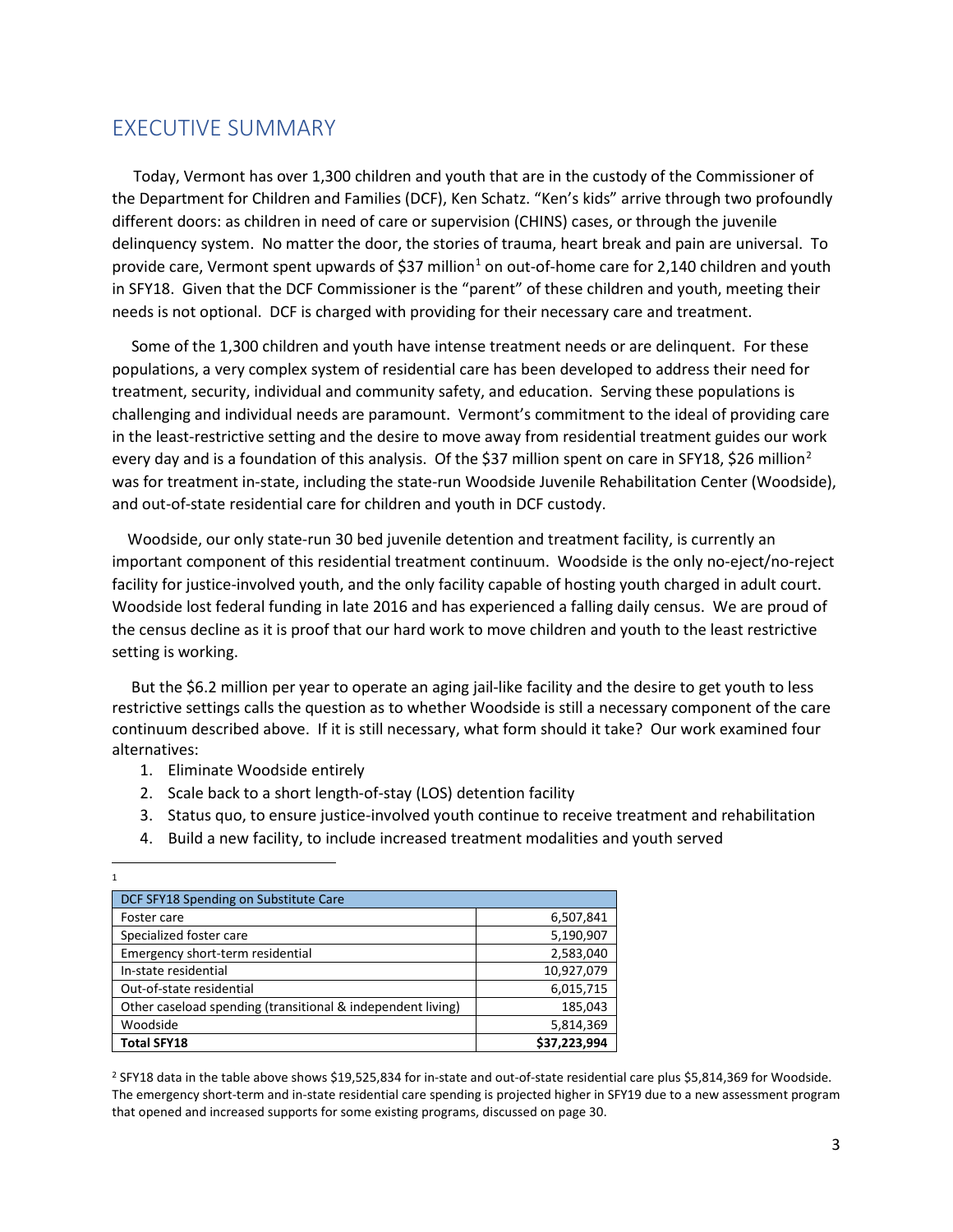For policy makers, it is the intent of our workgroup to lay out the facts and let them guide us to a viable path forward in this conversation. That said, after careful analysis, no stakeholder or member of the workgroup felt the state could responsibly advocate for Option #1, the complete elimination of Woodside. There must be a place for youth that are not welcomed, either permanently or temporarily, in in-state or out-of-state residential care facilities. These youth almost always pose a safety risk to the community and often to themselves; they cannot safely be placed in foster home settings until they are stabilized. The remaining three options have strengths and weaknesses which require a much better understanding of the residential care continuum as currently constructed. Further, each option much be weighed against the very real constraints of building timelines, capital bill fiscal limitations, the ability of our private sector partners to evolve in this changing space and the requirements of our federal partners.

 Option #2 proposes to scale back the staff and programming at Woodside to serve only youth staying for less than 30 days. This would meet the needs of 67% of the youth served by Woodside and save over \$2 million dollars in our general fund budget. One of the weaknesses of this option arises from the cost to treat and house the youth who otherwise would have stayed at Woodside for longer periods of time. Our estimates, using 20 youth from 2018 as a data source, show the savings disappearing as the cost to place youth out-of-state consumes the Woodside efficiencies gained through this option. These estimates range from \$1.8 to \$3.9 million in general fund for DCF youth placed in other residential settings, but noting that these estimates could be higher or lower depending on actual rates and length of stays for each youth. There are also anticipated additional costs for Department of Corrections youth placed at Woodside who may need to be placed in an adult facility. The case would need to be made that the long-term youth would be better served by this arrangement. Currently, we have former Woodside residents that were "ejected" from in-state and out-of-state facilities and have returned to Woodside. Another weakness of Option #2 is the lack of treatment for youth in the program and the impact this will have on their likelihood to return to less restrictive settings. This lack of treatment also presents legal issues as Vermont statutes mandate the care, protection, education and healthy mental, physical, and social development of children/youth in care. For justice-involved youth in care, Vermont law also mandates rehabilitation.

 Option #3 remains a very viable option for the near term, and candidly will be relied upon for a significant amount of time, if other alternatives are selected. The downside of keeping Woodside "as is" are lengthy and include the age and condition of the physical plant, jail-like atmosphere, and a building size that is no longer needed for the population it currently serves. Numerous legislative reports have supported these claims.

 Option #4 is the construction of a completely new and evolved Woodside. This vision would include short-term space, long-term space and a new space open to all children and youth served by DCF or DMH that have high acuity substance abuse, mental health or behavioral treatment needs. With a physical plant designed to support treatment, the goal would be to provide options that would allow fewer youth to be placed in out-of-state residential care, far from home, family and community. The weaknesses of this plan include requesting almost \$25 million dollars out of a shrinking capital bill, which is a tough undertaking. Convincing our non-profit partners that a "bigger" Woodside is in their best interest would be difficult as well. Lastly, the timeline for construction makes enthusiasm wane.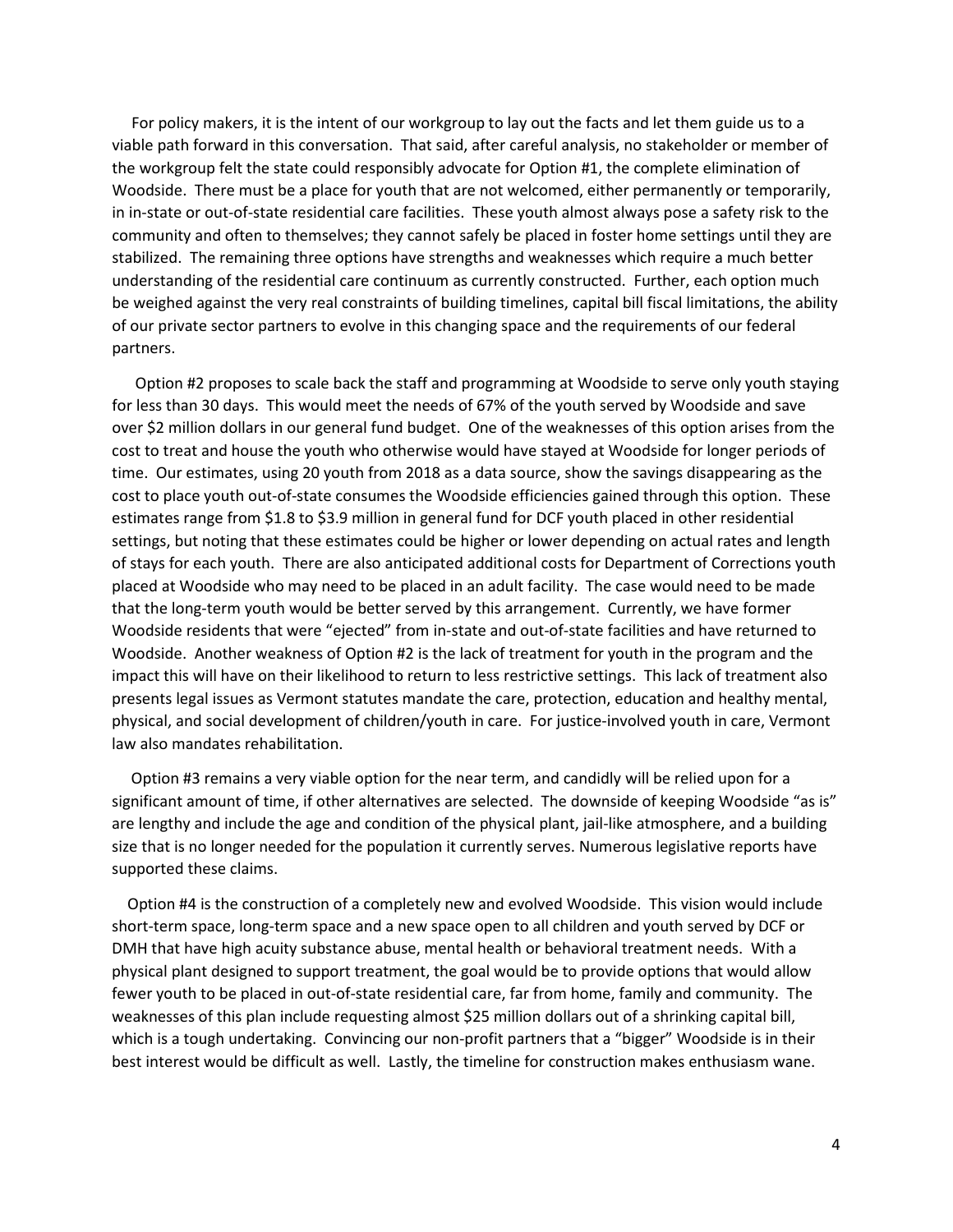While it is great to have options, policy makers will need to weigh the details of these varying ideas and make a decision that is in the best interest of the state. It is easier, after reviewing the full report, to understand how reasonable people can disagree on the best path forward. While the construction schedule and capital bill limitations are very real, it is the consensus of the Agency of Human Services work group that option # 4 would provide the best long-term solution for our state.

# <span id="page-4-0"></span>INTRODUCTION

The SFY19 budget adjustment bill (H.532) provides the following direction to the Agency of Human Services (AHS) and DCF in section 94:

- (a) Given the loss of federal matching funds for the Woodside facility, on or before April 15, 2019 the Secretary of Human Services and the Commissioner for Children and Families, in consultation with the Joint Fiscal Office, shall submit a plan to the House and Senate Committees on Judiciary and on Appropriations related to the continuation of operations beyond July 1, 2019 limited only to shortterm placements of delinquent youths. Any plan should be consistent with legislative intent related to loss of federal funding expressed in 2017 Acts and Resolves No. 85, Sec. E.[3](#page-4-1)27<sup>3</sup>. Any plan should also consider the role of Woodside in the system of care and evaluate the current need and other treatment options for youths in Vermont and out-of-state.
- (b) Long-term planning to meet the needs for serving delinquent youth in State shall be informed by the work of the CHINS workgroup convened pursuant to 2018 (Sp. Sess.) Acts and Resolves No. 11, Sec. C.106 and any research or study regarding families of children who are placed in the custody of the Commissioner for Children and Families.

This report provides the following:

- Introductory information about how youth may be placed at Woodside
- Brief overview of the justice system in Vermont, with an explanation on how the juvenile system differs from the adult system and the role Woodside plays.
- An overview of the three "doors" through which youth can be placed at Woodside:
	- o DCF custody
	- o DOC custody
	- o Interstate Compact on Juveniles
- An overview of Woodside's history
- A description of the services and support Woodside currently provides
- A detailed description and analysis of DCF youth placed at Woodside in 2018, including the charges that brought them to Woodside, their history of other placements, and the settings to which they were discharged. Data on DCF placed youth are provided in three categories:
	- o Short-stayers (less than 30 days) 43 youth
	- o Mid-stayers (30-89 Days) 12 youth
	- o Long-stayers (90 days or more) 9 youth
- A description of the in-state system of residential care, costs and ability to meet the needs of youth typically placed at Woodside

<span id="page-4-1"></span> $3$  Act 85 language can be found at

<https://legislature.vermont.gov/Documents/2018/Docs/ACTS/ACT085/ACT085%20As%20Enacted.pdf#page=157>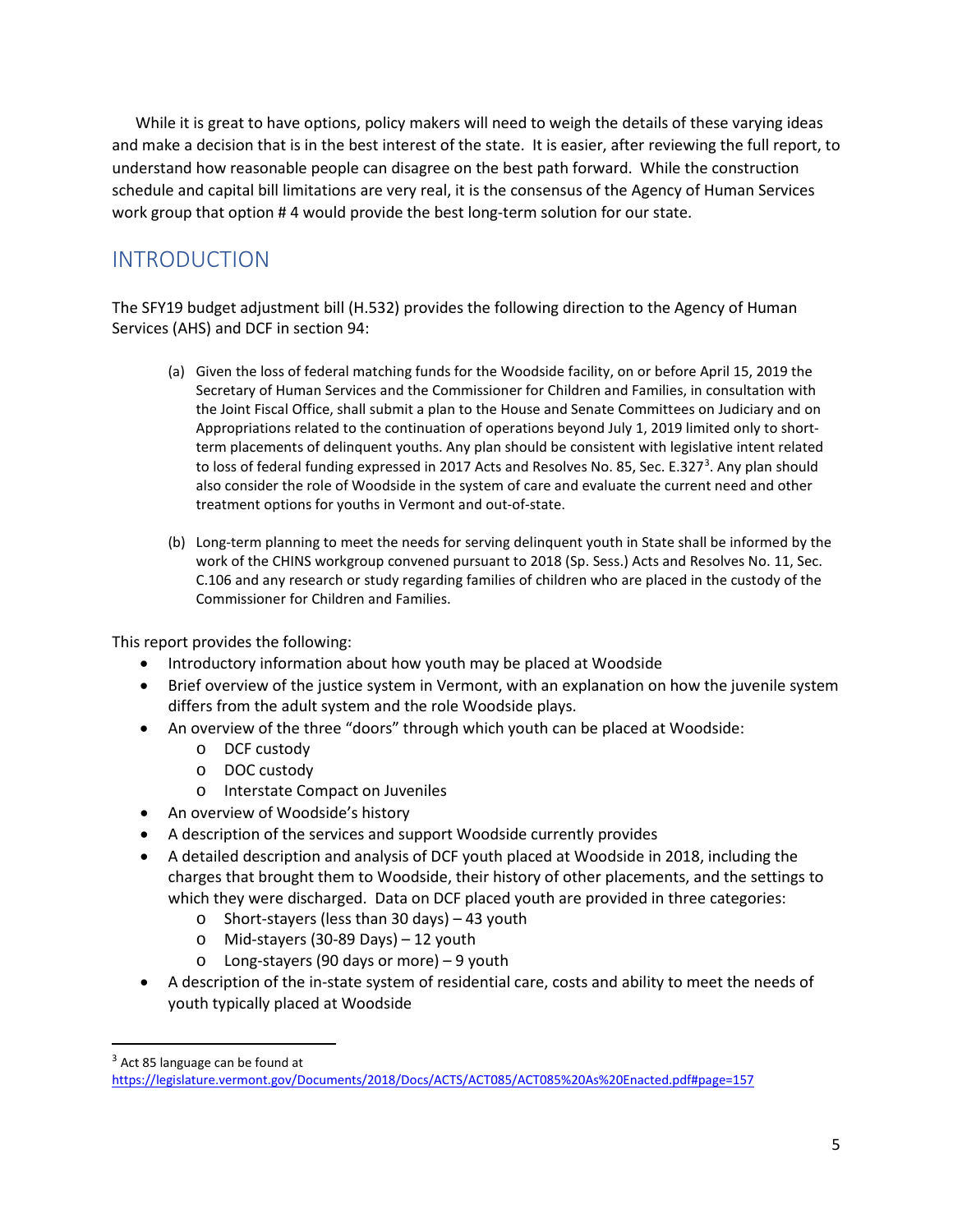- A description of DCF's use of out-of-state residential care and costs
- A brief summary of the loss of Medicaid funding for Woodside
- Review of Woodside budget
- Description of options to consider for the future of Woodside

Given the loss of federal Medicaid funds for the support of the Woodside, this report examines the role of Woodside in the juvenile justice system of care and provides information to consider for the future of the program.

Woodside has capacity for 30 youth and is run by the Family Services Division of DCF. By law, Woodside may admit youth ages 10 to 17, though by DCF policy youth under age 12 need approval by the Deputy Commissioner of the Family Services Division.

Woodside is defined by Vermont law as "a residential treatment facility that provides in-patient psychiatric, mental health, and substance abuse services in a secure setting for adolescents who have been adjudicated or charged with a delinquency or criminal act." 33 V.S.A. §5801(a). Pursuant to Vermont law, Woodside's purpose and/or capacity can only be changed by action of the General Assembly, following a study recommending any change of use by the Agency of Human Services. *Id.* at §5801(c).

#### *Placement of Youth at Woodside*

Woodside only serves youth who have committed some kind of offense, delinquency or a criminal act. This means that youth at Woodside can come to the program through multiple justice-involved doors. Because Woodside is the most restrictive setting, not all justice-involved youth need or go to Woodside. In examining the role of Woodside, it is important to understand the different doors through which a youth could enter the program.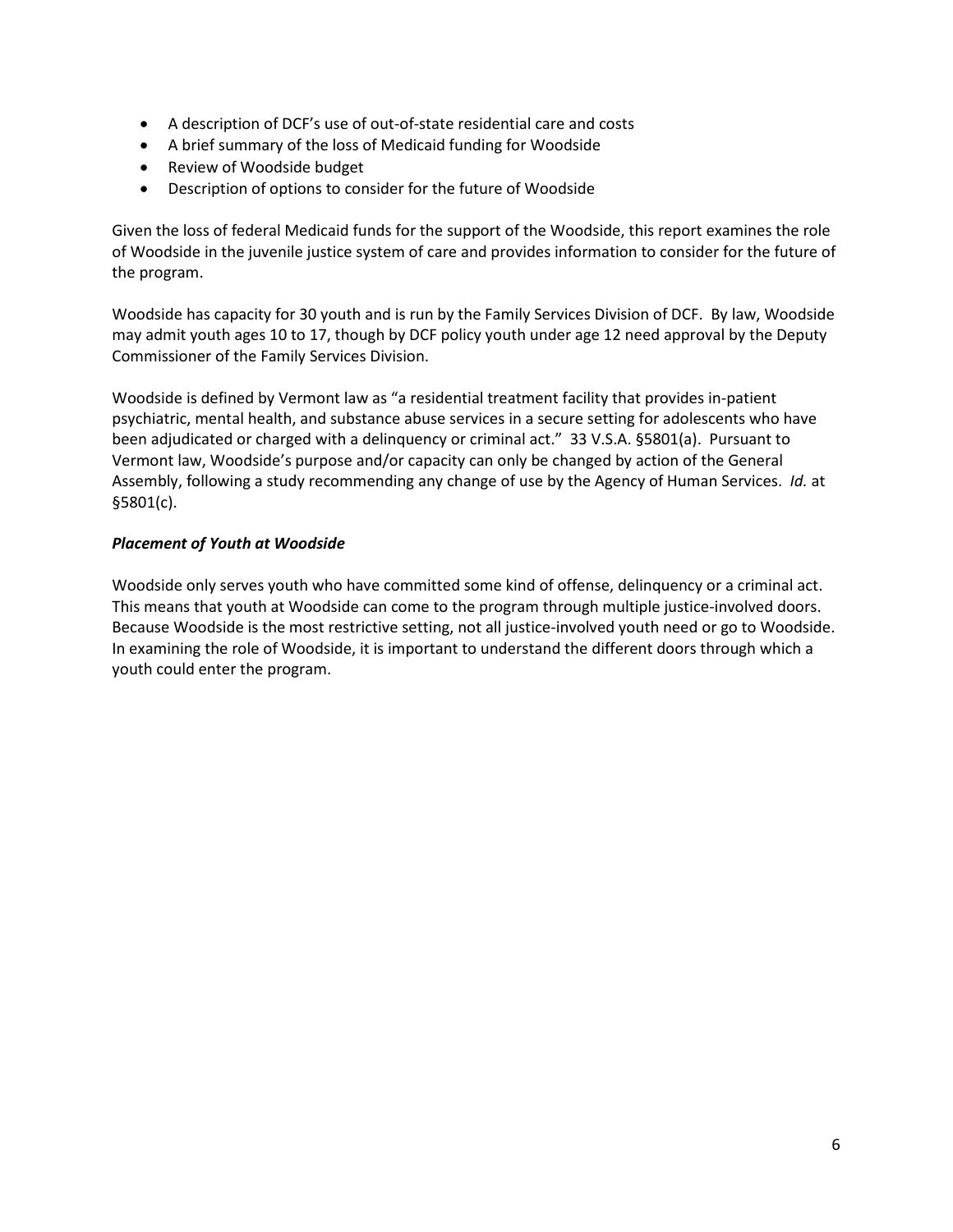#### DELINQUENCY DOOR Youth charged with or adjudicated for committing a delinquent act in juvenile family court CRIMINAL DOOR Youth charged with or convicted of a crime in adult criminal court INTERSTATE COMPACT ON JUVENILES (ICJ) DOOR Youth from another state's justice system and is picked up in VT

Any stage of a criminal case

Any stage of delinquency case Also in DCF custody

\*May be placed by order of the court or by DCF

Also in Department of Corrections (DOC) custody

## **WOODSIDE**

\* Needs placement in a locked facility to ensure public safety or safety of self

DCF youth - remains in "short-term status" at Woodside for undetermined length of stay (can be days or months, depending on need and other placement options)

DOC youth – placement length determined by DOC

ICJ youth – ICJ rules apply. Family court approves return to the other state

DCF youth - approved for "long-term status"

need for programming at Woodside by State Interagency Case Review Committee and Court

Longer LOS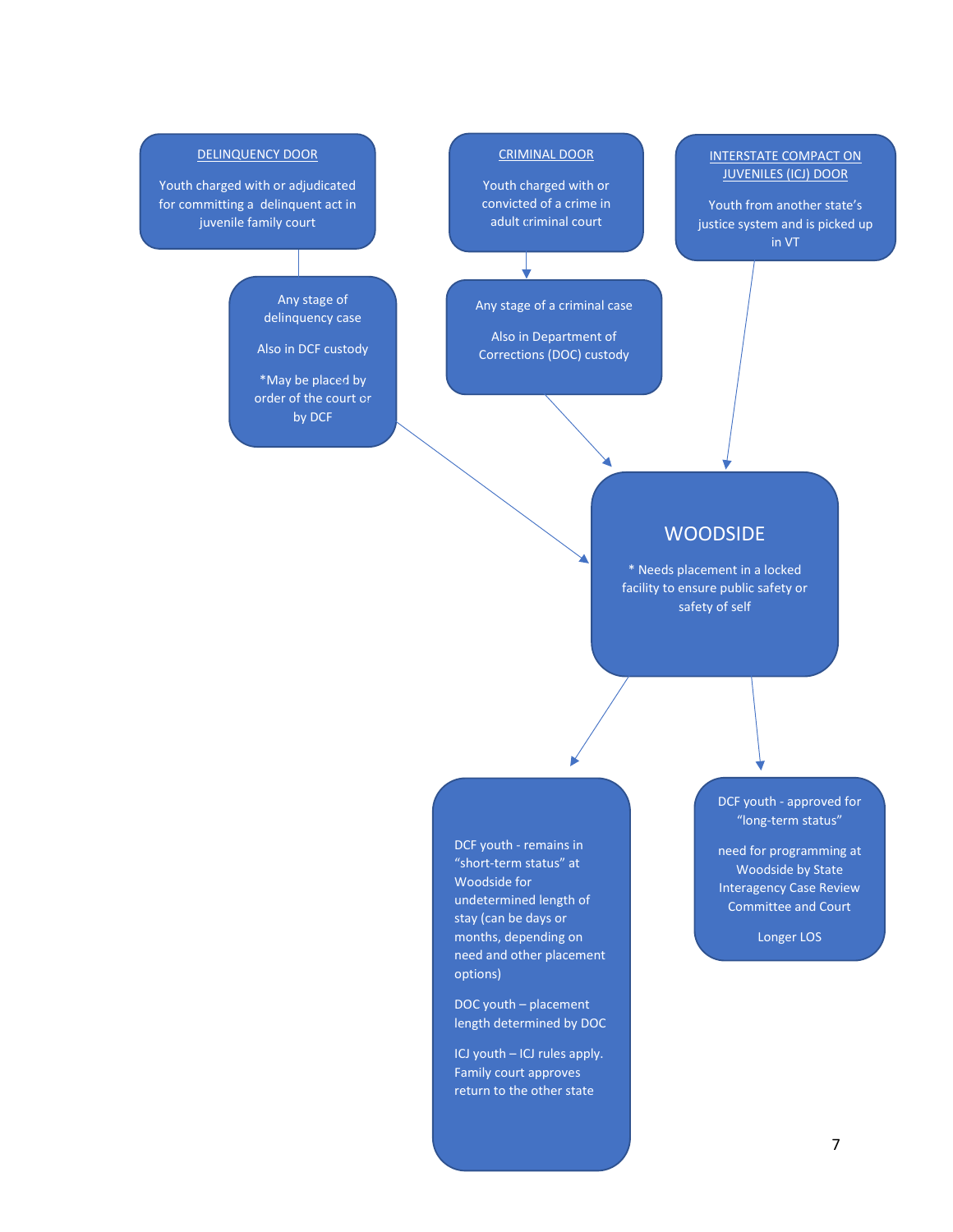This report provides information and analysis of the 71 individual youth served at Woodside in 2018.

| Calendar Year 2018 Woodside Placements (# of individual youth) |   |  |  |  |  |
|----------------------------------------------------------------|---|--|--|--|--|
| DCF youth (juvenile delinguency system)<br>64                  |   |  |  |  |  |
| DOC youth (adult criminal system)                              | b |  |  |  |  |
| Interstate Compact on Juveniles youth                          |   |  |  |  |  |

Most of the youth at Woodside are DCF placed youth in the delinquency system. DCF youth at Woodside are designated short-term or long-term status. Unfortunately, these terms are confusing, as they do not refer to a limit on or the actual length of time a youth will be placed at Woodside. More detail about short-term and long-term status can be found beginning on page 10. This report focuses on length of stay, rather than "short or long-term status" at Woodside based on 2018 admission data, with detail on the actual length of stay for these youth found beginning on page 18.

# <span id="page-7-0"></span>JUVENILE DELINQUENCY SYSTEM IN VERMONT COMPARED TO ADULT CRIMINAL SYSTEM

The juvenile justice (delinquency) system in Vermont is distinct from the criminal justice system. The purpose of the juvenile justice system is codified in Vermont law:

"The General Assembly finds and declares as public policy that an effective juvenile justice system: protects public safety; connects youths and young adults to ageappropriate services that reduce the risk of reoffense; and, when appropriate, shields youths from the adverse impact of a criminal record."

#### 33 V.S.A. §5101a.

The Vermont juvenile justice system helps youth avoid the long-term collateral consequences of behavior they are likely to overcome through maturity. The Vermont General Assembly has made juvenile justice reform a priority in recent legislation<sup>[4](#page-7-1)</sup>. A youth's adolescent brain development may include periods where they have low impulse control and incomplete development of skills for long-term decision-making. While these are negative characteristics of development, on the plus side, it has been found that youth, because they are still developing, for the majority respond well to treatment.

Also embedded in the concept of youth justice are the principles of risk, needs and responsivity. The risk principle guides decisions around supervision or services that should be matched to the youth's risk level for reoffense (i.e., higher risk youth should receive more intensive services). The need principle targets interventions for youth that will have the most positive impact on the likelihood for reoffense. The responsivity principle provides that interventions for youth should be matched, or responsive, to the characteristics and values of the youth.

<span id="page-7-1"></span> <sup>4</sup> <sup>S</sup>*ee* Acts 153 (2016), 72 (2017) and 201 (2018).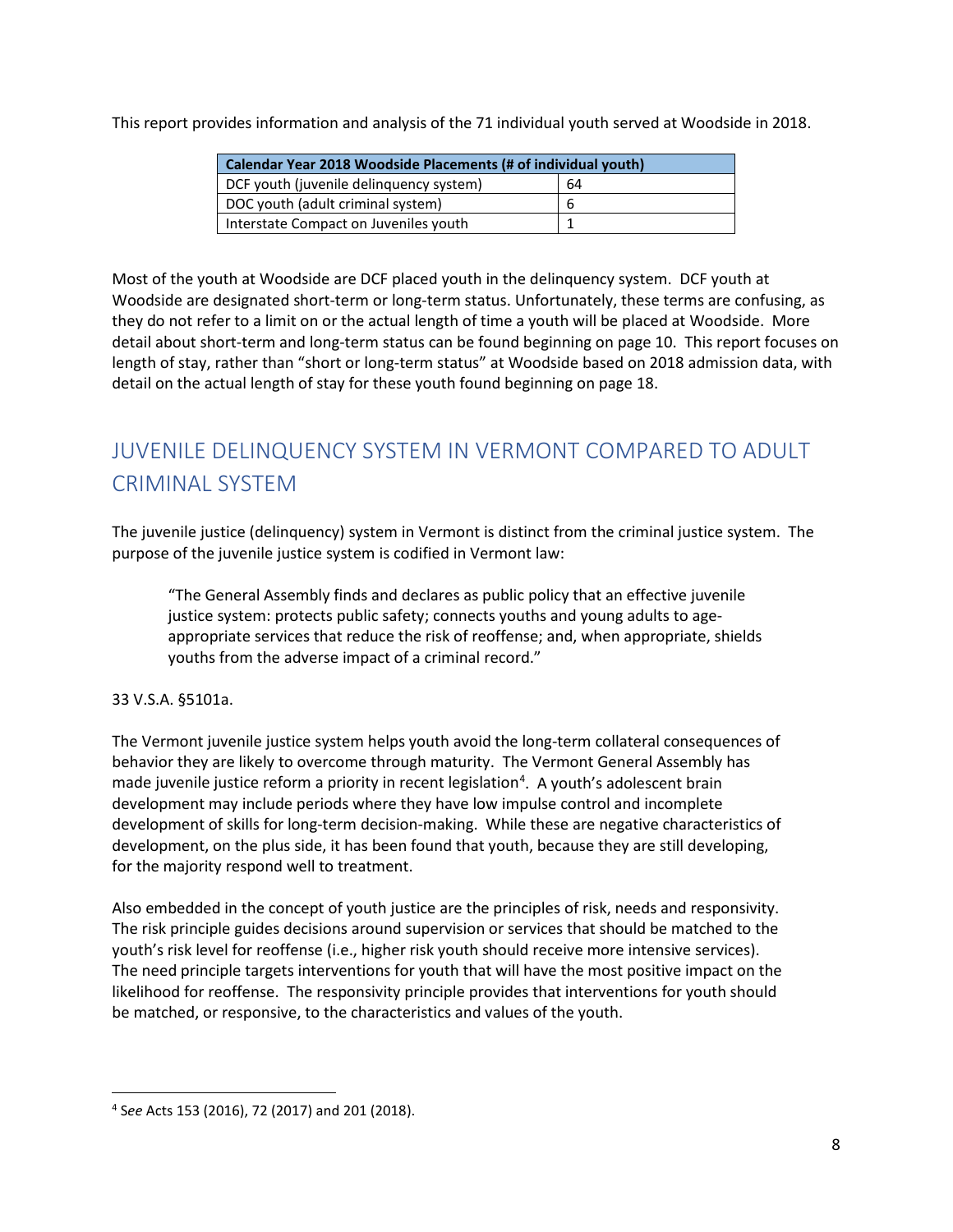The concepts behind juvenile justice and risk, needs and responsivity are important in understanding the larger framework of the juvenile justice system. The court system is one option for addressing offending behaviors of youth, but there are also other options that do not involve the courts. These include restorative justice and/or diversion, which may be appropriate for youth who are at low or moderate risk to reoffend. Research has shown that providing more intervention or services than a youth needs has a negative effect and can increase the risk level of youth.<https://www.pbpp.pa.gov/Information/Documents/Research/EBP7.pdf>

When the court system is utilized to address a youth's offending behavior, pursuant to Vermont juvenile justice laws, most youth under the age of 18 have their cases heard in the juvenile delinquency system in a confidential family division court rather than in the adult criminal system. The nomenclature and details of the adult and juvenile systems are different. For ease of reference, please see the glossary of terms and details noted in the table below.

| Brief Explanation of Differences between Adult Criminal and Juvenile Family Court Systems |                                                                                                                                                                                                                                                                                                  |                                                                                                                                                                                                                                                                                                                                                                                                                                                                                                                                                                                                                                                                                                                                                                                                                         |  |  |  |
|-------------------------------------------------------------------------------------------|--------------------------------------------------------------------------------------------------------------------------------------------------------------------------------------------------------------------------------------------------------------------------------------------------|-------------------------------------------------------------------------------------------------------------------------------------------------------------------------------------------------------------------------------------------------------------------------------------------------------------------------------------------------------------------------------------------------------------------------------------------------------------------------------------------------------------------------------------------------------------------------------------------------------------------------------------------------------------------------------------------------------------------------------------------------------------------------------------------------------------------------|--|--|--|
|                                                                                           | <b>Criminal</b>                                                                                                                                                                                                                                                                                  | <b>Juvenile Family Court (Delinquencies)</b>                                                                                                                                                                                                                                                                                                                                                                                                                                                                                                                                                                                                                                                                                                                                                                            |  |  |  |
| Proceedings<br>open to the<br>public?                                                     | Yes                                                                                                                                                                                                                                                                                              | No (but there are options for victim access and input)                                                                                                                                                                                                                                                                                                                                                                                                                                                                                                                                                                                                                                                                                                                                                                  |  |  |  |
| <b>Offenses</b><br>defined                                                                | Title 13 of Vermont statutes<br>details the criminal law and<br>offenses that are considered<br><i>crimes</i>                                                                                                                                                                                    | Title 33 of Vermont statutes details the delinquency and youthful<br>$\bullet$<br>offender laws<br>A delinquent act is an offense that would be considered a crime<br>$\bullet$<br>under title 13 if committed by an adult                                                                                                                                                                                                                                                                                                                                                                                                                                                                                                                                                                                              |  |  |  |
| Court<br>findings of<br>guilt                                                             | <b>Conviction</b>                                                                                                                                                                                                                                                                                | <b>Adjudication</b>                                                                                                                                                                                                                                                                                                                                                                                                                                                                                                                                                                                                                                                                                                                                                                                                     |  |  |  |
| Disposition<br>options<br>(outcome<br>after a court<br>finding of<br>guilt)               | <b>Sentence</b><br>$\bullet$<br>Probation supervised by<br>$\bullet$<br>Department of<br>Corrections (DOC)                                                                                                                                                                                       | there are no sentences in juvenile court<br>$\bullet$<br>youth can have juvenile probation supervised by a DCF Family<br>$\bullet$<br>Services Worker, who acts as a juvenile probation officer<br>youthful offender (YO) cases are a hybrid of the criminal and<br>$\bullet$<br>juvenile system and so youth on probation for YO are supervised<br>by both DCF and DOC                                                                                                                                                                                                                                                                                                                                                                                                                                                 |  |  |  |
| Custody<br>option                                                                         | <b>DOC</b>                                                                                                                                                                                                                                                                                       | <b>DCF</b>                                                                                                                                                                                                                                                                                                                                                                                                                                                                                                                                                                                                                                                                                                                                                                                                              |  |  |  |
| Jurisdiction<br>of each court                                                             | individuals 18 years of<br>$\bullet$<br>age and older<br>youth cannot be charged<br>$\bullet$<br>with a crime in the<br>criminal court system<br>unless specifically<br>provided for in title 33<br>10 and 11-year olds<br>$\bullet$<br>never go to criminal<br>court for any alleged<br>offense | most youth's cases are in the confidential juvenile court in the<br>$\bullet$<br>delinquency system<br>for youth under age 18, all alleged delinquent acts that would be<br>$\bullet$<br>considered misdemeanors or felonies (except Big 12 cases) must<br>start and finish in the Family Division<br>for 16 and 17-year olds, felonies can be transferred to the criminal<br>$\bullet$<br>court upon motion by the prosecutor<br>14-17-year olds with Big 12 offenses must start in the criminal<br>$\bullet$<br>court, with some exceptions, but can be transferred to juvenile<br>court<br>12 and 13-year olds with Big 12 offenses can be transferred to<br>$\bullet$<br>criminal from juvenile court upon motion<br>youthful offender is an option for cases that have criminal court<br>$\bullet$<br>jurisdiction |  |  |  |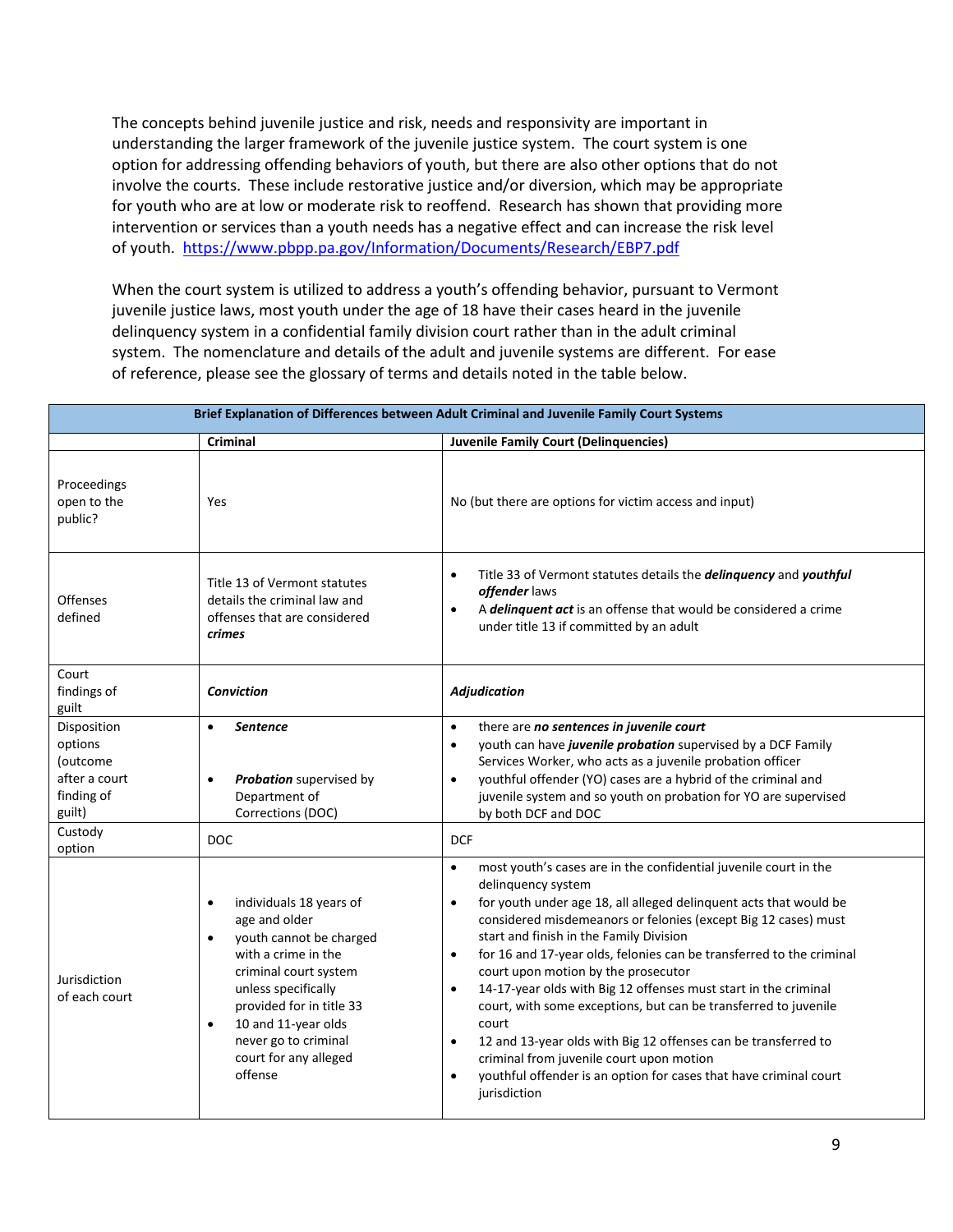| Brief Explanation of Differences between Adult Criminal and Juvenile Family Court Systems |                        |                                                                                                                                                                |  |  |  |
|-------------------------------------------------------------------------------------------|------------------------|----------------------------------------------------------------------------------------------------------------------------------------------------------------|--|--|--|
| Juvenile Family Court (Delinguencies)<br>Criminal                                         |                        |                                                                                                                                                                |  |  |  |
| Housing<br>options                                                                        | DOC facilities/options | Any option in the system of care for youth, including foster care,<br>residential care and Woodside, which is the most secure residential<br>placement option. |  |  |  |

### <span id="page-9-0"></span>How Youth in the Delinquency System are Placed at Woodside

Most youth served at Woodside every year have been placed at Woodside because they have been charged with or adjudicated as having committed a delinquent act. These youth have been placed in the custody of the Commissioner of DCF and have been found to present a risk of injury to him/herself, others or property that requires them to be treated in a secure setting.

Youth are not "sentenced" to Woodside. Rather, youth are placed at Woodside for a secure-level of treatment for as long as they need that level of care and because there is no other less restrictive and appropriate placement available. Both courts and DCF can place youth in the delinquency system in the Woodside program:

| <b>Stage of Court Proceedings</b>             | Who Authorizes Placement at Woodside                                                                                                |
|-----------------------------------------------|-------------------------------------------------------------------------------------------------------------------------------------|
| Pre-disposition stage of the delinquency case | Only courts may order;<br>DCF may move youth to another placement if a less<br>restrictive, appropriate placement becomes available |
| Post-court disposition                        | DCF may place youth through an administrative process                                                                               |

Youth at Woodside can be designated short-term status or long-term status. As previously noted, these terms are confusing, as they do not refer to the length of time the youth has been placed at Woodside.

| <b>Status</b>     | <b>Explanation</b>                                                                                                                                                                                                                                          |
|-------------------|-------------------------------------------------------------------------------------------------------------------------------------------------------------------------------------------------------------------------------------------------------------|
| Short-Term Status | Length of stay (LOS) varies $-$ can be a few days to months, based on the unique<br>circumstances of the youth.<br>Pre-adjudicated or post-disposition stages (any stage) of a delinguency case<br>٠<br>Admissions come from court orders or DCF placements |
| Long-Term Status  | Usually longer LOS<br>Post-merits with Woodside long term treatment identified in the case plan (court<br>٠<br>order approving case plan or voluntary placement)<br>Requires Case Review Committee approval                                                 |

The purpose of short-term status is to provide crisis stabilization for youth who are a danger to themselves, others or property. Once stabilized, the goal is placement in an available and appropriate treatment setting within the community. Sometimes the stabilization process takes quite some time. Other times, appropriate alternative placements are either not available or do not exist in Vermont or elsewhere.

Youth in long-term status are placed at Woodside for longer term treatment either as part of their court-approved case plan or because they have voluntarily agreed to placement at Woodside. The longterm status is an option for youth in the disposition phase of their delinquency case and is appropriate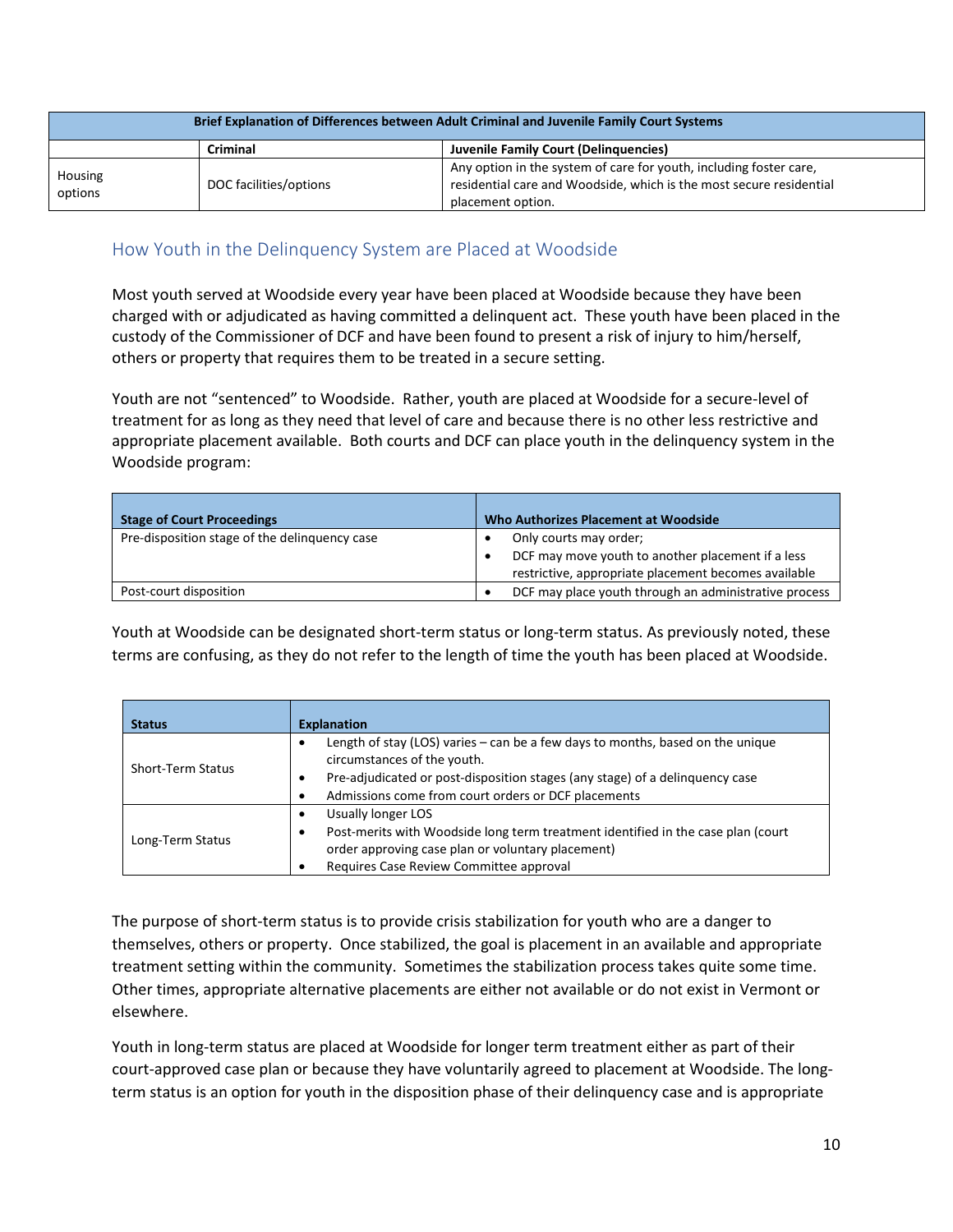for youth who need a secure level of treatment for an extended period to address their risk needs and assist with enhancing their protective factors.

Youth are admitted to the long-term status through a referral to the Case Review Committee (CRC), which is a subcommittee of the statutorily required State Interagency Team consisting of members from the Agency of Education, DMH, DCF, Department of Disabilities, Aging and Independent Living, Vermont Department of Health's Alcohol and Drug Abuse Division and the Vermont Federation of Families for Children's Mental Health. The CRC was established to identify, review and approve intensive residential treatment placements for children and youth.

Many long-term Woodside residents become designated long-term only after no other placement in state (or out) will accept them, or the court will not approve a plan for a specific out-of-state placement. It is not uncommon for long-term Woodside residents to have 40 or more placements, with concurrent disruptions in their education.

Because Woodside is the most restrictive residential placement in the State, DCF has an obligation to move a youth when their needs can be met in an appropriate and available less-restrictive setting. Not only is this a federal requirement, but it is also consistent with the principles of risk, need and responsivity in providing services to youth.

In late 2015, DCF was asked by the federal Department of Justice (DOJ) to examine its use of locked care for delinquent youth. Please see information about the work with DOJ at [https://dcf.vermont.gov/press](https://dcf.vermont.gov/press-releases/dcf-doj)[releases/dcf-doj](https://dcf.vermont.gov/press-releases/dcf-doj)

After consultation with DOJ, DCF worked to develop a more robust set of alternative placements for youth in the delinquency system. The goals were to:

- Ensure youth are placed in the least-restrictive setting possible; and,
- Build upon DCF's initiative to reduce the state's overall use of residential facilities for youth with a focus on those involved with the justice system.

DCF has been successful in developing and finding alternative placements to Woodside for youth in the delinquency system.

Out-of-state programs are only an option for youth in the post-merits phase of their delinquency case and are not an option for youth in pre-adjudication phase. Out-of-state placements can take time for approval due to requirements in the interstate compact on the placement of children, court approval of the out-of-state placement, and the CRC process.

# <span id="page-10-0"></span>Youth in the Adult Criminal System in the Custody of the Department of Corrections (DOC)

Woodside serves as a placement option for youth under age 18 in the adult criminal system who are in the custody of DOC. DCF and DOC have a longstanding memorandum of understanding that provides a process for the admission of DOC youth to Woodside for treatment and rehabilitation. These youth have committed a serious offense and have been charged and/or convicted as an adult.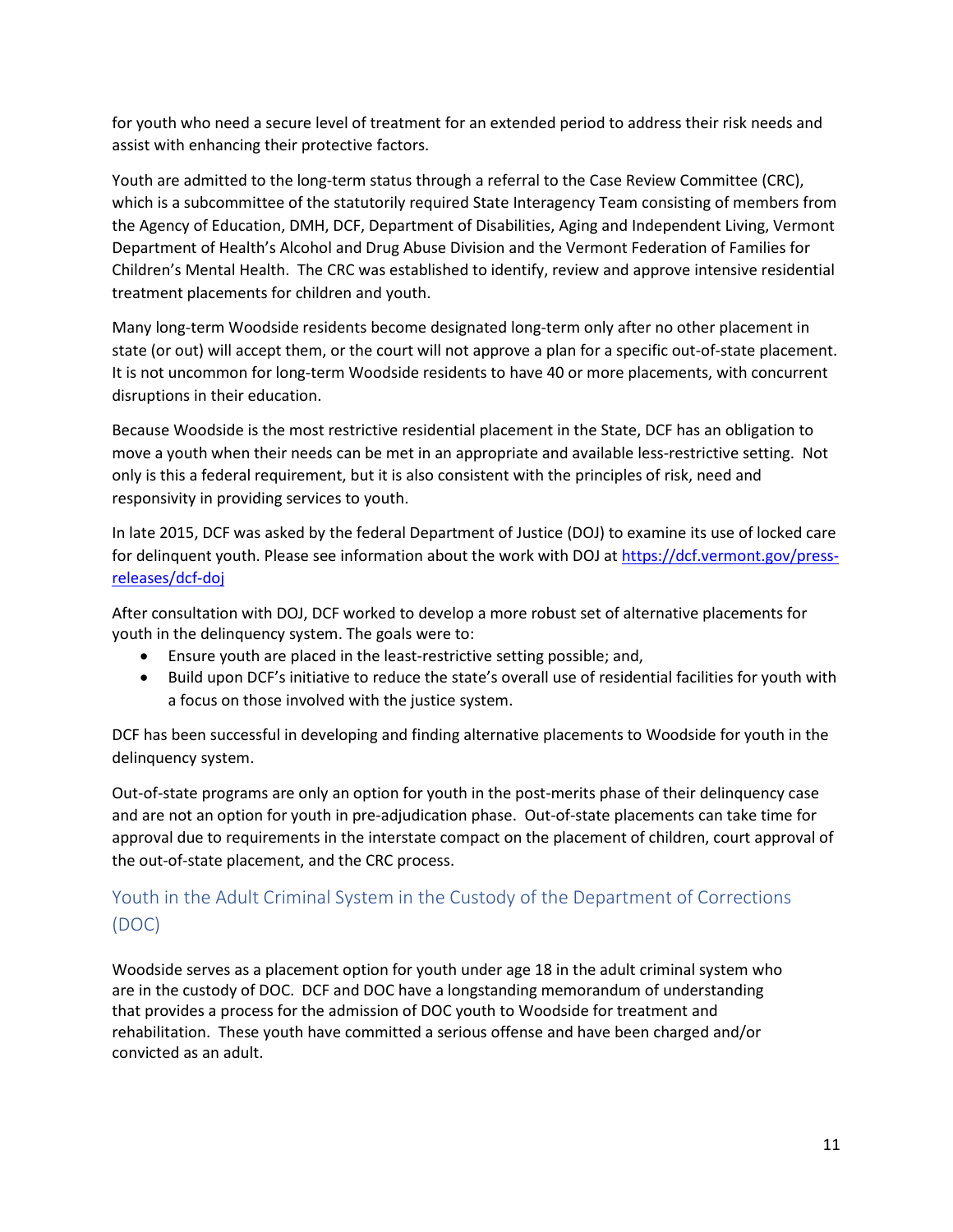Federal<sup>[5](#page-11-1)</sup> and state law prohibit youth from being placed in adult correctional facilities without certain protections being put into place, including sight and sound separation from adult offenders. Per Vermont law:

- Youth who have been charged with but not yet convicted of a crime generally cannot be placed in an adult facility, with some exceptions. 33 V.S.A. §5292.
- Youth under the age of 16 who have been sentenced may not be placed in a DOC facility. *Id.* at §5293(c).

DOC cannot place youth in out-of-state facilities due to the requirement in Vermont law for DOC to provide education for those youth who do not yet have a high school diploma. *See* 28 V.S.A. §120(h). The MOU between DOC and DCF for the placement of DOC youth at Woodside originated over 15 years ago. The conversation between DOC and DCF was renewed about five years ago, when DOC sought renovations for the Marble Valley Rutland facility, to allow for sight and sound separation from adult offenders. At that time, the Rutland renovations were costprohibitive and so were not pursued.

Because of the MOU and availability of Woodside to house DOC youth, DOC does not have to dedicate space in its facilities to provide sight and sound separation for youth from adults as required by the federal Juvenile Justice and Delinquency Prevention Act.

In 2018, six youth placed at Woodside were DOC placements. Five out of the six had lengths of stay of 15 days or less. The sixth youth had a length of stay of 186 days. It is not uncommon for some DOC-placed youth with very serious convictions to be at Woodside for longer periods of time, even years, sometimes transferring to an adult facility on their 18<sup>th</sup> birthday.

The cost savings to DOC because of the availability of Woodside to house juveniles is noteworthy. Due to the need for sight and sound separation, if DOC had to house a youth in an adult facility, it could cost \$30,000 or more annually for every adult displaced to accommodate a youth placement. In order to accommodate sight and sound separation DOC would need to close one wing of its facility, resulting in multiple displaced adults for every youth placed. Additional DOC staff may also be required to provide adequate care, programming and supervision of youth in adult facilities.

### <span id="page-11-0"></span>Interstate Compact on Juveniles

Finally, Woodside may also serve as a placement option for youth under the jurisdiction of another state through the interstate compact on juveniles (ICJ). Typically, these youth are involved in the juvenile justice system in another state. At times, other states issue warrants for their accused delinquents, runaways, or current probationers. Even though Vermont does not issue juvenile warrants, under the ICJ, we are required to detain those out-of-state youth under certain circumstances. Woodside had one ICJ-placed youth in 2018, which is typical. The youth in 2018 was on-run from New York, with charges in both New York and Vermont.

<span id="page-11-1"></span> <sup>5</sup> Juvenile Justice and Delinquency Prevention Act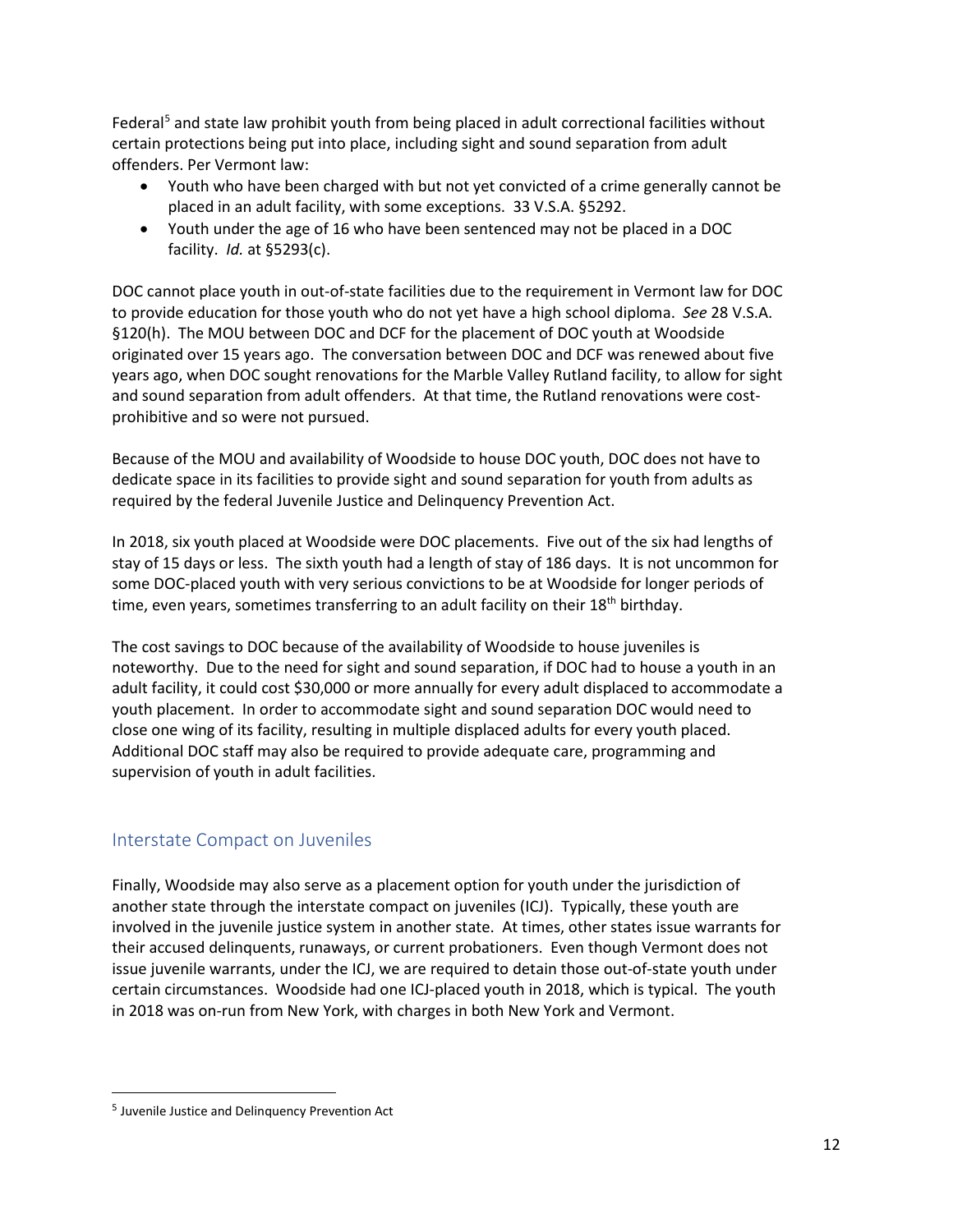# <span id="page-12-0"></span>WOODSIDE HISTORY AND OVERVIEW

In Vermont, DCF is both the child welfare agency and the state's juvenile justice agency. As such, DCF has an appreciation for the often traumatic life experiences that have led youth to the point of placement at Woodside. Youth served at Woodside are the highest needs youth in the state and often have backgrounds that include chronic poverty, medical neglect as well as emotional, physical and/or sexual abuse. The youth at Woodside are normal children who have learned to survive in extraordinary circumstances. Very often these youth exhibit dangerous behaviors that are difficult for society to tolerate. Often residents are admitted to Woodside in crisis after setting a program on fire, committing thousands of dollars of property damage or hurting someone. These youth may have "gone on run" where they steal cars and drive recklessly, cause traffic accidents, invade homes and shops to get food, and/or been victims of human trafficking. As a result, these youth have ended up in the juvenile justice or criminal system and then at Woodside, many times when other treatment or placements have failed.

Woodside first opened in 1986 during a time period marked by concerns about juvenile crime in Vermont. In 1981, two teenage boys ages 15 and 16 kidnapped, tortured and raped two 12-year old girls on their way home from school in Essex Junction. One of the girls died as a result. In addition to changes in criminal and juvenile law, one of the responses to these horrific crimes was the building of Woodside. The Weeks School had closed in 1979 and so there was no secure option for the placement of youth. Even the Weeks School was not a locked, secure setting. It was not until the 1981 homicide, which rocked the state, that the need for a secure facility for juveniles was discussed.

In its first two decades, Woodside was quite often full to capacity. Over the years, with fewer teens in the Vermont population, and the juvenile justice system focusing on a variety of pre-charge and diversion options, the number of delinquent youth in DCF custody has declined. Concurrently, use of Woodside has been reduced.

| <b>Woodside Census Information</b> |                         |                                             |                                |                              |                                 |                         |                          |  |
|------------------------------------|-------------------------|---------------------------------------------|--------------------------------|------------------------------|---------------------------------|-------------------------|--------------------------|--|
| Calendar<br>Year                   | Number of<br>Admissions | Number of<br>Individual<br><b>DCF Youth</b> | Average<br>Daily<br>Population | Average<br>Length of<br>Stay | <b>High Daily</b><br>Population | Low Daily<br>Population | <b>Total Bed</b><br>Days |  |
| 2014                               | 148                     | 105                                         | 20                             | 154                          | 25                              | 15                      | 6817                     |  |
| 2015                               | 145                     | 101                                         | 16                             | 136                          | 22                              | 8                       | 5875                     |  |
| 2016                               | 119                     | 87                                          | 14                             | 121                          | 18                              | 9                       | 4960                     |  |
| 2017                               | 134                     | 87                                          | 13                             | 106                          | 20                              | 6                       | 4613                     |  |
| 2018                               | 86                      | 64                                          | 12                             | 112                          | 16                              |                         | 4281                     |  |

It is noteworthy that the average length of stay and the number of bed days has remained high despite the drop in the number of admissions. This is due to successfully placing youth in less-restrictive alternatives, resulting in the youth currently placed at Woodside having greater challenges with higher acuity.

While many things in Vermont have changed since 1986, including juvenile justice laws, one thing that has not changed is the fact that there are some youth who pose a significant risk to him/herself, others, the community, or property that requires some amount of secure treatment intervention.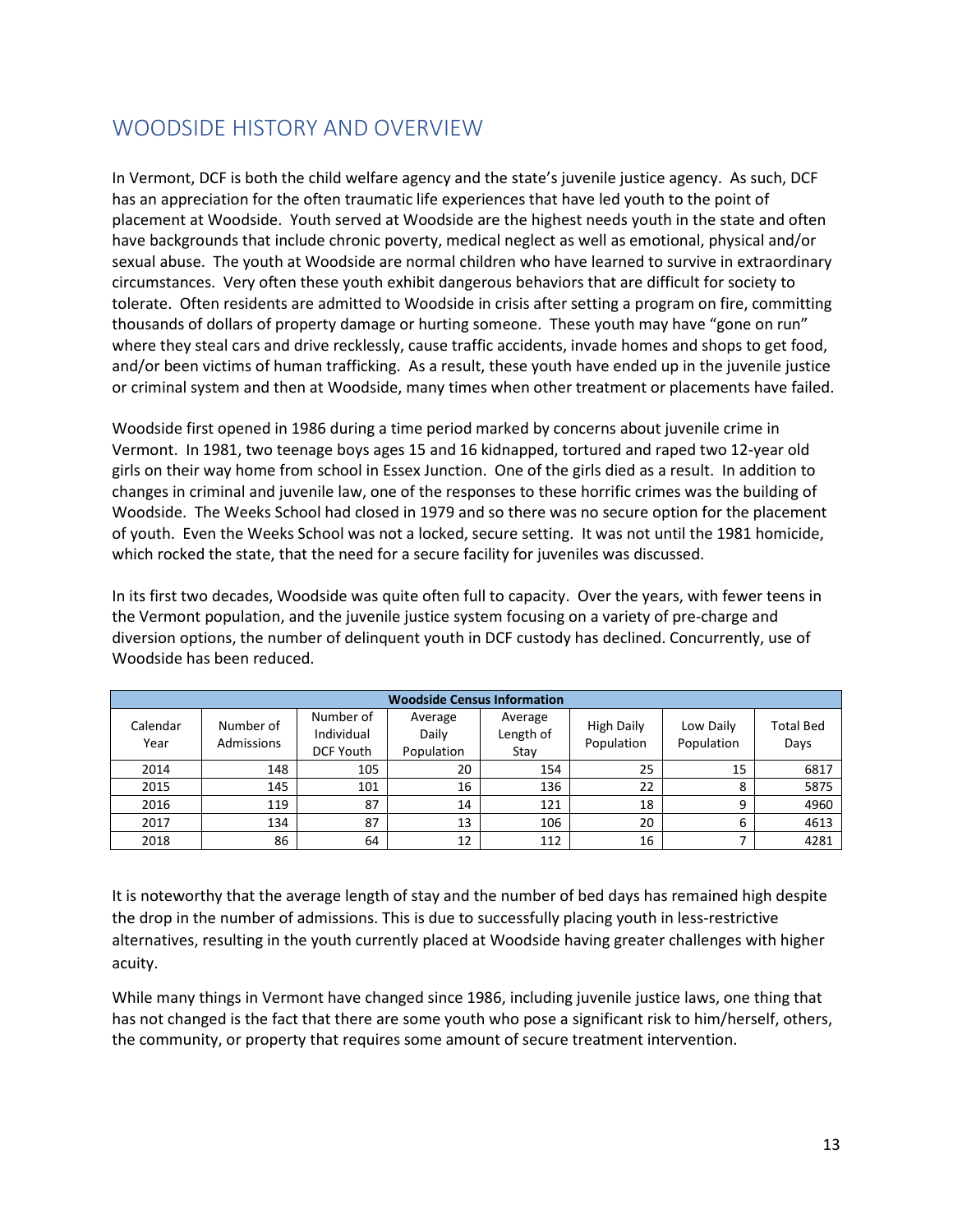### <span id="page-13-0"></span>Woodside Services

While youth are at Woodside, they are treated as a whole person with individualized programming to meet the needs of each youth. Woodside has clinical services provided by staff at the program. In addition, Woodside has a contract with the University of Vermont Medical Center for psychiatric and medical services. To further supplement these services, Woodside has engaged several community partners to deliver services both at and outside of Woodside to residents. The Woodside treatment team helps youth unravel their past histories, decisions made and patterns of thinking that led them to Woodside. The Woodside staff understand the impact of complex trauma on the brain. Staff attempt to engage youth in effective treatment to mitigate those impacts. In addition to clinical treatment, youth at Woodside get a lot of other important medical and other types of care, sometimes for the first time in their lives. This includes dental, vision and primary care as well as good nutrition and a focus on physical exercise, hygiene and mindfulness. Youth at Woodside have access to the same services, without respect to what agency/authority placed them there.

From the date of placement, all youth placed at Woodside receive an assessment and services targeted at increasing their level of functioning and reducing the likelihood of re-offending. This includes:

- Physical examination
- Immunizations
- Medication review and verification
- Cognitive and educational screening
- Standardized screenings
- Specialized assessment services including trauma, psychological, substance abuse, domestic violence, dangerous sexualized behavior
- Psychiatric review, including document review and development of psychiatric impression
- Clinical and individualized treatment planning
- Urinalysis testing to determine use of substances

Youth at Woodside are provided a safe and structured program to promote stabilization. They receive:

- 4 group therapy sessions per day
- 3 clinical sessions with psychologist/rostered clinicians weekly (unless more is indicated)
- 1 psychiatry session weekly (unless more is indicated)

Education is a big part of a resident's program at Woodside and is required by Vermont law. *See* 16 V.S.A. chapter 25. While at Woodside, youth receive:

- 7.5-hour school day including wide range achievement testing
- Individual Educational Programs (IEP)/504 plan accommodations

Woodside youth are screened academically and complete a career interest survey. Those who have dropped out of school, or have been attending irregularly, rejoin an academic program. This is important as they often have conditions of their probation that require them to attend an educational program and obtain a high school credential.

Many Woodside students are eligible for special education services through their IEPs. For Woodside students, the most common disability category qualifying them for an IEP is emotional disturbance. While at Woodside, youth have the opportunity to reengage in an onsite school setting, practicing attending class with highly differentiated activities in small groups under highly supportive supervision.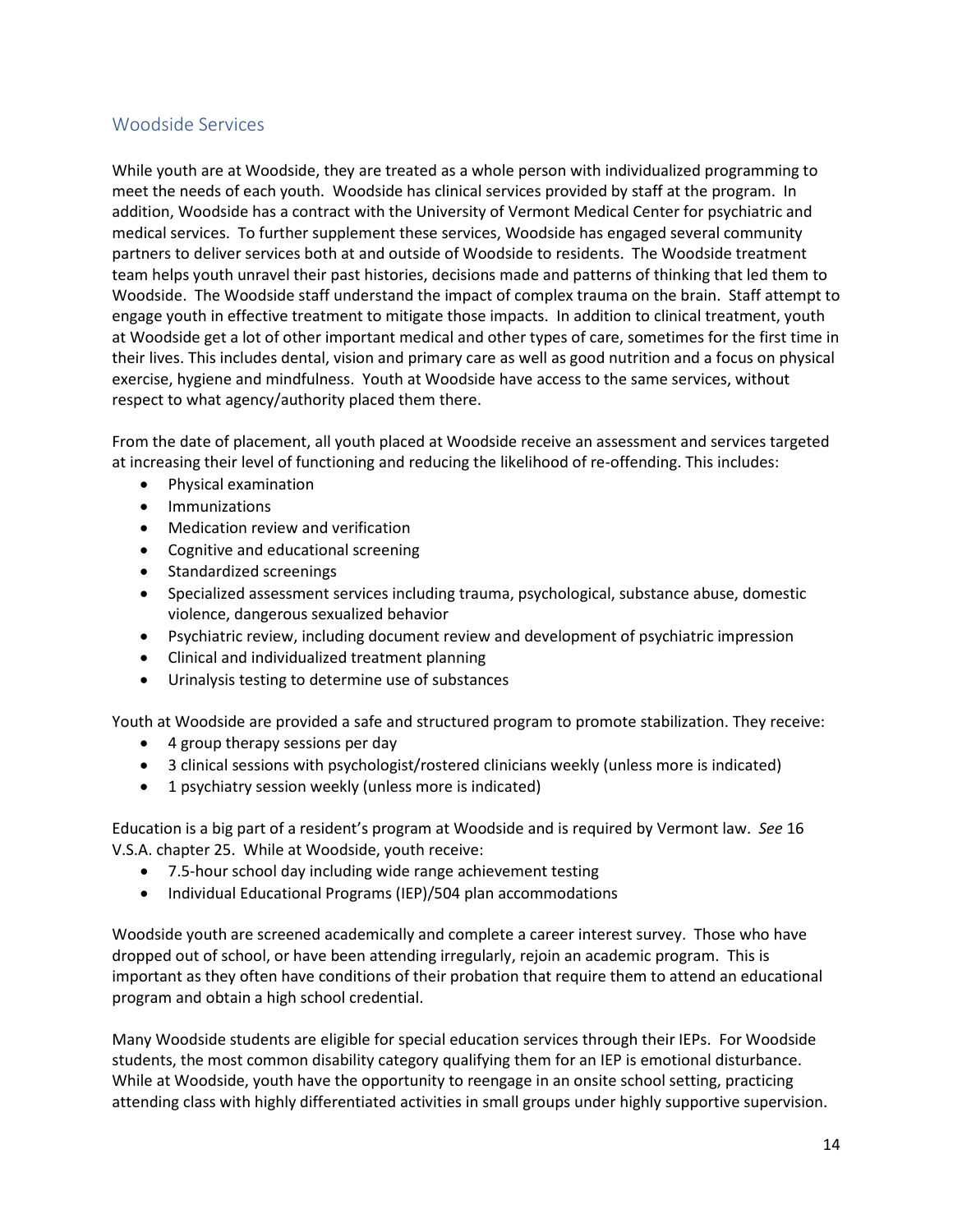Opening the window to academic success, even if it's only for a few days, can be transformative. The Woodside school is a normalizing experience in a complicated period of the youth's lives.

Youth who stay at Woodside for at least 90 days increase their academic functioning on average 1.5 grade levels in math and literacy as measured by standardized testing. This is largely due to the behavioral and emotional support throughout the building, the stabilizing effects of long-term placement and the individualized instruction. Woodside can also refer youth to Community College of Vermont, adult learning or technical/vocational programs. In order to ease the transition, youth can have opportunities for community engagement and experience in the community while at Woodside to prepare for these experiences.

Youth who stay at Woodside for longer periods of time also receive specialized individualized counseling depending on need. For example, they may receive:

- Trauma treatment with the Adams Center
- Family therapy
- Domestic violence therapy
- Post-permanency services through Lund
- Victim advocacy through Hope Works
- Culturally competent psychological services through the Refugee Resettlement Project
- Grief and loss therapy
- Substance use treatment with Center Point
- LGBTQI support with Outright Vermont
- Treatment for sexually harmful behavior
- Anger management services

Woodside has also implemented restorative practices with youth to address violence in the building with the goal to reduce these behaviors going forward.

### <span id="page-14-0"></span>Quality and Evaluation

Woodside seeks to ensure quality of services through outside evaluation. Since 2007, Woodside has participated in Performance Based Standards measurements of quality [https://pbstandards.org/initiatives/performance-based-standards-pbs.](https://pbstandards.org/initiatives/performance-based-standards-pbs)

In 2011, Woodside sought accreditation from the Commission on Accreditation of Rehabilitation Facilities (CARF). In 2019, Woodside received a renewed three-year accreditation, with evaluation of approximately 1,000 standards. Of those, Woodside was required to complete corrective action on only 11 of the standards. If Woodside's purpose was limited to provide short lengths of stay, CARF accreditation would likely not be able to be maintained.

In 2015, Woodside was first audited to ensure compliance with the federal Prison Rape Elimination Act (PREA) standards required by the Department of Justice, with many individual requirements in the 41 different PREA standards for juvenile facilities. Woodside was again found 100 percent compliant in 2017.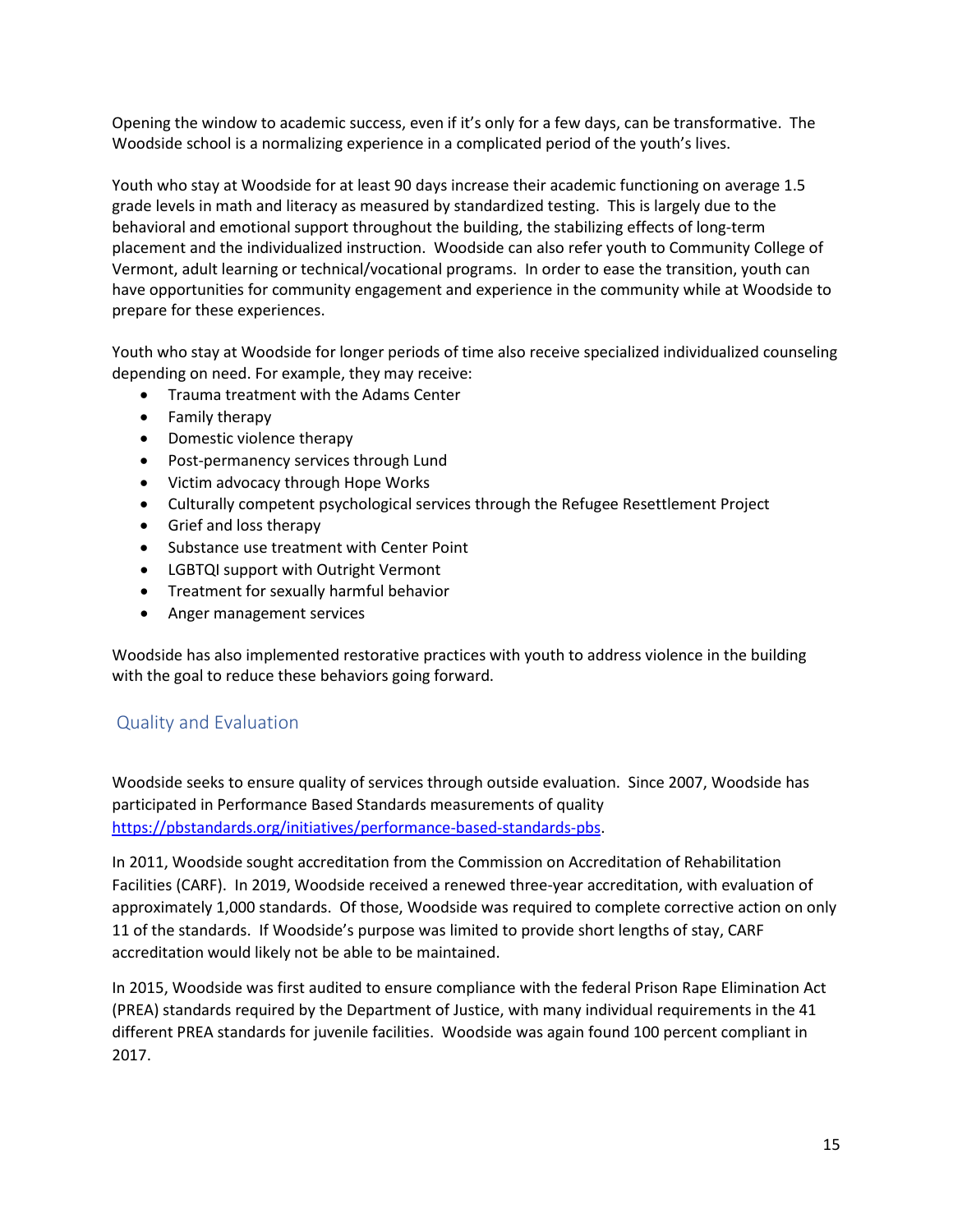Woodside is also licensed as a residential treatment program for youth by DCF's Residential Licensing and Special Investigations Unit (RLSIU). Because Woodside is the only program in the state that cannot reject admissions, there has been much scrutiny on the care of some youth who were rejected by all other in-state and out-of-state programs and/or rejected by acute hospital settings due to their violent behavior. In order to provide a more direct line of communication to DCF leadership about issues like these, DCF has assigned a Woodside Quality Assurance and Special Investigator from RLSIU who is exclusively assigned to Woodside and who reports to the DCF Family Services Deputy Commissioner.

If Woodside's purpose was limited to providing short-term stays, with reduced emphasis on clinical services, it is doubtful that the facility would remain in compliance with licensing requirements for residential treatment programs. This would call into question the appropriate regulatory framework for Woodside.

DCF is also in the process of retaining an expert consultant through the request for proposal process to evaluate and provide recommendations on de-escalation, restraint and seclusion practices to ensure Woodside is using an evidence-informed model.

In 2015, Woodside implemented strategies that reduced the use of restraint and seclusion, with the following results:

| Year | <b>Restraints</b> | <b>Seclusion</b> |  |
|------|-------------------|------------------|--|
| 2015 | 116               | 320              |  |
| 2018 | 36                | 98               |  |

During calendar year 2017 there were, on average, only two incidents of restraint and seclusion per month. In 2018, there were on average three incidents of restraint and eight incidents of seclusion per month. Even with this improvement from 2015, Woodside's goal is zero restraint and seclusion.

Woodside also strives to ensure that youth in the program are treated in the most therapeutic way. We are hoping that the planned expert evaluation and recommendations will further improve our practices.

The newly, specially assigned RLSIU Woodside Quality Assurance and Special Investigator is also tasked with leading other quality improvement initiatives including reviewing the current youth grievance process, making recommendations for systemic program improvements, and taking the lead on other projects as assigned.

# <span id="page-15-0"></span>DETAIL OF CALENDAR YEAR 2018 WOODSIDE PLACEMENTS

The youth at Woodside are there because their behavior requires that level of security. They may come in the middle of the night and often arrive with little advance notice. Woodside is the only program in the state that cannot reject youth for admission. A detailed review of calendar year 2018 admissions of youth through the delinquency system provides a good picture of the need that Woodside currently fills in the system of care. This is in addition to the need that Woodside fills for DOC by accepting DOCplaced youth in the program, thereby freeing up DOC resources and space for its adult population. This review of youth served by Woodside in 2018 also illustrates the need for other system of care resources not currently available.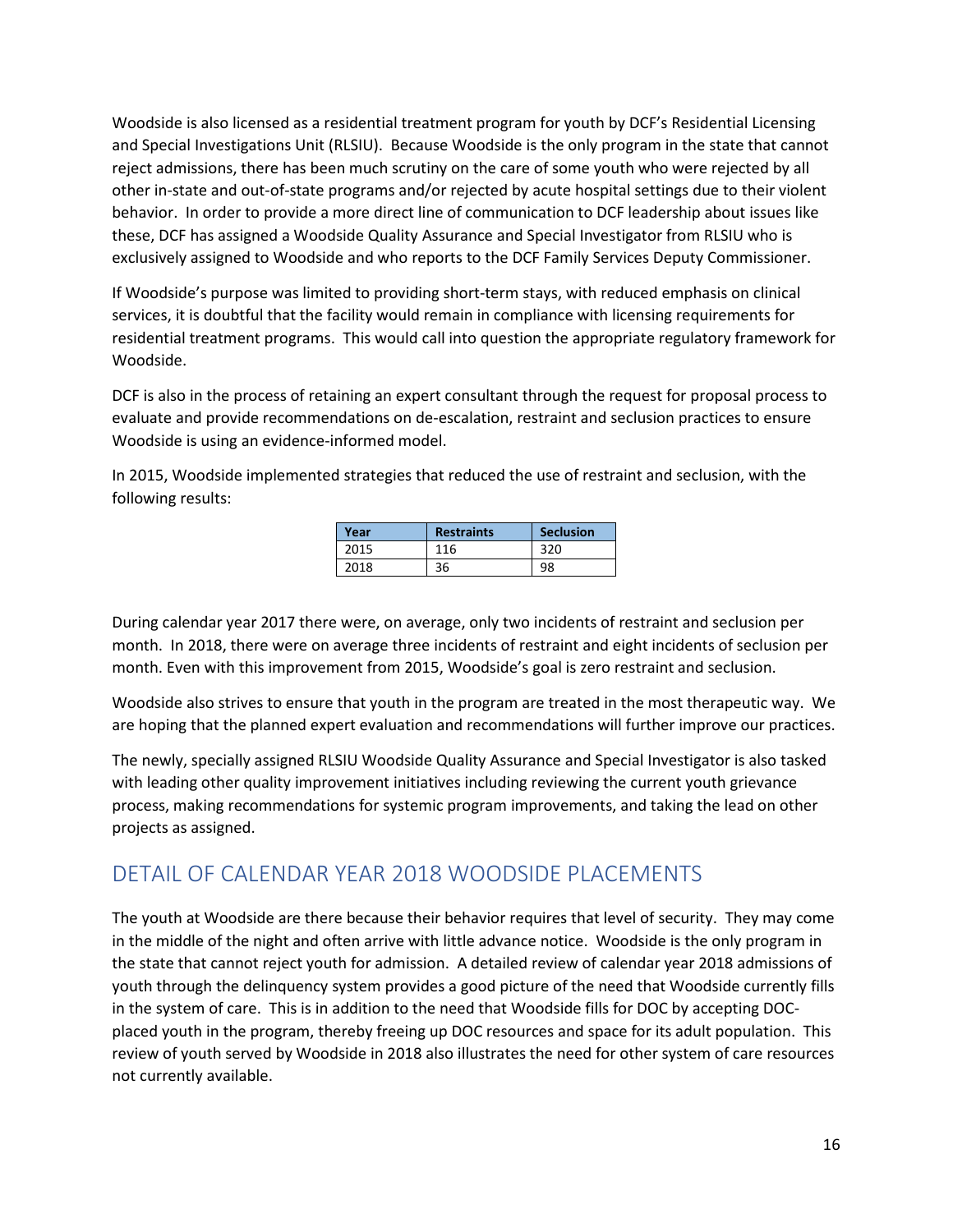

In 2018, 64 individual youth in DCF custody in the delinquency system were placed at Woodside one or more times.

# <span id="page-16-0"></span>Youth by Gender Identity

Woodside serves both males and females in the same facility, which presents some unique challenges to not only safety, but also to appropriate programming. In the past decade, there has been increased awareness of the need for gender-specific treatment in the area of juvenile justice practice. With the small percent of females at Woodside and the inflexibility of the physical space, this has presented a challenge.

The gender break-down shown below, with 76.6% of Woodside residents being male, does not vary significantly according to length of resident's stay.

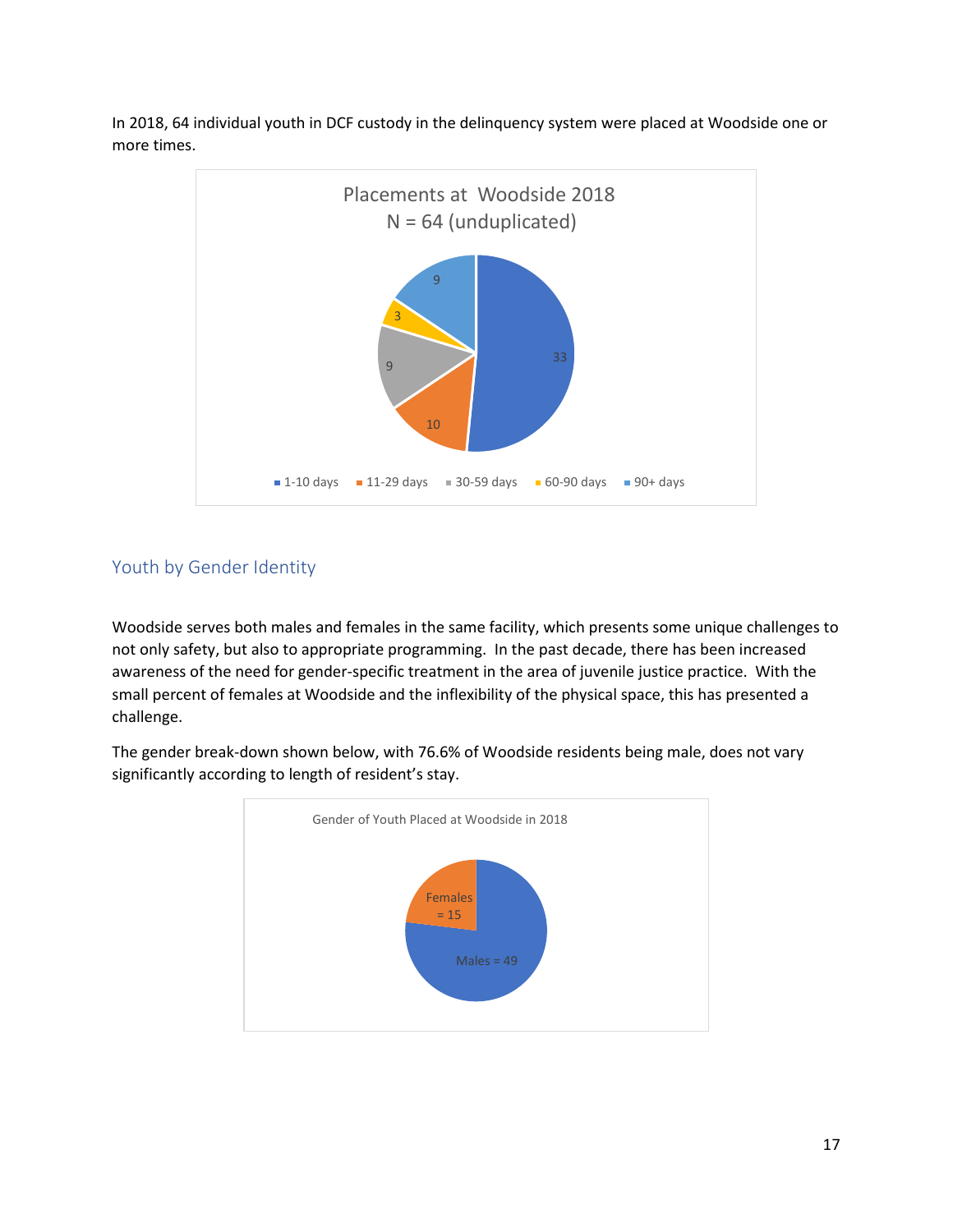## <span id="page-17-0"></span>Youth by Age





Note that 21 youth (33 percent) of these youth were 17 years old upon their last admission. Youth of this age have few placement options, particularly the closer they are to their 18<sup>th</sup> birthday. Most residential programs are very reluctant to accept an older teen for treatment because they will not be able to complete the program before they turn 18.

### <span id="page-17-1"></span>Length of Stay (LOS)

On any given day, Woodside serves categories of youth who fall into different "buckets", which means that youth in the program on any given day can be at very different places in their treatment. Based on the 2018 length of stay data, this report divides the youth into three different categories or "buckets" of LOS:

- Short-LOS less than 30 days
- Mid-LOS 31 to 89 days
- Long-LOS over 90 days

LOS is the actual number of days in the program and is not necessarily reflective of whether a youth is in designated short-term or long-term status, as explained on page 10. The following charts show the point-in-time LOS for all youth who were placed at Woodside on December 2, 2018 and July 15, 2018 respectively. Each of the blue bars represents one youth and shows the number of days they had been at Woodside.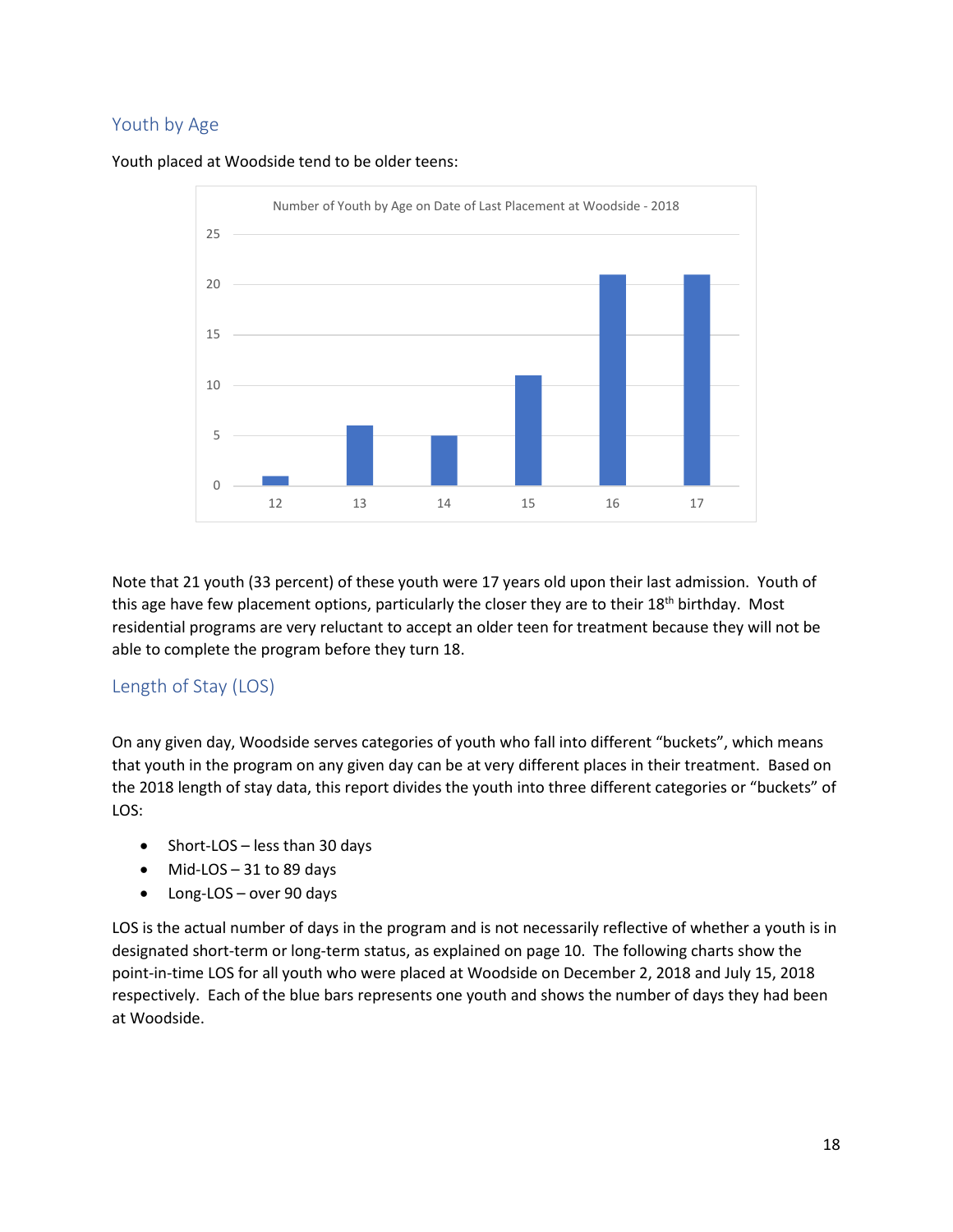



There can be youth in the program for whom Woodside is not the long-term disposition plan, but due to challenges placing the youth in another setting, ends up being a long-LOS.

#### *Short-LOS Youth Placed in 2018 (less than 30 days)*

Of the 64 youth in DCF custody placed at Woodside in 2018, 43 (67%) were discharged in under 30 days.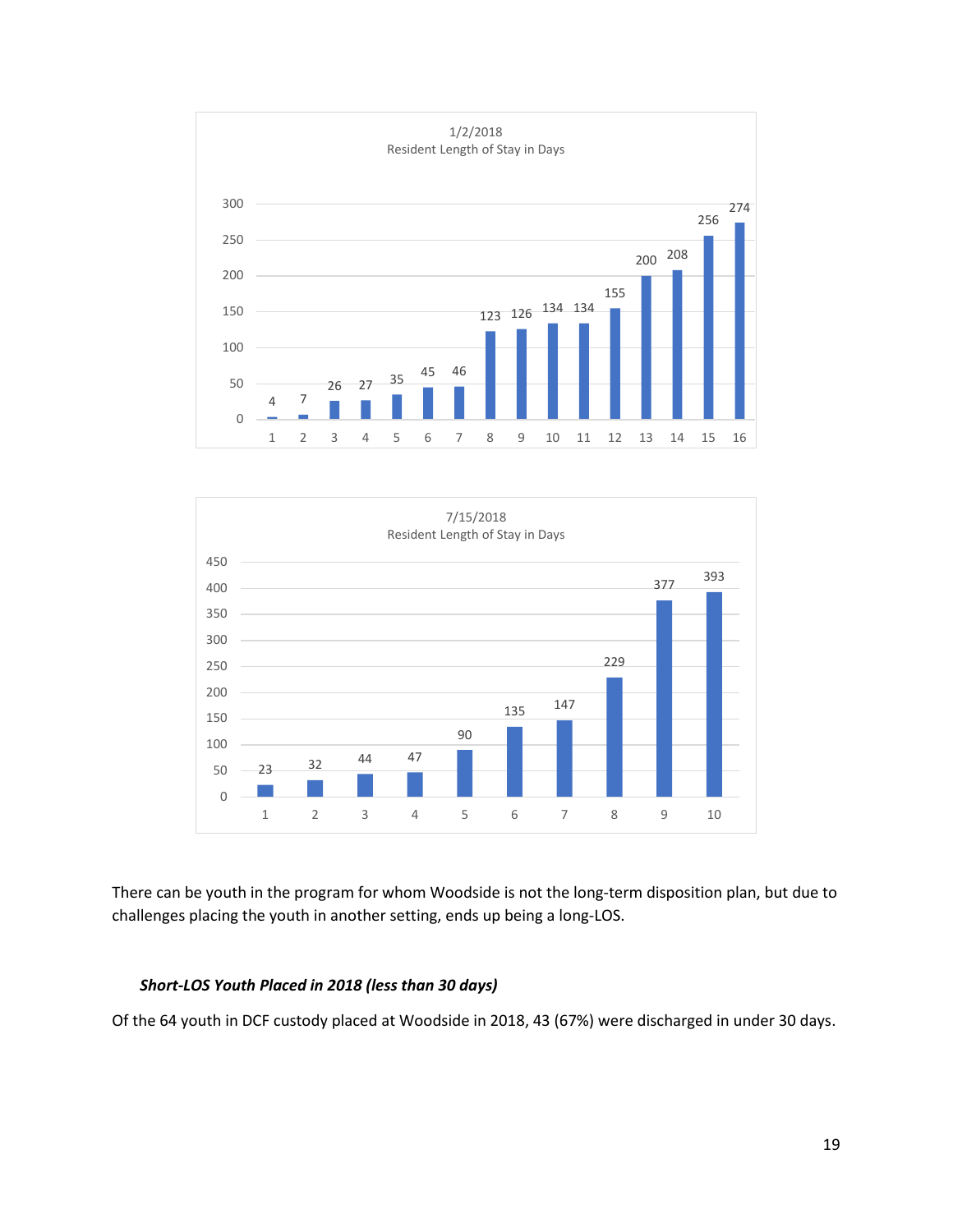

Youth who stay at Woodside for shorter periods are more likely to be there as their first placement out of home (N = 31). Typically, these are youth who have committed a first offense. The court knows little about them except the nature of their alleged offense, which often leads the court to order Woodside placement pending the gathering of further information. Once DCF has a chance to gather more information, the youth is moved to another less-secure, appropriate and available setting.

> *As an example: Youth came into custody Jan 2018 for the 2nd time at age 16, with Woodside as her first placement. She returned home after one day. She came back into custody Jul 2018 for 2 months with no Woodside placements. She has since been reunified with her parent.*

The other short-staying youth ( $N = 12$ ) were typically youth already in DCF custody who acted out in significant ways in their placements, which included the foster care, in-state and out-of-state residential care and the Brattleboro Retreat. Some were able to return to their placements; others were stepped down from Woodside to an in-state short-term residential program.

*For example: Youth has been in custody for several years, placed in several foster homes, the Brattleboro Retreat and another in-state residential program. He has had 5 short stays at Woodside due to aggressive behavior in his placement.*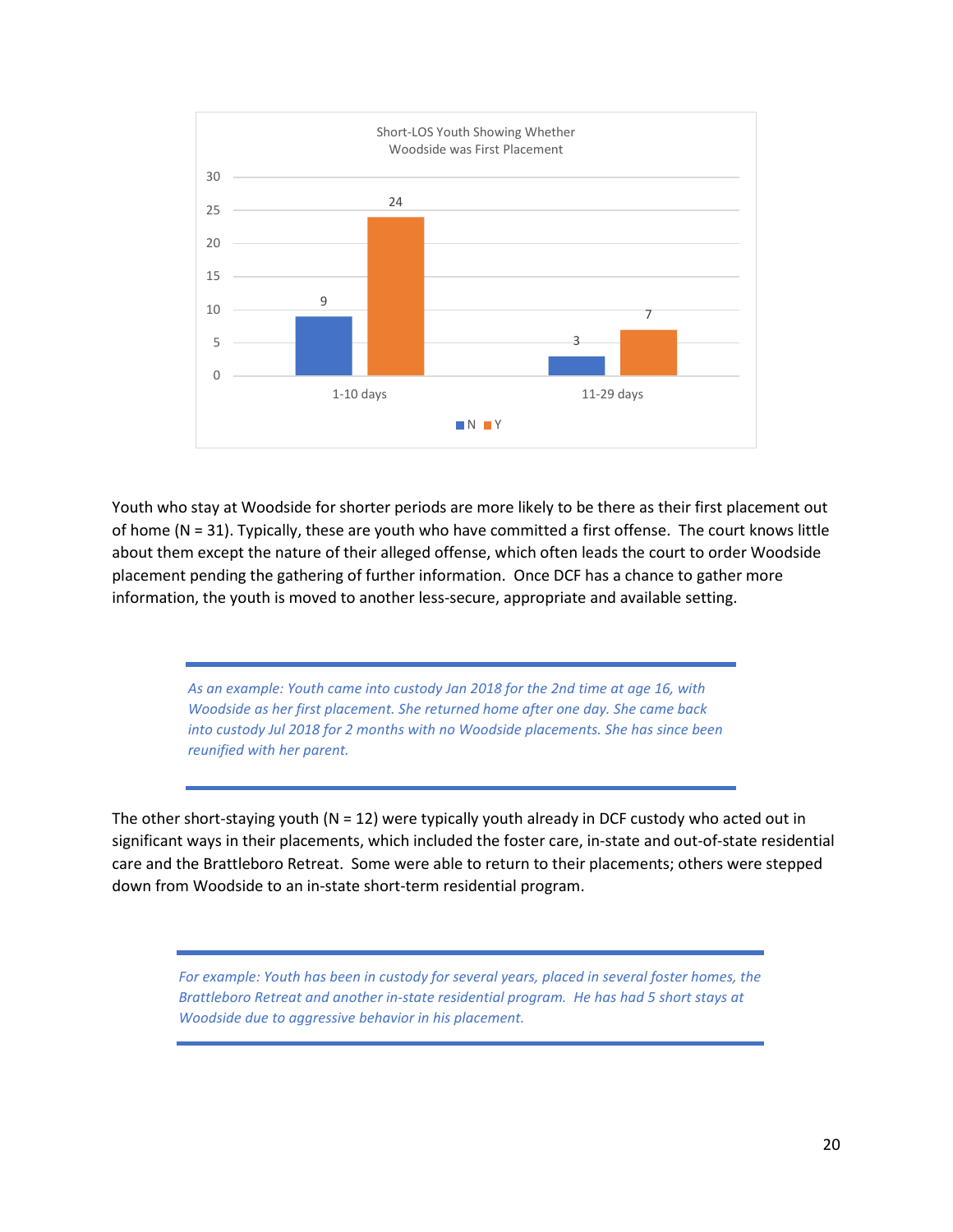#### *Mid-LOS Youth Placed in 2018 (30 to 89 Days)*

In 2018, 12 youth stayed at Woodside for period between 30 and 89 days. Most often, placement histories for these youth included stays in in-state residential care and often the Brattleboro Retreat. Typically, these youth needed a period of stability and treatment in order to successfully transition to the next placement. The graph below shows the previous placement for youth who had mid-LOS at Woodside in 2018.



Some, like the youth illustrated below, are able to return home.

*For example: Youth came into custody in Jul 2017. His first placement was Woodside. He stayed 5 days and then had a short stay at a short-term in-state residential program. He was then placed in foster care, but twice ran away. He returned to Woodside In Nov 2017. He stayed 2 months before being placed with a relative. He was successfully discharged to the guardianship of that relative in Oct 2018.*

For others, the goal is for the youth to stabilize to the point that they can be placed for needed longer term treatment in an appropriate residential program.

*As an example: Since coming into custody in 2018 after he stabbed a family member, this youth has been placed at Valley Vista, the Brattleboro Retreat, and an in-state residential assessment program. He has been at Woodside for 4 short stays, with a 5th stay lasting 2 1/2 months.* 

*This youth has assaulted staff and peers at other placements and at Woodside. No other program*  in-state or out was willing to accept him until his aggression was treated. During his last stay at *Woodside, the goal was to successfully transition him to a less secure and longer-term treatment*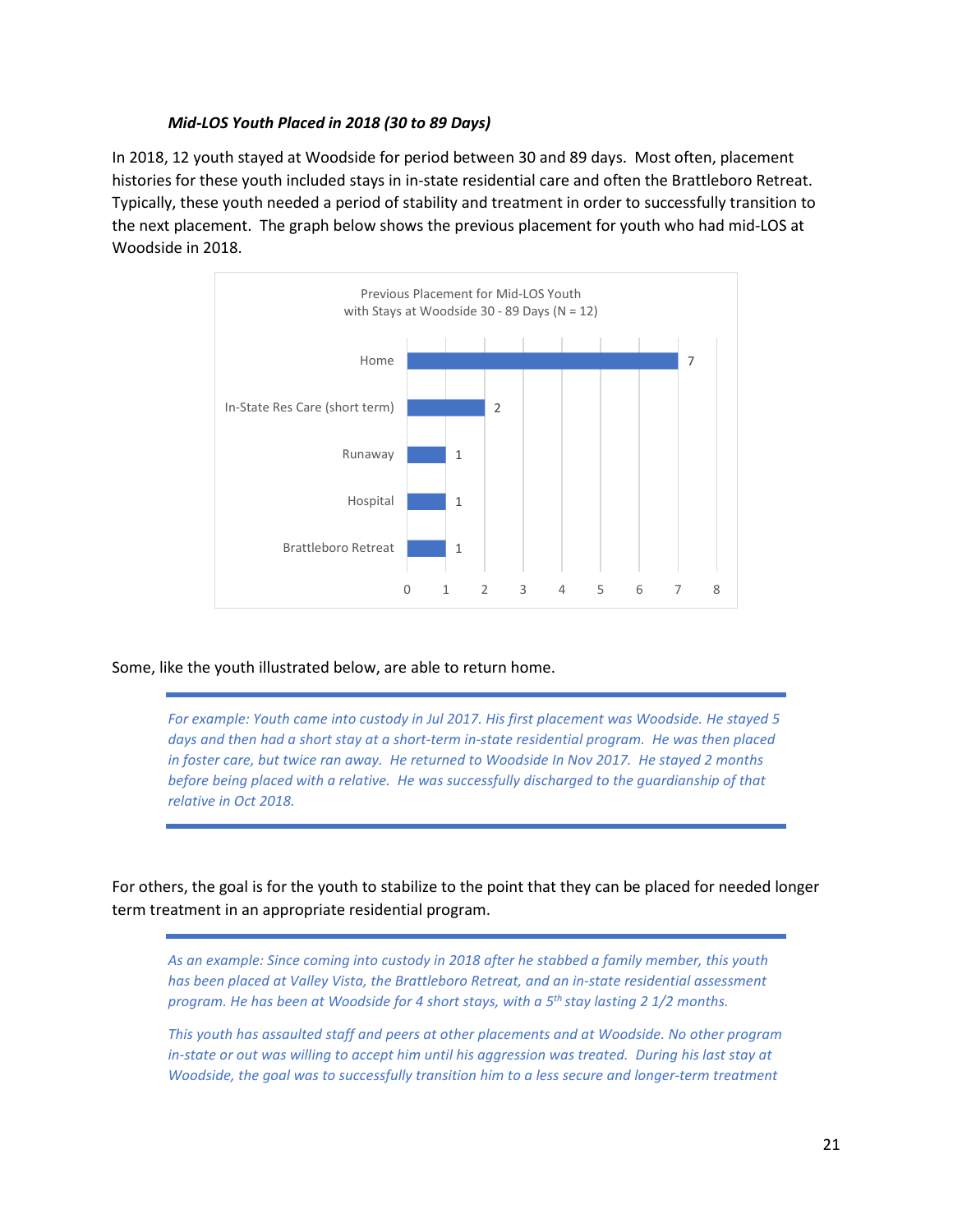*option. He was placed in an out-of- state residential program in Jan 2019 with no issues since discharge.*



The following chart shows place of discharge for all 12 youth.

Please see Appendix A for more detailed data points for youth staying less than 90 days at Woodside, including precipitating behavior.

#### *Long-LOS Youth Placed in 2018 (90 days or more)*

This report brings special attention to the small number of youth who stay for long periods of time at Woodside. If Woodside were to be re-purposed to eliminate serving youth in this category, it would be challenging and expensive to find other available and appropriate placements for them due to:

- The acuity of their behaviors;
- Their long history of placements in other residential care settings, in- and out-of-state;
- The length of time it takes to get court-approval for placement in out-of-state treatment settings;
- And at times, an inability to find a treatment setting willing to accept them due to acuity or age.

In addition, Woodside would no longer be available to serve youth under the supervision of DOC for longer periods of time, which would require DOC to provide an incarcerative setting that provides for federallyrequired sight and sound separation from adult inmates.

During 2018, there were:

• Nine youth residing at Woodside at the beginning of 2018 who already had a length of stay in excess of 90 days (this included one youth under the supervision of DOC). At that time, the longest stay was 274 days.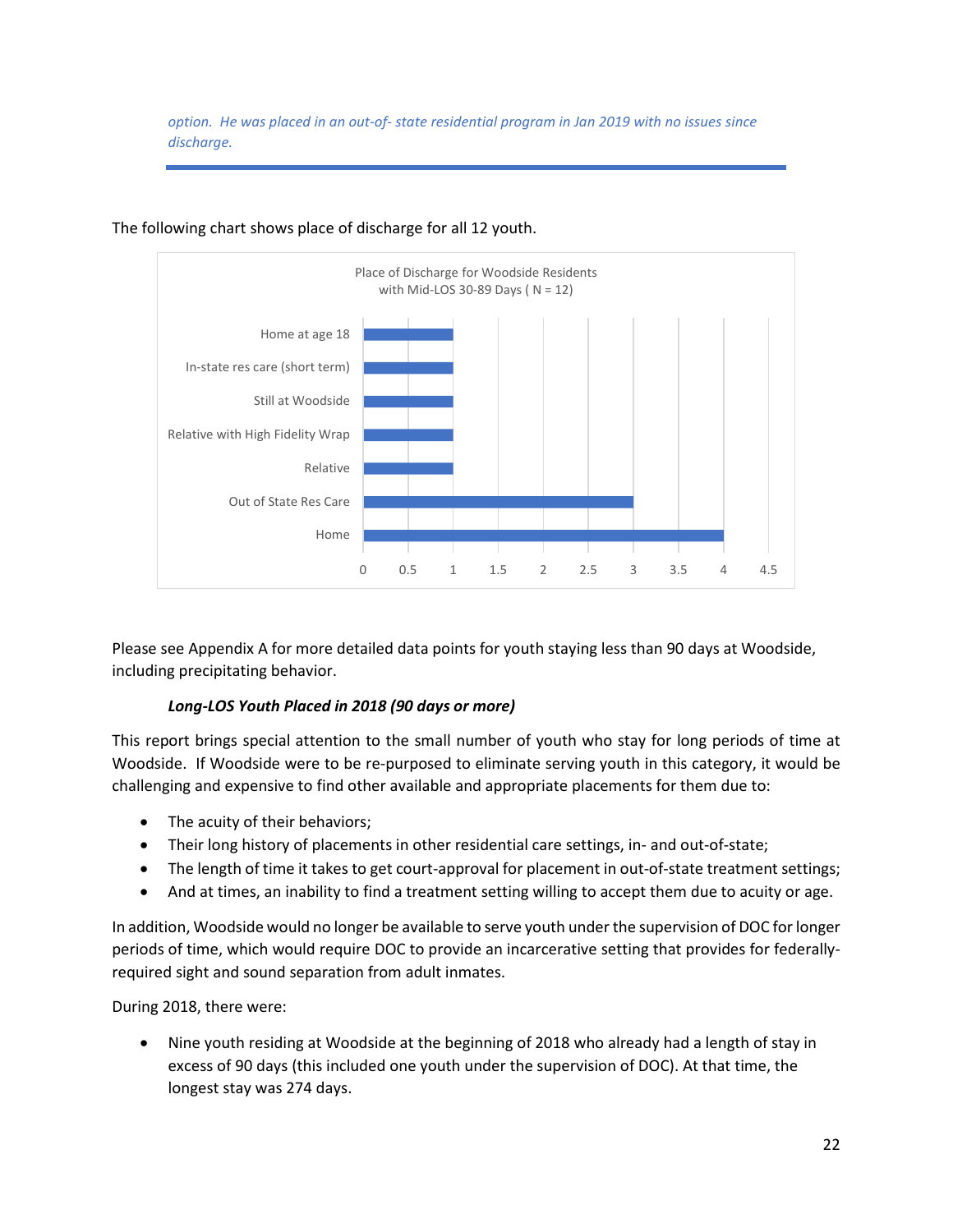• An additional 9 youth in the delinquency system, who were admitted during the year and had been there in excess of 90 days by the year's end. All but one of these youth had been discharged. The longest length of stay was 393 days.

Some of these long-staying youth had official "long-term status" at Woodside, meaning that they had been cleared by the state interagency Case Review Committee for long-term status and the court had approved their case plan.

Other long staying youth do not have long-term status for one or more of the following reasons:

- there was no other available, appropriate option. Some of these youth had been declined admittance to other programs, some because they were too close to their 18<sup>th</sup> birthday;
- the court did not approve the case plan for out-of-state placement;
- in spite of an approved and available out-of-state option, the department decided it was in the youth's best interest to remain at Woodside. For example, DCF elected to keep one youth at Woodside because of the amount of family work needed and no other in-state program would accept the youth.

Three out of the nine youth admitted to Woodside in the long-LOS category were screened at one point in their Woodside stay as meeting hospital-level acute psychiatric care, but due to their level of violence or aggression, the Brattleboro Retreat was not able to serve them. Six out of the nine youth were rejected by all other referrals to in- and out-of-state programs.

| 2018<br>Long-LOS | <b>Precipitating behavior to</b><br>2018 Woodside admission   | Denied by all<br>other in-state<br>and OOS<br>programs due<br>to youth's<br>need? | <b>Screened for</b><br>acute<br>psychiatric care,<br>but denied due<br>to level of<br>violence? | Notes re prior<br>placements                                                                                                                                                      | <b>Woodside LOS and</b><br>transition after Woodside,<br>if applicable                                                   |
|------------------|---------------------------------------------------------------|-----------------------------------------------------------------------------------|-------------------------------------------------------------------------------------------------|-----------------------------------------------------------------------------------------------------------------------------------------------------------------------------------|--------------------------------------------------------------------------------------------------------------------------|
| Youth 1          | Assaultive/property<br>destruction                            | Yes, due to fire<br>setting,<br>assaultive and<br>sex offending<br>behavior       |                                                                                                 | Had previous<br>placements at in-<br>and out-of-state<br>programs and the<br>Retreat                                                                                              | Two stays in 2017 and<br>2018 - 289 & 205 days<br>Still at Woodside with plan<br>to discharge to family.                 |
| Youth 2          | Aggressive/threatening<br>behavior                            | Yes                                                                               | <b>Yes</b>                                                                                      | Previous placements<br>in foster care,<br>Woodside and in-<br>state residential care                                                                                              | 279 days                                                                                                                 |
| Youth 3          | Assault on staff and<br>property damage at prior<br>placement | Yes                                                                               | Yes                                                                                             | 6 total Woodside<br>placements due to<br>multiple felonious<br>assault charges<br>Also previous foster<br>care, in-state and<br>OOS residential care<br>and Retreat<br>placements | 274 days<br>Stabilized after 9 months at<br>Woodside and is currently<br>in another in-state<br>residential care program |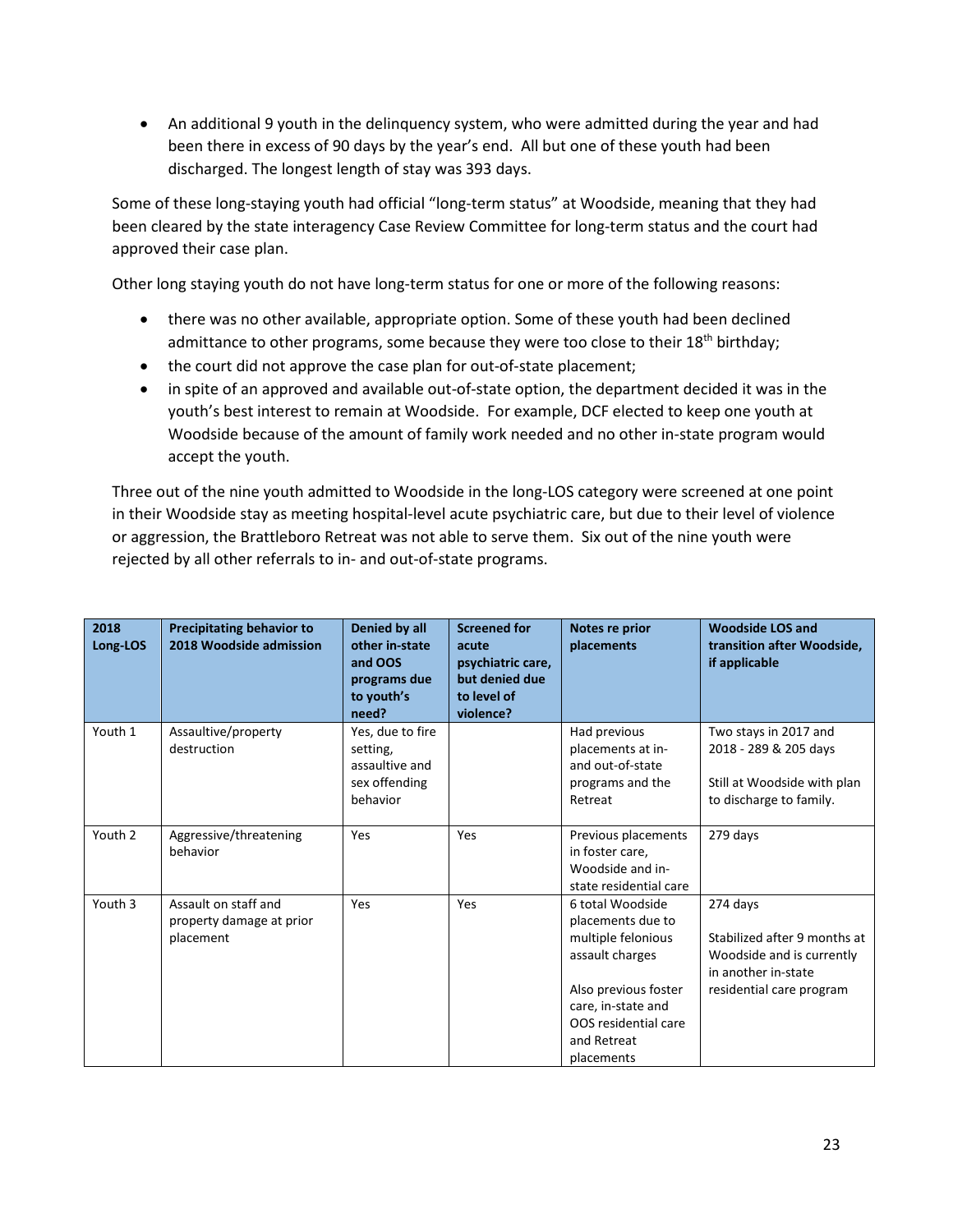| 2018<br>Long-LOS | <b>Precipitating behavior to</b><br>2018 Woodside admission | Denied by all<br>other in-state<br>and OOS<br>programs due<br>to youth's<br>need?                                                                          | <b>Screened for</b><br>acute<br>psychiatric care,<br>but denied due<br>to level of<br>violence? | Notes re prior<br>placements                                                                                                                                                                                                                                                                                 | <b>Woodside LOS and</b><br>transition after Woodside,<br>if applicable                                      |
|------------------|-------------------------------------------------------------|------------------------------------------------------------------------------------------------------------------------------------------------------------|-------------------------------------------------------------------------------------------------|--------------------------------------------------------------------------------------------------------------------------------------------------------------------------------------------------------------------------------------------------------------------------------------------------------------|-------------------------------------------------------------------------------------------------------------|
| Youth 4          | Aggravated assault                                          | Yes                                                                                                                                                        | Yes                                                                                             | Previous multiple in-<br>state and out-of-<br>state (OOS)<br>residential<br>placements<br>High risk for suicide<br>and behavior also<br>highly dangerous<br>towards others<br>8 stays at Woodside<br>While at Woodside<br>coordinated riots,<br>assaulted staff,<br>damaged property,<br>engaged in sex acts | 178 days<br>Finally stabilized at<br>Woodside, enabling OOS<br>treatment option at age 17                   |
| Youth 5          | Assault on staff at prior<br>placement                      | Yes, due to<br>level of<br>aggression<br>(multiple staff<br>assaults at<br>other<br>placements,<br>threatened<br>peers with<br>violent, deadly<br>weapons) |                                                                                                 | Woodside was first<br>placement, followed<br>by 7 months at home<br>and other in-state<br>programs<br>Three additional<br>short stays at<br>Woodside                                                                                                                                                         | 365 days<br>Currently at Woodside,<br>stabilizing and has<br>community access to<br>prepare for a step-down |
| Youth 6          | Aggravated assault and<br>robbery                           | Yes, due to<br>violence and<br>behavior at<br>other programs                                                                                               |                                                                                                 | Previous in-state and<br>OOS residential stays<br>as well as previous<br>Woodside<br>placements<br><b>Extensive history</b><br>including 42 charges<br>involving stalking<br>and violence                                                                                                                    | 253 days<br>Currently at Woodside                                                                           |
| Youth 7          | Sexual assault                                              |                                                                                                                                                            |                                                                                                 | Woodside was first<br>placement                                                                                                                                                                                                                                                                              | 132 days<br>Currently at another in-<br>state residential program                                           |
| Youth 8          | Aggravated assault                                          |                                                                                                                                                            |                                                                                                 | Woodside was first<br>placement at age<br>15.5                                                                                                                                                                                                                                                               | 92 days<br>Placed in an OOS program                                                                         |
| Youth 9          | <b>Burglary</b>                                             |                                                                                                                                                            |                                                                                                 | Woodside was first<br>placement at age 17                                                                                                                                                                                                                                                                    | 92 days<br>Stayed at Woodside until<br>age 18 and now lives<br>independently                                |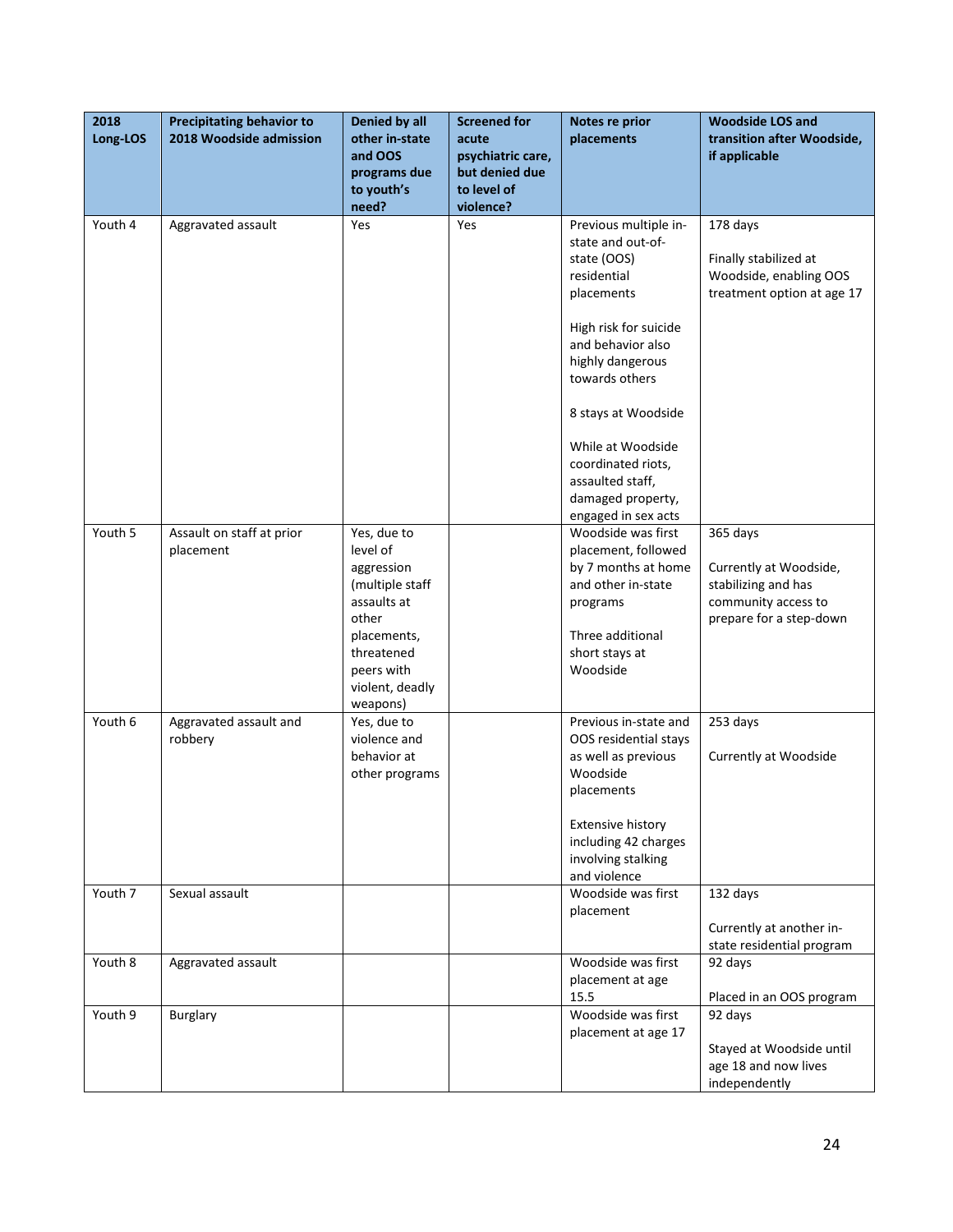# <span id="page-24-0"></span>VERMONT'S SYSTEM OF IN-STATE RESIDENTIAL CARE FOR YOUTH UTILIZED BY DCF AND DMH

Over the past decade, there has been a decline in the number of adolescents in the state (information from Vermont Department of Health):

| <b>POPULATION TREND</b> | Age 10-14 | Age 15-17 | <b>Total</b> |
|-------------------------|-----------|-----------|--------------|
| 1990                    | 37,963    | 22,066    | 60,029       |
| 2000                    | 45,397    | 27,036    | 72,433       |
| 2010                    | 27,637    | 24,990    | 52,627       |
| 2017 est.               | 33,970    | 21,317    | 55,287       |

Concurrently, the in-state system of residential care has shrunk from what it once was. The Turn the Curve Advisory Committee prepared a report dated November 9, 2017 to the Vermont legislature, *The Use of Out-0f-State and In-State Residential Placements, including Woodside*, <https://ifs.vermont.gov/sites/ifs/files/Legislative%20Report%20FINAL%2011-8-17.pdf>

This report notes the significant decrease in the number of licensed residential beds in Vermont. From 2010 to the report date, the number of beds decreased from 302 to 161. Since the 2017 Turn the Curve Report, eight beds were added to the in-state system of residential care for a total of 169 beds utilized by both DCF and DMH for all types of youth served by these two departments, including youth who have been abused or neglected, have mental health needs or may be in the delinquency system.

| Program                                      | <b>Number of</b><br><b>DCF</b> and<br><b>DMH</b><br>contracted<br>beds | Age/<br>Gender      | Location                 | <b>Additional Info</b>           | <b>Typically</b><br>at<br>capacity? | <b>Daily Rate</b>     |
|----------------------------------------------|------------------------------------------------------------------------|---------------------|--------------------------|----------------------------------|-------------------------------------|-----------------------|
| <b>Hospital Diversion</b>                    |                                                                        |                     |                          |                                  |                                     |                       |
| NFI Hospital Diversion Program               | 6                                                                      | 10 up to 18,<br>M/F | So.<br><b>Burlington</b> | 10 days                          | Yes                                 | <b>DVHA</b><br>funded |
| <b>Crisis Stabilization</b>                  |                                                                        |                     |                          |                                  |                                     |                       |
| Howard Center- Crisis beds,<br>Jarrett House | 6                                                                      | 5 up to 14,<br>M/F  | <b>Burlington</b>        | 10 days                          | <b>No</b>                           | \$1,016.57            |
| Seall - Depot Gap                            | 5                                                                      | 13 up to 18,<br>F   | Bennington               | 10 days<br>DCF only youth        | Yes                                 | \$595.57              |
| Seall- Depot Street                          | 12                                                                     | 13 up to 18,<br>м   | Bennington               | 10 days<br>DCF only youth        | Yes                                 | \$595.57              |
| Seall - Horizon                              | $\mathbf{1}$                                                           | 10-18, $M/F$        | Bennington               | $10-45$ days                     | Yes                                 | \$595.57              |
| Windsor Co. YSB-20 Mile<br>Stream            | $7**$                                                                  | 13 up to 22,<br>F   | Proctorsville            | 14-30 days<br>Mostly DCF youth   | Yes                                 | \$249.05              |
| Windsor Co. YSB-Mountainside                 | $7**$                                                                  | 13 up to 22,<br>M   | Proctorsville            | 14 - 30 days<br>Mostly DCF youth | Yes                                 | \$249.05              |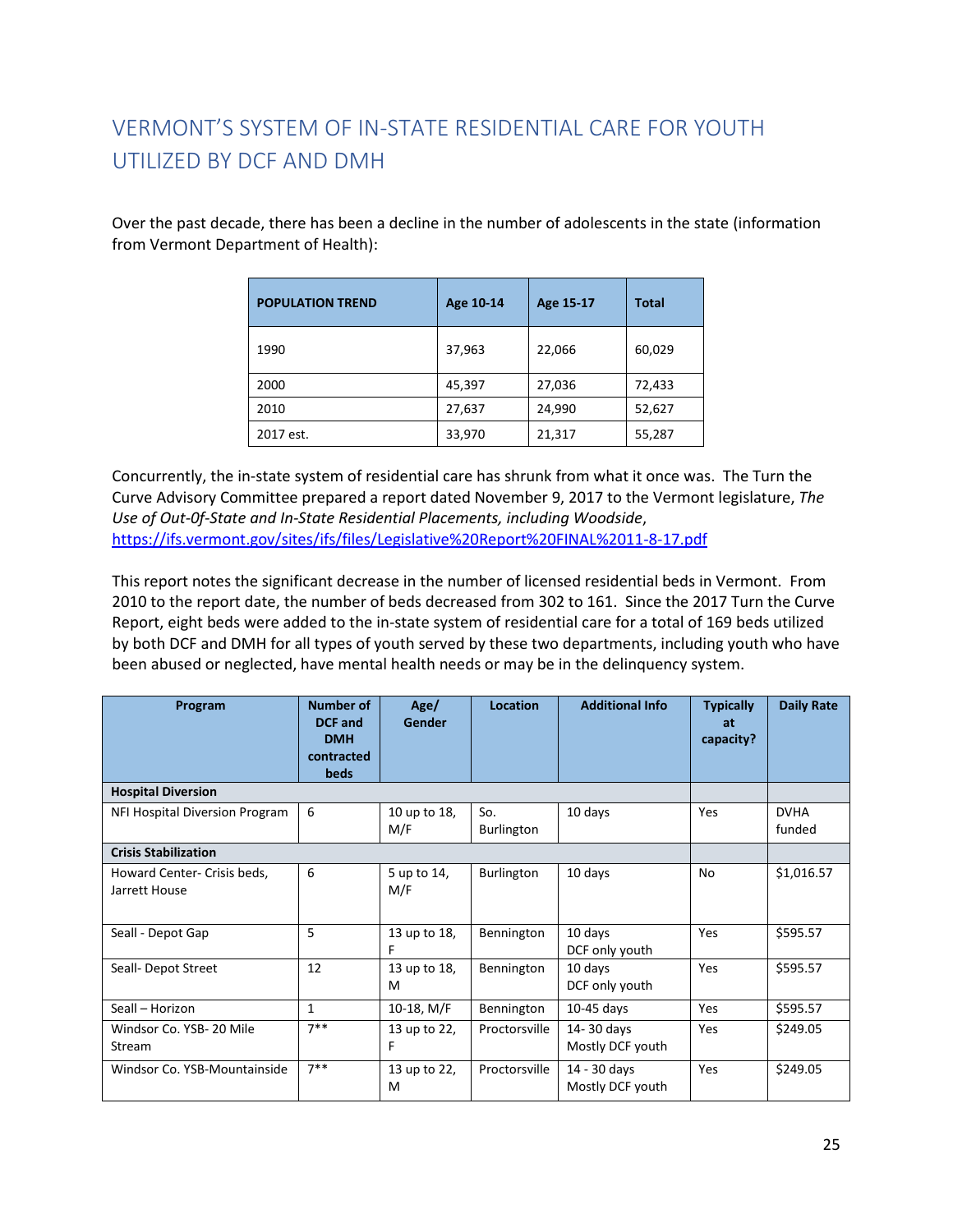| Program                                  | Number of<br><b>DCF</b> and<br><b>DMH</b><br>contracted<br>beds | Age/<br>Gender      | <b>Location</b>    | <b>Additional Info</b>                                                                          | <b>Typically</b><br>at<br>capacity? | <b>Daily Rate</b>                                                 |
|------------------------------------------|-----------------------------------------------------------------|---------------------|--------------------|-------------------------------------------------------------------------------------------------|-------------------------------------|-------------------------------------------------------------------|
| <b>Assessment</b>                        |                                                                 |                     |                    |                                                                                                 |                                     |                                                                   |
| <b>Community House</b>                   | 8                                                               | 6 up to 12,<br>M/F  | <b>Brattleboro</b> | 90 days                                                                                         | Yes                                 | \$249.05                                                          |
| VT Assess- Newbury                       | 8                                                               | 11 up to 18,<br>м   | Newbury            | Agg/MH Boys<br>Mostly DCF youth                                                                 | Yes                                 | \$840.87                                                          |
| <b>Community Based Group Home</b>        |                                                                 |                     |                    |                                                                                                 |                                     |                                                                   |
| <b>Howard Center Transition</b><br>House | $3 + 1$                                                         | 16 up to 22,<br>м   | Burlington         | Primarily (but not<br>necessarily) a step-<br>down from<br>Woodside                             | Fluctuates                          | \$249.05                                                          |
| Laraway (Foote Brook)                    | $\overline{4}$                                                  | 12 up to 19,<br>м   | Johnson            | Primarily (but not<br>necessarily) a step-<br>down from<br>residential care<br>Mostly DCF youth | Yes                                 | Part of the<br><b>DCF</b><br>specialized<br>foster care<br>budget |
| NFI Allenbrook                           | 8                                                               | 12 up to 18,<br>M/F | So.<br>Burlington  | <b>Family Teaching</b>                                                                          | Yes                                 | \$327.34                                                          |
| NFI-DBT House                            | $\overline{\mathbf{4}}$                                         | 10 up to 18,<br>F   | <b>Brattleboro</b> | <b>DBT Skills Work</b>                                                                          | Yes                                 | Paid<br>through<br><b>DMH</b><br>master<br>grant                  |
| <b>Onion River Crossroads</b>            | 8                                                               | 12 up to 21,<br>F.  | Montpelier         | Group Home<br>DCF only youth                                                                    | Yes                                 | \$352.82                                                          |
| WCMH-Skyline                             | $3 + 1$                                                         | 12 up to 20,<br>M   | Barre              | Sexually Harmful<br>Behaviors or MH<br>issues                                                   | Yes                                 | Part of the<br><b>DCF</b><br>specialized<br>foster care<br>budget |
| WCMH- Crescent                           | $\overline{3}$                                                  | 6 up to 17,<br>M    | E.<br>Montpelier   | Very Individualized                                                                             | Yes                                 | Part of the<br><b>DCF</b><br>specialized<br>foster care<br>budget |
| WCMH- Evergreen                          | $3 + 1$                                                         | 13 up to 20,<br>F   | Berlin             | More acute MH<br>needs                                                                          | Yes                                 | Part of the<br><b>DCF</b><br>specialized<br>foster care<br>budget |
| WCMH-Oden                                | $3 + 1$                                                         | 13 up to 20,<br>F   | Berlin             | More acute MH<br>needs                                                                          | Yes                                 | Part of the<br><b>DCF</b><br>specialized<br>foster care<br>budget |
| NFI Group Home                           | 6                                                               | 14 up to 18         | Burlington         | More acute MH<br>needs                                                                          | Fluctuates                          | \$502.70                                                          |
| <b>Village House</b>                     | $\overline{3}$                                                  | 17+ to 22           | Burlington         | More acute MH<br>needs                                                                          | Not<br>always                       | Paid<br>through<br><b>DMH</b><br>master<br>grant                  |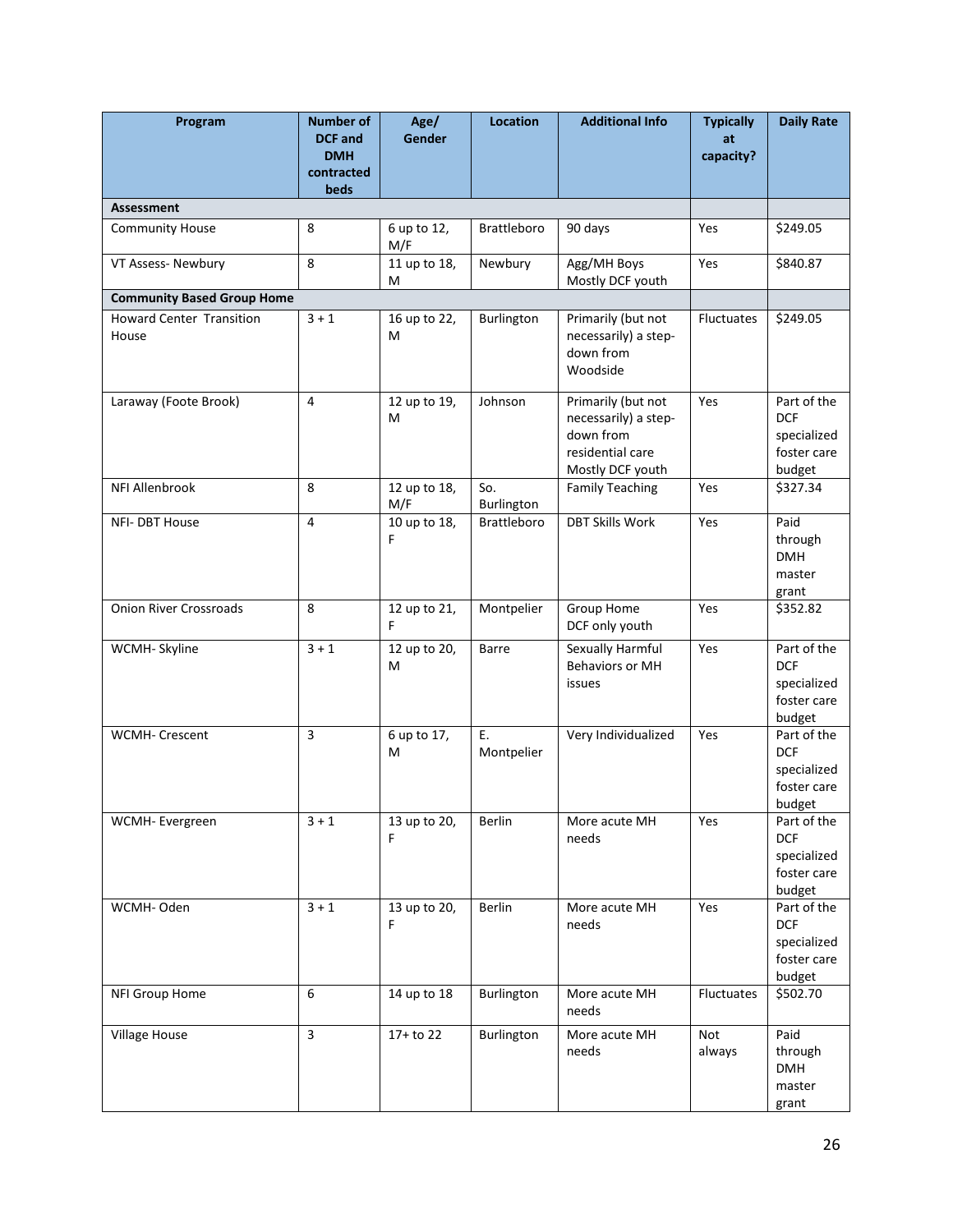| Program                                          | <b>Number of</b><br><b>DCF</b> and<br><b>DMH</b><br>contracted<br>beds | Age/<br>Gender      | Location           | <b>Additional Info</b>                 | <b>Typically</b><br>at<br>capacity?                         | <b>Daily Rate</b>                                |
|--------------------------------------------------|------------------------------------------------------------------------|---------------------|--------------------|----------------------------------------|-------------------------------------------------------------|--------------------------------------------------|
| NFI- Shelburne House                             | 3                                                                      | 12 up to 18,<br>M   | Williston          | Very Individualized                    | <b>Fluctuates</b>                                           | Paid<br>through<br><b>DMH</b><br>master<br>grant |
| <b>Intensive Residential</b>                     |                                                                        |                     |                    |                                        |                                                             |                                                  |
| Vt School for Girls                              | 25                                                                     | 9 up to 22, F       | Bennington         | <b>Aggressive Girls</b>                | Yes                                                         | \$388.30                                         |
| Brookhaven                                       | 8                                                                      | 6 up to 14,<br>M    | Chelsea            | Agg/MH Boys                            | Yes                                                         | \$561.58                                         |
| <b>Howard Center-Park Street</b>                 | 10                                                                     | 12 up to 18,<br>M   | Rutland            | Sexually Harmful<br><b>Behaviors</b>   | Depends.<br>Limited by<br>specific<br>populatio<br>n served | \$621.53                                         |
| Lund                                             | 3                                                                      | no age limit,<br>F  | Burlington         | Pregnant or<br><b>Parenting Teens</b>  | <b>No</b>                                                   | \$435.00                                         |
| Retreat-Adolescent<br>Treatment, Linden          | 8                                                                      | 13 up to 18,<br>M/F | <b>Brattleboro</b> | More acute MH<br><b>Needs</b>          | <b>No</b>                                                   | \$845.00                                         |
| Retreat- Abigail Rockwell<br>residential program | 8                                                                      | 6 up to 14,<br>M/F  | <b>Brattleboro</b> | More acute MH<br>needs                 | <b>Not</b><br>always                                        | \$590.00                                         |
| Woodside                                         | 30                                                                     | 10 up to 18,<br>M/F | Colchester         | Only delinguent or<br>justice-involved | <b>No</b>                                                   |                                                  |

DCF's projected spending on residential care for both CHINS and delinquent youth is illustrated below. These amounts do not include costs for:

- Woodside operations
- Laraway or the four Washington County Mental Health programs, those expenditures are included in the larger DCF specialized foster care budget
- NFI DBT, Village House or Shelburne House as those programs are paid through the DMH master grant
- NFI Hospital Diversion Program, which is funded through the Department of Vermont Health Access

| <b>Type of Care</b>                                                | <b>SFY18 Actual Spending</b> | <b>SFY19 Projected based on</b><br>data through Feb |
|--------------------------------------------------------------------|------------------------------|-----------------------------------------------------|
| Emergency short-term residential care                              | \$2,583,040                  | \$4,092,295                                         |
| In-state residential care                                          | \$10,927,079                 | \$12,151,832                                        |
| OOS residential care                                               | \$6,015,715                  | \$6,469,423                                         |
| <b>Total DCF residential care spending</b><br>(excluding Woodside) | \$19,525,834                 | \$22,713,550                                        |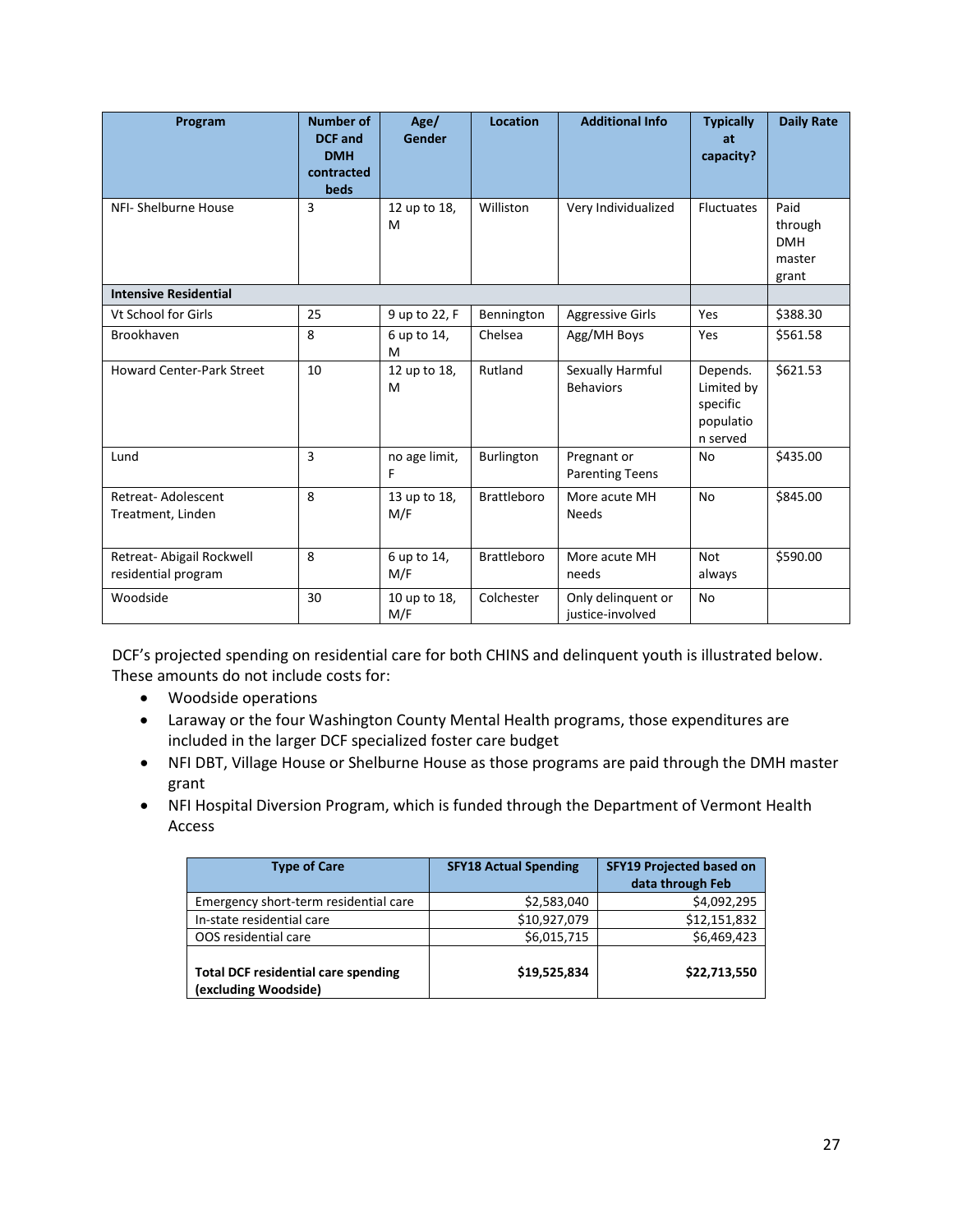#### **DCF PLACEMENT OPTIONS FOR YOUTH IN CARE**

To step back, residential care is one of many options that DCF has for placing youth in its custody. Courts place children and youth in DCF custody either as a child in need of care or supervision (CHINS) or as delinquent. Courts may find children/youth as CHINS because they were abused or neglected or are beyond parental control.

Woodside is the only in-state residential program exclusively for delinquent youth and is the only instate residential program with consistently available capacity. This is critical, because as noted previously, youth may be ordered to Woodside at any time, and Woodside must admit them.

For in-state residential care, 7 out of the 27 other in-state programs have a primary focus on serving DCF youth, but these programs serve both DCF CHINS and delinquent youth and are consistently at capacity.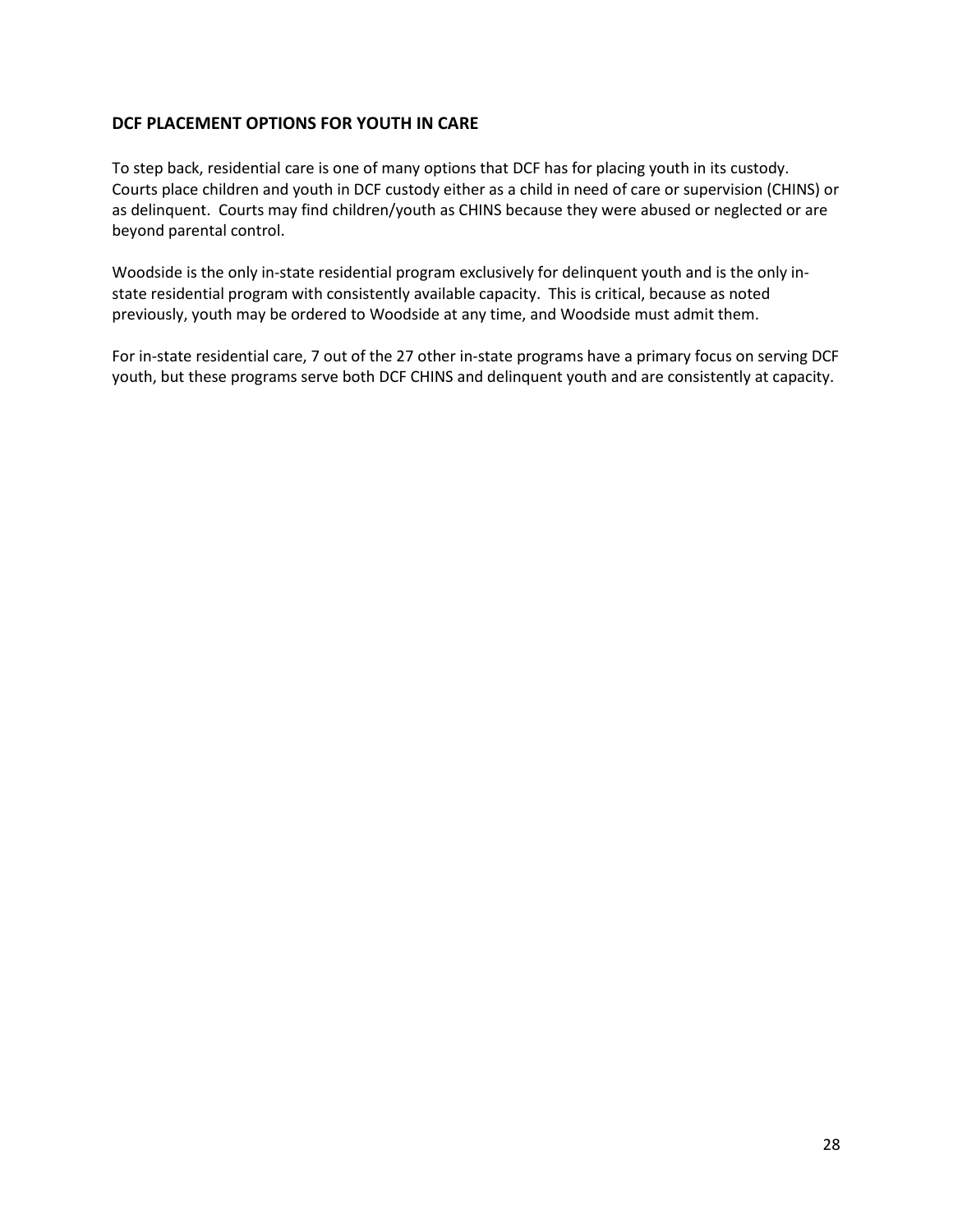#### **The Out-of-Home System of Care for Children and Youth in DCF Custody**

Foster Home

N = 684 on average/month

Includes foster care with specialized supports

Relative Foster Home

N = 372 on average/month

In-State Residential Care

N=71 on average/month

\*plus also serves DMH youth

Out of State Residential Care (only with approval of the state Interagency Case Review Committee and approval of the case plan by the Court)

N = 50 on average/month

\*plus also serves DMH youth

#### Woodside

\*plus also serves other justice-involved youth (DOC and ICJ)

#### Children in DCF Custody for Any Reason:

- Abuse/Neglect
- Beyond Parental Control
- Delinquent

• Delinquent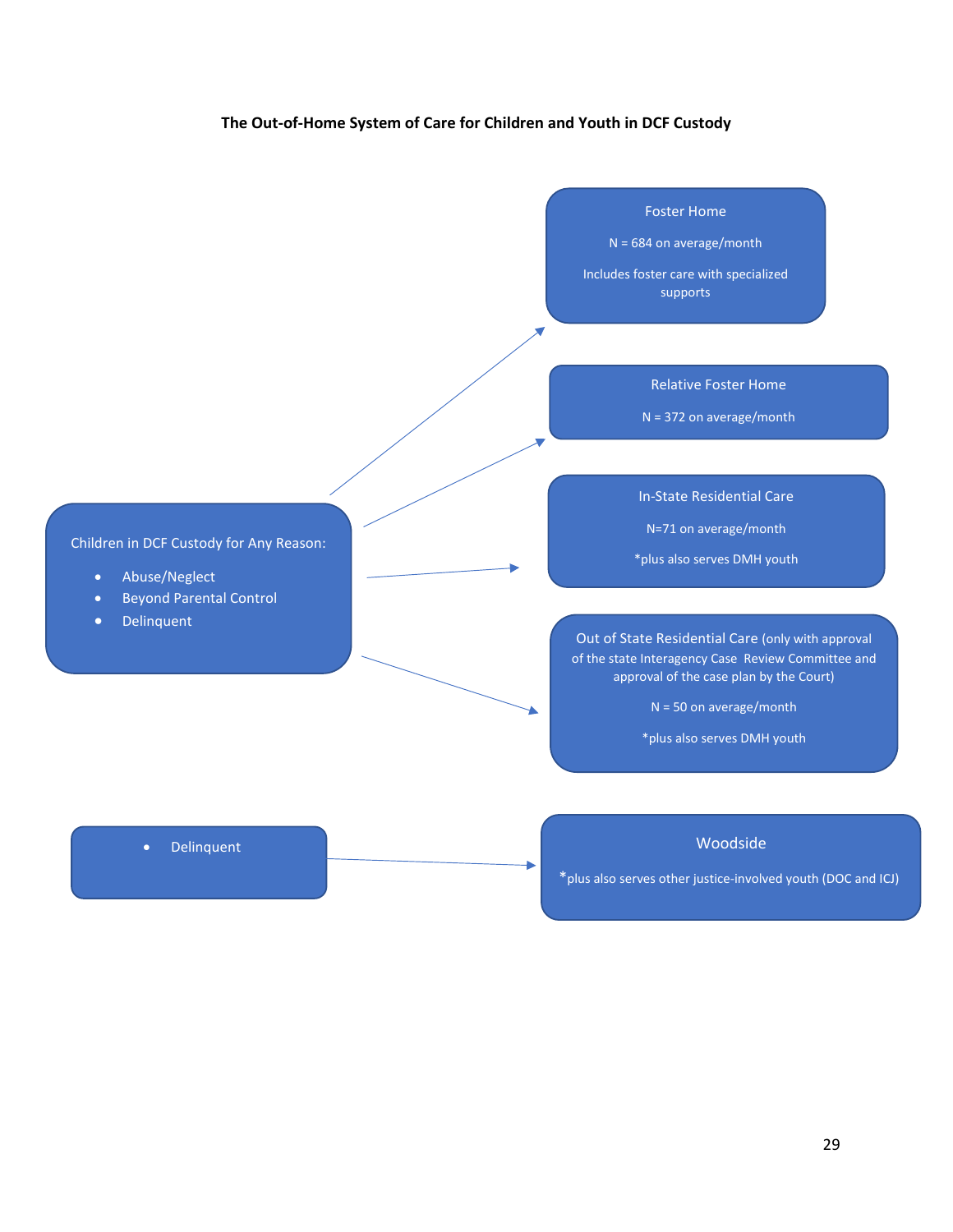DCF has worked specifically to develop in-state capacity for delinquent youth as alternatives to Woodside, in particular, after consultation and inquiry from the federal Department of Justice (DOJ) beginning in late 2015 through early 2018. The two areas of focus with respect to the collaboration with DOJ were to:

- ensure that youth are placed in the least-restrictive setting possible, and
- build upon DCF's initiative to reduce the state's overall use of residential facilities for youth with a focus on those involved with the justice system.

This work resulted in growing capacity at the following programs/services:

| Program                            | <b>Location</b> | <b>Additional Capacity</b>                                     |
|------------------------------------|-----------------|----------------------------------------------------------------|
| Seall Depot programs               | Bennington, VT  | Expanded capacity from 12 to 18                                |
|                                    |                 |                                                                |
| Vermont Assessment Center          | Newbury, VT     | Developed new program for assessment services up to 90 days    |
| Northwestern Counseling and        | St. Albans, VT  | Added new service with goal to reduce use of residential care, |
| Support Services - high fidelity   |                 | with capacity to serve 8 youth                                 |
| wraparound services                |                 |                                                                |
| <b>Becket Family of Services -</b> | State-wide      | Increased available slots for wraparound and other services to |
| support and stabilization          |                 | keep youth in the community from 12 to 40 statewide            |
| services                           |                 |                                                                |

Even with these enhancements to the system of care for delinquent youth, alternative placements to Woodside for some high-needs youth has been identified as a system of care need.

Once a youth is in Woodside, the following graphic illustrates the different placement options.



#### **Routes Out of Woodside**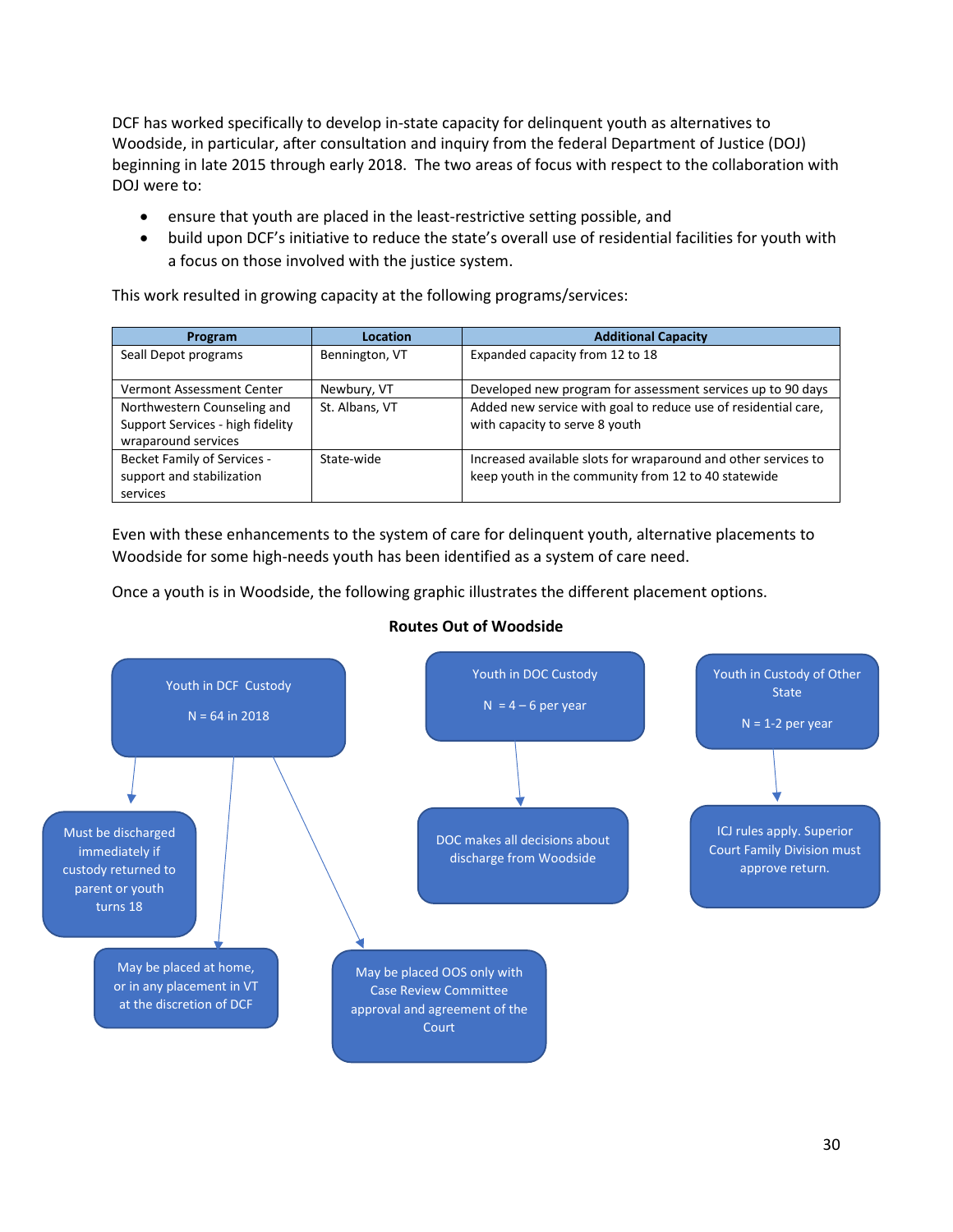# <span id="page-30-0"></span>DCF YOUTH PLACED OUT-OF-STATE

At the end of February 2019 at one point in time, there were 61 youth in DCF custody placed in out-ofstate (OOS) residential treatment facilities through CHINS and delinquency.



About half, 29 out of 61, are delinquent youth. The majority of male youth placed OOS are delinquent.



Although Vermont DCF youth are placed in nine different states, 49 of the 61 youth are placed in either New Hampshire, Massachusetts or New York often quite close to home. Nearly all of the youth placed in New Hampshire are placed at a campus run by the Becket Family of Services, which also runs two residential treatment programs within Vermont and provides services in Vermont to support the youth's return to a community setting, including home.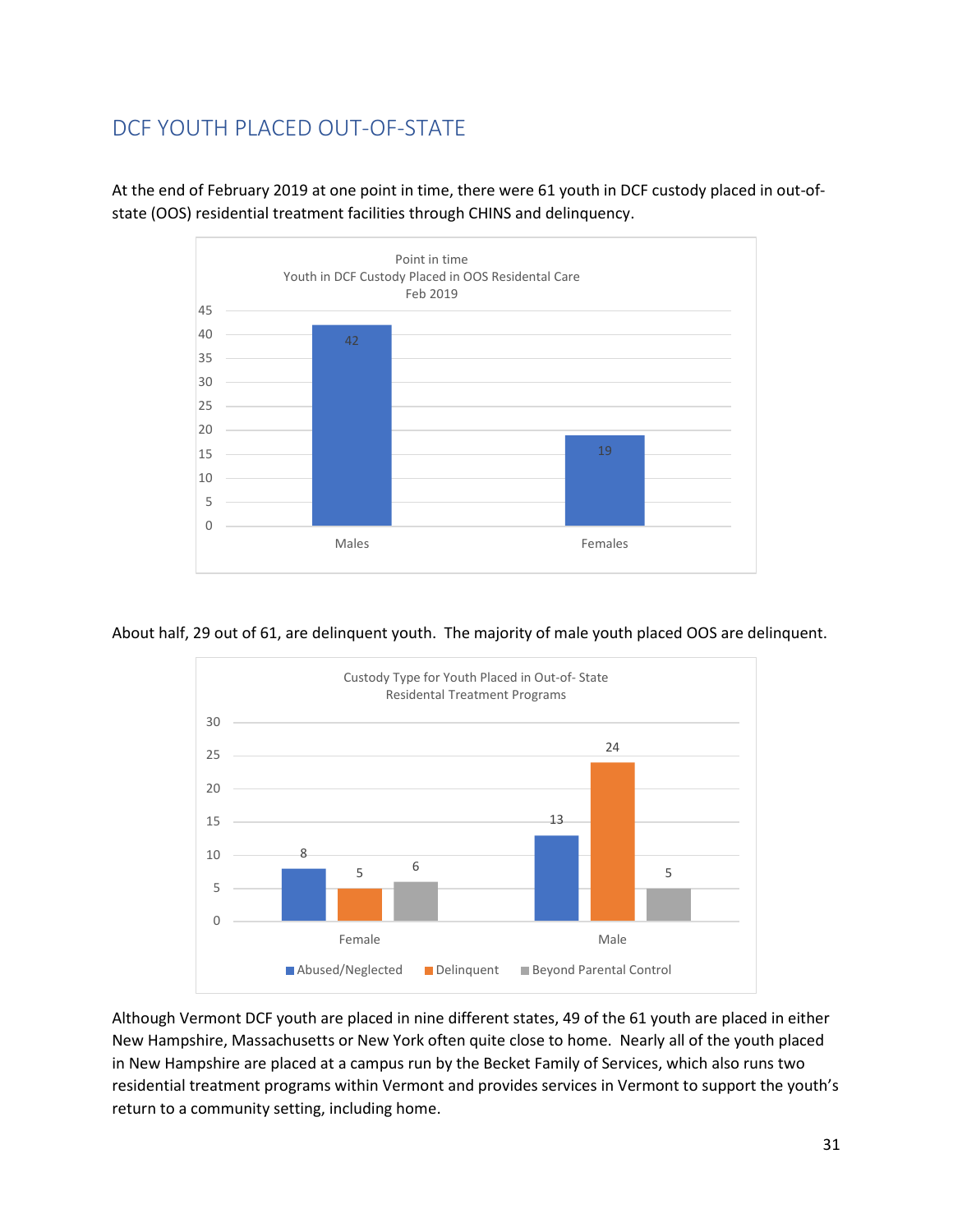| <b>State</b> | Female       | <b>Male</b>  | <b>Total</b>   |
|--------------|--------------|--------------|----------------|
| AR           | $\mathbf{1}$ | $\mathbf 1$  | $\overline{2}$ |
| FL.          | 2            | 2            | 4              |
| IN           |              | $\mathbf 1$  | $\mathbf{1}$   |
| МA           | 12           | 17           | 29             |
| <b>NH</b>    |              | 19           | 19             |
| NY           | 1            |              | $\mathbf{1}$   |
| PA           | 2            |              | $\overline{2}$ |
| TN           | $\mathbf{1}$ |              | $\mathbf{1}$   |
| VA           |              | $\mathbf{2}$ | $\mathbf 2$    |
| <b>Total</b> | 19           | 42           | 61             |

A smaller detention-only Woodside could mean that there are more youth sent OOS for long-term residential treatment. Also, it is important to remember that DCF does not control the OOS placement decisions. There is a CRC approval process as well as a court decision approving the OOS placement. Many times in the past, the court has rejected a proposed OOS placement.

If Woodside were to have a new building, there is some potential to bring some of the delinquent youth current OOS back in-state. The data above particularly shows the need for long-LOS treatment options for aggressive/violent male youth.

The projected SFY19 spending for DCF youth placed OOS, as of the data available since February 2019, is \$6,469,423. The rates for DCF's current OOS placements are as follows:

| <b>Placement Name</b>              | <b>Total Daily</b><br>Rate |
|------------------------------------|----------------------------|
| Becket (NH)                        | Ś<br>484.11                |
| Conway Behavioral Health (AR)      | Ś<br>376.88                |
| Cornell Abraxas Group Inc. (FL)    | Ś<br>376.88                |
| Cornell Abraxas Group Inc. (FL)    | \$<br>376.88               |
| Devereux Foundation (MA)           | \$<br>503.03               |
| Fall River Deaconess Home (MA)     | \$<br>502.82               |
| Foundations Behavioral Health (PA) | Ś.<br>778.56               |
| Harbor Point Behavioral (VA)       | \$<br>504.24               |
| Hillcrest Educational Centers (MA) | \$<br>562.09               |
| Justice Resource Ins. (MA)         | 1,161.44<br>S.             |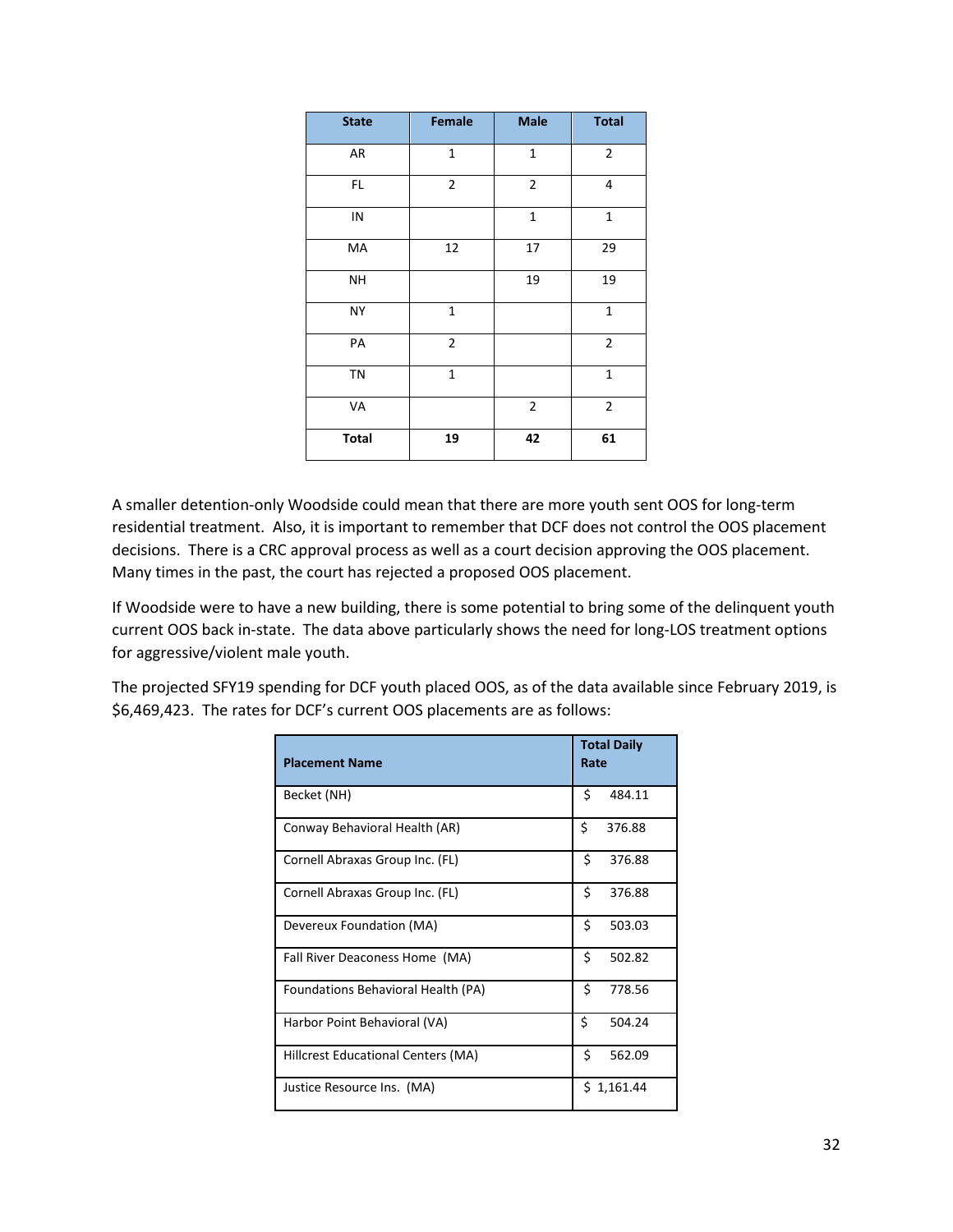| <b>Placement Name</b>                  | <b>Total Daily</b><br>Rate |
|----------------------------------------|----------------------------|
| Manhattan Children's Center (NY)       | Ś<br>619.24                |
| Millcreek of Arkansas (AR)             | \$<br>685.00               |
| Mountain Youth Academy (Keystone) (TN) | \$<br>685.00               |
| Pine Haven Boys Center (NH)            | \$<br>393.23               |
| Resolute Acquisition Corp (IN)         | \$<br>454.24               |
| Sandy Pines (SP Behavioral LLC) (FL)   | \$<br>629.24               |
| Stetson School (MA)                    | \$<br>552.42               |
| Stevens Children's Home, Inc. (MA)     | \$<br>508.47               |
| Whitney Academy, Inc. (MA)             | \$<br>610.44               |
| <b>Average OOS rate</b>                | \$566.54                   |
| <b>Highest OOS rate</b>                | \$1,161.44                 |
| Lowest OOS rate                        | Ś.<br>376.88               |

Historical information detailing the use by AHS departments of out-of-state residential care for children/youth can be found below. Children/youth who were placed in more than one facility or had a custody change in a fiscal year are duplicated in the count.



#### **In-State and OOS Placements by Department**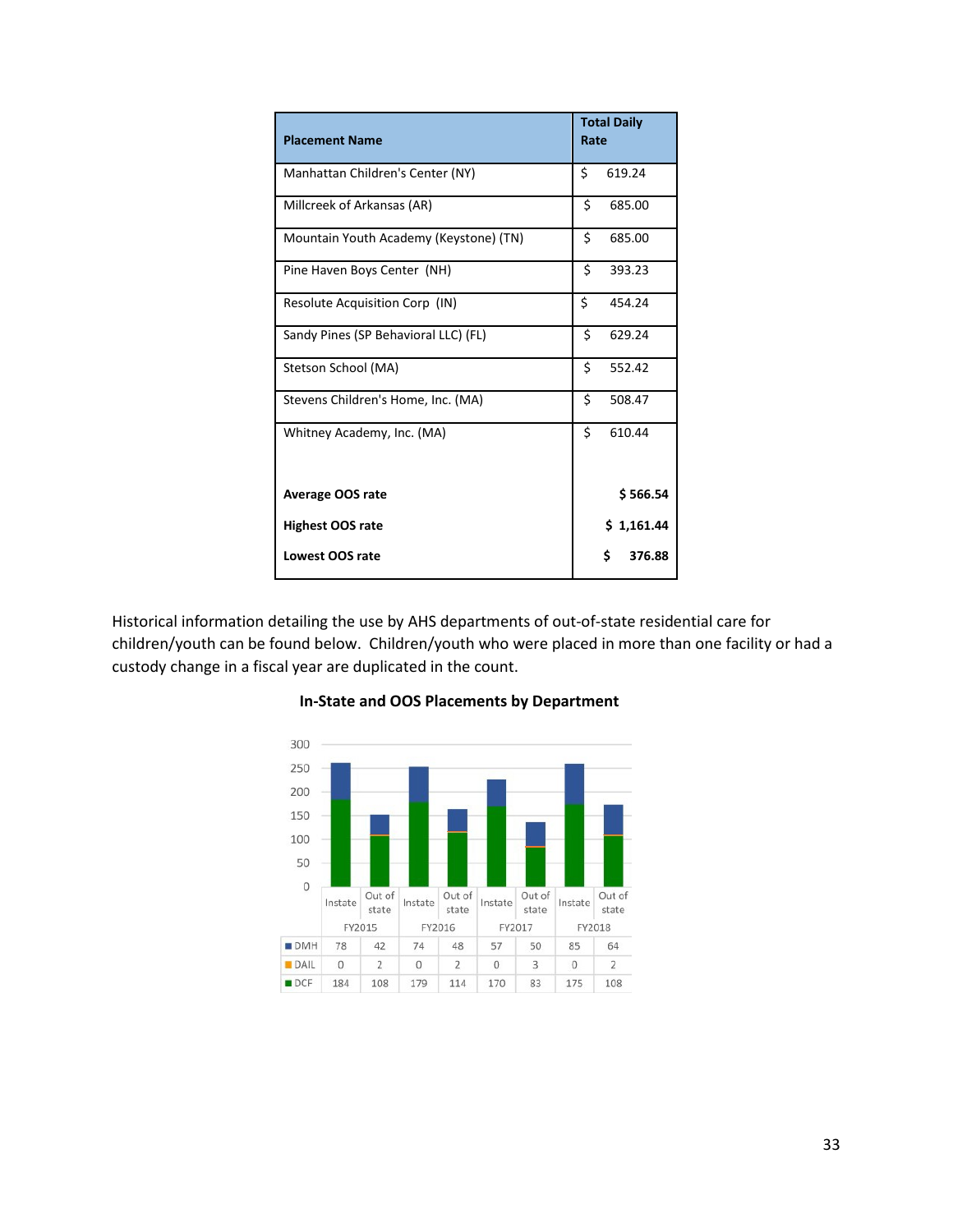The total number of residential bed days, in-state and OOS, by department is as follows:



#### **Bed Days by Department**

# <span id="page-33-0"></span>LOSS OF MEDICAID FUNDING FOR WOODSIDE

In 2011, Woodside was repurposed at the direction of the General Assembly, from a secure detention facility to a secure in-patient treatment program. The intent of repurposing was for Woodside to enhance its therapeutic and rehabilitation services and to also draw down federal Medicaid funds to support the operations of the program. Following repurposing, Woodside invested substantial resources on clinical staffing and programming to meet the needs of youth. This is the programming that is in place today.

From 2011 through October 1, 2016, Woodside was able to utilize Medicaid dollars through the Global Commitment waiver to support the therapeutic care of youth. However, during the renegotiation of the new Global Commitment waiver the Centers for Medicare and Medicaid Services (CMS) determined that as of October 1, 2016, Woodside could no longer draw down Medicaid funds. CMS made this decision as a result of its determination that youth at Woodside are considered to be "inmates of a public institution" and, therefore are no longer eligible to receive Medicaid funding.

Following this decision and after many meetings with CMS representatives in Baltimore in 2017 and 2018, DCF identified a path forward to regain Medicaid funding through certification as a psychiatric residential treatment facility (PRTF). PRTF certification was a good fit for Woodside because in 2011 the program, including its psychiatric and clinical services, were modeled after federal PRTF requirements. After many months of work towards final PRTF certification, it became clear in 2018 that the CMS Boston Regional Office still considered youth served at Woodside as "inmates" notwithstanding the meeting with the CMS Baltimore office or the clinical and therapeutic programming already in place at Woodside. As a result of this difficulty and tension at the federal level, DCF made the decision to not pursue Medicaid funds for Woodside.

# <span id="page-33-1"></span>WOODSIDE BUDGET

The SFY19 budget for Woodside is \$6.2 million, funded with all general funds, which is summarized as: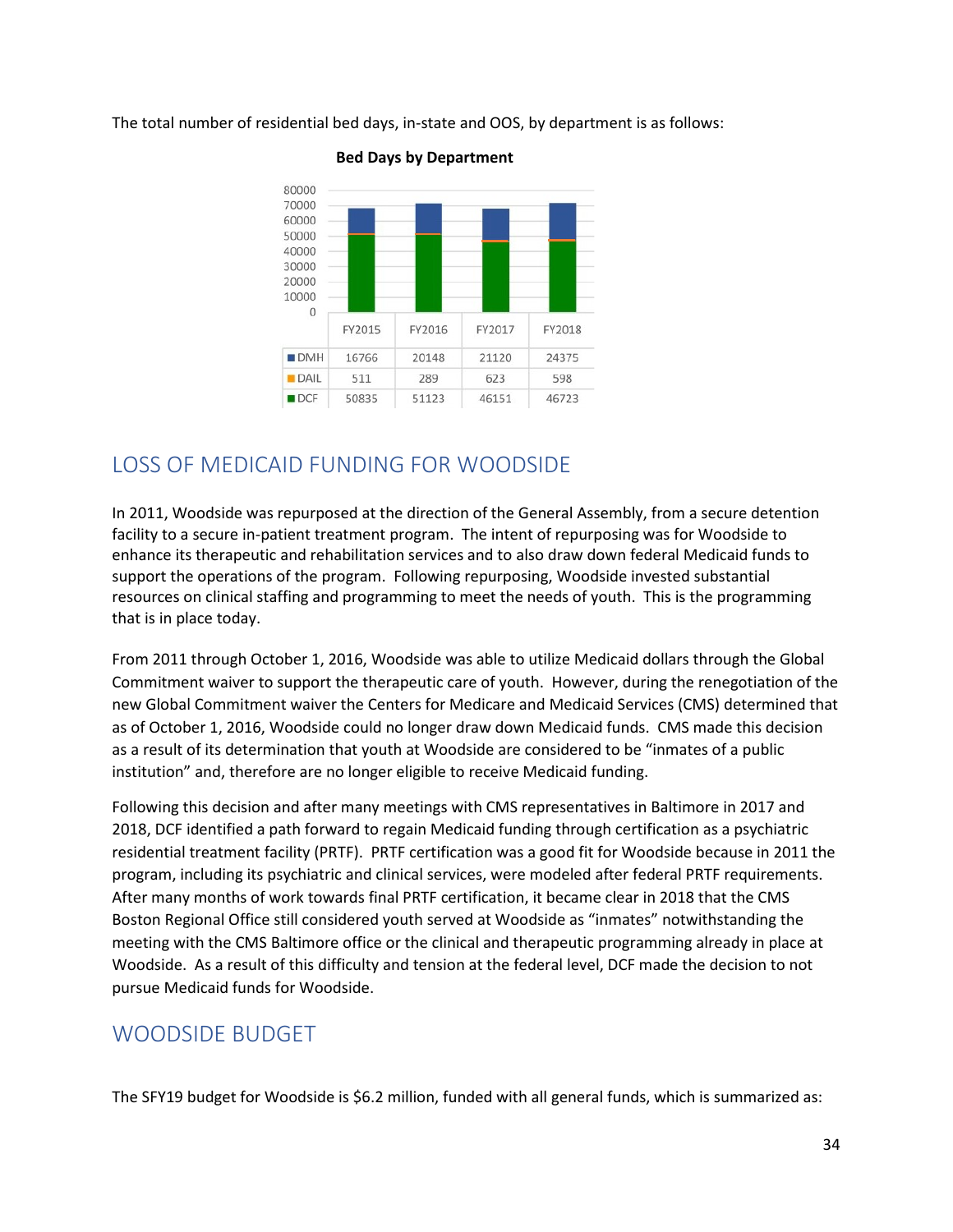| <b>SFY19 Woodside Budget</b>        |                        |           |             |  |  |
|-------------------------------------|------------------------|-----------|-------------|--|--|
| <b>Personal Services</b>            |                        |           |             |  |  |
|                                     | <b>Salaries</b>        | 3,322,029 |             |  |  |
|                                     | Overtime               | 322,592   |             |  |  |
|                                     | Benefits & withholding | 1,500,947 |             |  |  |
| <b>Total Personal Services</b>      |                        |           | \$5,145,568 |  |  |
| <b>Total Contractors (primarily</b> |                        |           | \$334,645   |  |  |
| UVM contract)                       |                        |           |             |  |  |
| <b>Operating Expenditures</b>       |                        |           |             |  |  |
|                                     | BGS - fee for space    | 237,138   |             |  |  |
|                                     | Food                   | 240,452   |             |  |  |
|                                     | Other operating        | 239,005   |             |  |  |
| <b>Total Operating</b>              |                        |           | \$716,595   |  |  |
|                                     |                        |           |             |  |  |
| <b>SFY19 Total Budget</b>           |                        |           | \$6,196,808 |  |  |

The majority of Woodside's costs are staffing. Woodside has a total of 50 full-time equivalent positions (FTEs):

| <b>Woodside Staff</b>                    |               |                                                       |
|------------------------------------------|---------------|-------------------------------------------------------|
| <b>Position Type</b>                     | <b>Number</b> | <b>Notes</b>                                          |
| Director                                 | 1             | On call 24/7                                          |
| Woodside Assistant Director - Clinical   | 1             | On call 24/7                                          |
| Woodside Assistant Director - Operations | 1             |                                                       |
| Woodside Clinical Chief                  | $\mathbf{1}$  |                                                       |
| Woodside Clinical Supervisor             | 3             | Very specialized skills/difficult<br>position to fill |
| <b>Woodside Operations Supervisor</b>    | 3             | Very specialized skills/difficult<br>position to fill |
| Woodside Education Coordinator           | 1             |                                                       |
| Nurse Manager                            | 1             |                                                       |
| <b>Registered Nurses</b>                 | 3             |                                                       |
| <b>Woodside Teachers</b>                 | 5             |                                                       |
| <b>Woodside Youth Counselors</b>         | 18            |                                                       |
| <b>Woodside Youth Counselors II</b>      | 3             |                                                       |
| Woodside Youth Center Workers            | 4             | Work front desk and the awake<br>overnight unit       |
| Program Evaluation and QA Specialist     | $\mathbf{1}$  |                                                       |
| <b>Facility Food Service Supervisor</b>  | 1             |                                                       |
| Cook                                     | $\mathbf{1}$  |                                                       |
| Administrative Services Coordinator      | 1             |                                                       |
| Clinical Services Administrative Coord   | $\mathbf{1}$  |                                                       |
| <b>Total</b>                             | 50            |                                                       |

Woodside is 24/7 program and therefore, must be staffed round the clock. Woodside utilizes a model of 56/59 hour shifts with three different shifts per week applicable to direct-care staff, which includes operations supervisors, youth counselors and nursing staff. In this model, direct-care staff work for 16 hours/day on two of the days on the shift and 8 hours on the third. Other staff including the front office staff and leadership have more traditional work schedules. The Woodside Director and Assistant Director-Clinical Services are on call 24/7 and frequently respond to the facility during non-business hours.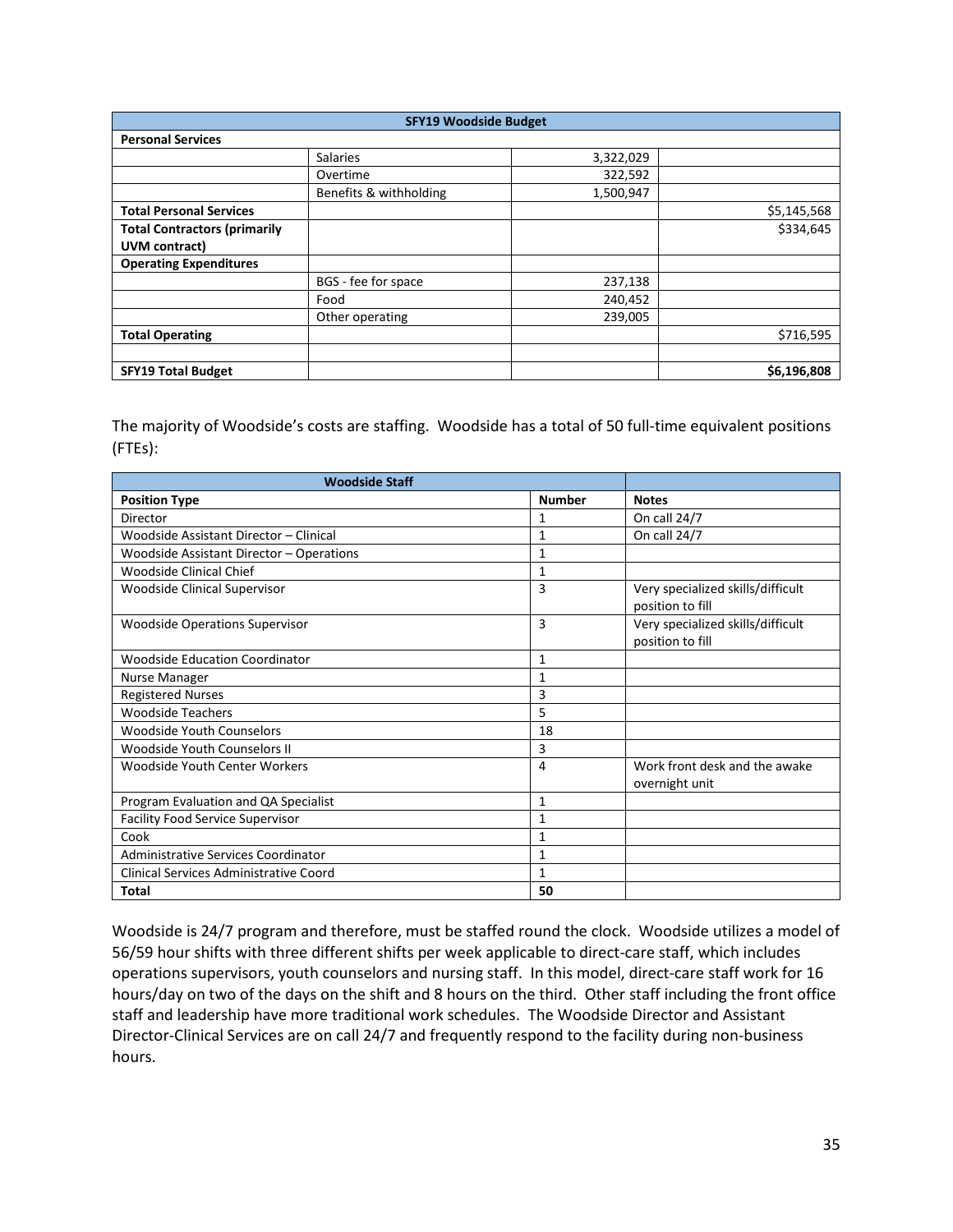The 56/59-hour model for direct-care staff allows for only three floor shifts per week at the program, with a focus on continuity of care and the development of important relationships in the program. This staffing pattern allows having caretakers present for an extended period in the same way that a family does with the assumption that there is intervening time in school, for sleep, etc. This model prioritizes therapeutic relationships with caregivers as the primary conduit of effective treatment in supportive family-style settings.

In addition to the fact that the 56/59-hour staffing model provides for a therapeutic family-style treatment milieu, this staffing model also saves money compared to a more traditional 8-hour work day model with three shift changes *per day* (which invites a host of other potential issues) as opposed to three shift changes per week. Estimates project that it would cost an additional \$815,273 annually, before any employee benefits are factored in, to change to 8-hour shifts as a staffing model for Woodside due to the need for additional staff to cover three different shifts per day. With benefits, a traditional 8-hour per day staffing model would cost in excess of \$1 million annually than current staffing costs due to the fact that more individuals would need to be hired to cover the additional shifts.

Woodside's employee turnover rate for SFY19 to date is incredibly low at eight percent. Nationally, juvenile justice centers cannot hire staff, which inflates overtime budgets and results in more staff turnover with instability in the programs.

Woodside is staffed to accommodate 30 youth. The current staffing ratio allows Woodside to provide 1:1 for youth clinically indicated to need this attention. Providing a 1:1 for a youth at Woodside can be valuable for many different reasons, including:

- Supporting youth in developing healthier, more effective relationships with staff
- Providing additional support and supervision toward reducing risk in the milieu
- Decreasing the tendency for explosive, unsafe behavior
- Learning the needs of the youth better for more effective treatment planning
- providing youth with additional attention, nurturing, care, kindness and compassion as a means of role modeling

Since 2011, Woodside has also realized some efficiency with respect to its programming. Prior to repurposing, Woodside ran two distinct programs, one detention unit and one long-term treatment program. Each unit had its own chain of command and staff were rarely assigned to both units. Since repurposing, the programs were combined to offer the same treatment to all residents.

The average daily cost of Woodside can be estimated at \$1,447 per day (dividing the total program costs of \$6,196,808 by an estimated number of days of 4,281, using the calendar year 2018 total). As a comparison, the Brattleboro Retreat acute care daily rate is \$1,425 per day.

# <span id="page-35-0"></span>OPTIONS TO CONSIDER FOR THE FUTURE OF WOODSIDE

The General Assembly requested that DCF submit the following to the House and Senate Committees on Judiciary and Appropriations on or before April 15, 2019:

"a plan related to the continuation of operations beyond July 1, 2019 limited to only short-term placements of delinquent youths".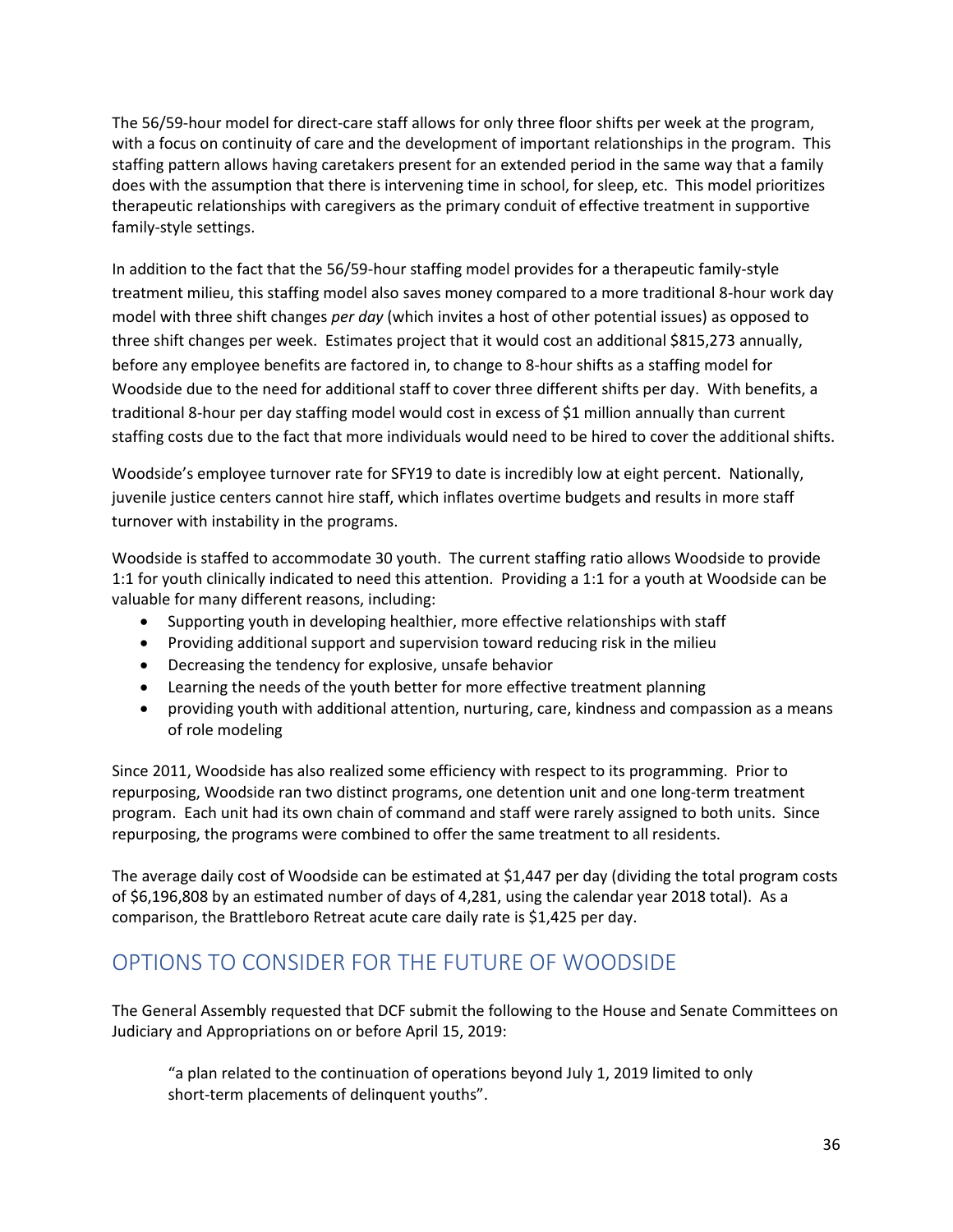In the February 1, 2019 Agency of Human Services Facilities Report as well as memos provided to legislative committees in January, DCF provided information that it has considered for future options for Woodside. These options included:

- No secure facility
- A small 15-bed facility used for short-LOS detention
- Maintaining the current 30-bed facility for both short and long-LOS detention and treatment
- Building a new multi-wing therapeutic facility for both short and long-LOS treatment

Under any scenario, the state of the physical facility is an issue. The current Woodside building is an old, jail-like, inefficient structure that presents a liability for many reasons. In addition to the fact that the building does not present as a therapeutic setting, it is also in ill-repair with 35 outstanding work orders for repair and maintenance, some dating back to 2017. No matter the future of Woodside, in any size or configuration, DCF recommends that the current building is replaced consistent with the capital construction feasibility study already conducted. [https://legislature.vermont.gov/assets/Legislative-](https://legislature.vermont.gov/assets/Legislative-Reports/WS-12.22.16-ExecSummary-withlink.pdf)[Reports/WS-12.22.16-ExecSummary-withlink.pdf](https://legislature.vermont.gov/assets/Legislative-Reports/WS-12.22.16-ExecSummary-withlink.pdf)

DCF recommends a new, modern structure that is consistent with the legislative purpose of Woodside and the juvenile justice system to provide for rehabilitation and treatment with the goals of producing contributing members to Vermont's society.

### <span id="page-36-0"></span>No Secure Facility

After considerable thought and discussion, this workgroup concluded that there is a need for a secure facility for youth in Vermont. DCF met with other in-state residential providers. There was consensus among them that there is a need for some youth who are exhibiting aggressive and violent behaviors that cannot be managed in a less secure setting. The detailed information in this report from the youth admitted to Woodside in 2018 further supports this conclusion, in the workgroup's opinion.

# <span id="page-36-1"></span>Small 15-Bed Detention Facility for Short-LOS Needs

In prior reports submitted this year, DCF projected that it could save \$2,000,541 in staffing costs if Woodside were to convert to a short-term detention program ("Short-term" here is interpreted to mean for a short-LOS). While these are projected costs savings to Woodside, it is the opinion of DCF that a programming model focused on detention and stripped of all treatment services is likely to fail the youth it serves and is antithetical to the current legislative purpose of both Woodside and the juvenile justice system. Without the clinical treatment planning and services in place, it will be much harder to stabilize youth to allow them to step-down from Woodside. In addition, there would be other costs added annually to serve the high-needs youth that Woodside would no longer continue to serve.

The staffing information and budget for the 15-bed detention facility are as follows: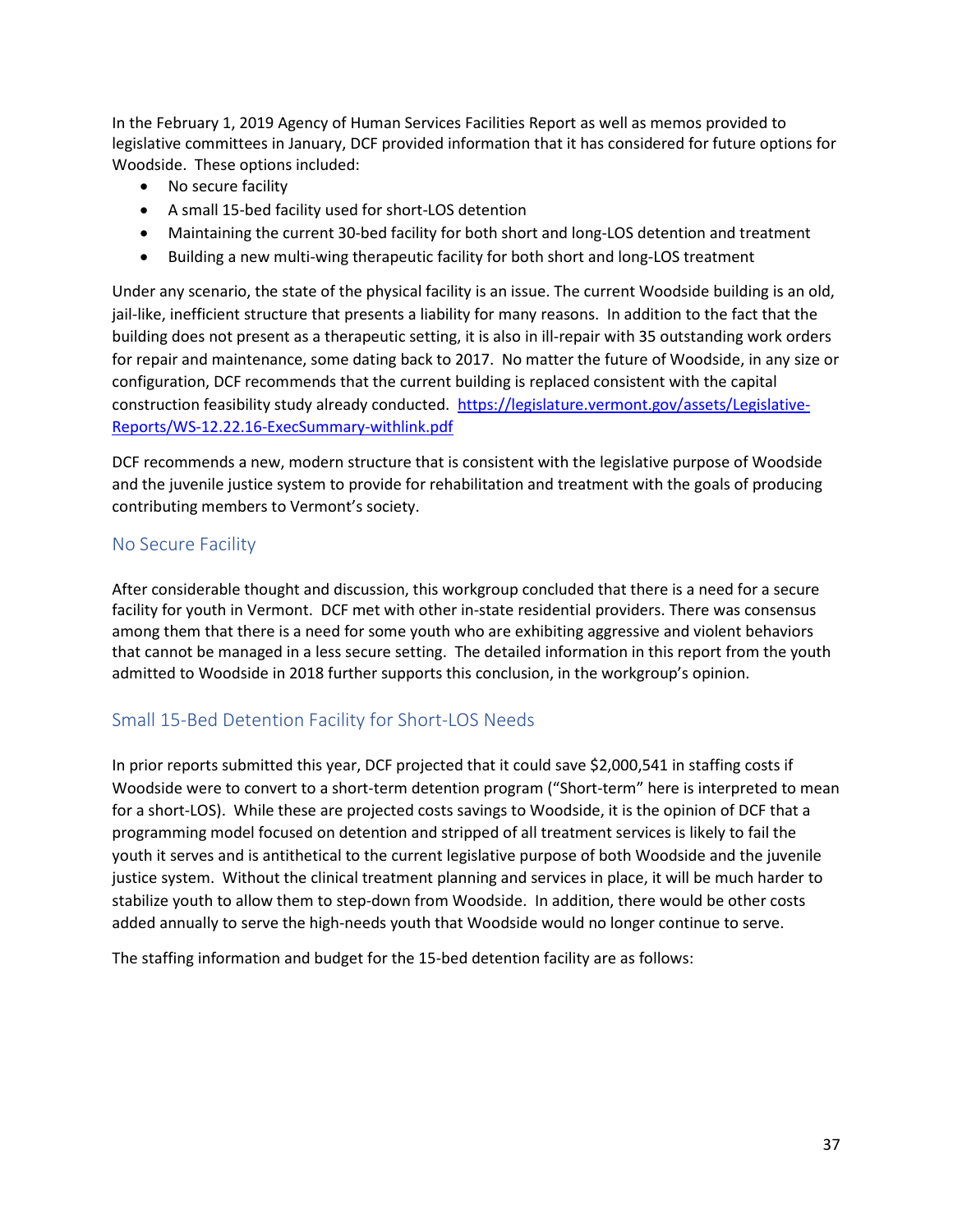| Woodside Staffing Model for 15-bed Program Compared to Current Program |              |                |                |  |
|------------------------------------------------------------------------|--------------|----------------|----------------|--|
| <b>Position Type</b>                                                   | Number of    | Number of      | Number of      |  |
|                                                                        | staff in     | staff          | staff          |  |
|                                                                        | current      | projected      | reduced in     |  |
|                                                                        | program      | for 15-bed     | 15-hed         |  |
|                                                                        |              | ST-LOS         | model          |  |
|                                                                        |              | program        |                |  |
| Director                                                               | $\mathbf{1}$ | 1              |                |  |
| Woodside Assistant Director - Clinical                                 | $\mathbf{1}$ | 1              |                |  |
| Woodside Assistant Director - Operations                               | $\mathbf{1}$ | $\mathbf{1}$   |                |  |
| Woodside Clinical Chief                                                | 1            | 0              | 1              |  |
| <b>Woodside Clinical Supervisor</b>                                    | 3            | 0              | 3              |  |
| <b>Woodside Operations Supervisor</b>                                  | 3            | 3              |                |  |
| <b>Woodside Education Coordinator</b>                                  | 1            | 1              |                |  |
| Nurse Manager                                                          | $\mathbf{1}$ | $\mathbf{1}$   |                |  |
| <b>Registered Nurses</b>                                               | 3            | $\overline{2}$ | 1              |  |
| <b>Woodside Teachers</b>                                               | 5            | 3              | $\overline{2}$ |  |
| Woodside Youth Counselors                                              | 18           | 12             | 6              |  |
| <b>Woodside Youth Counselors II</b>                                    | 3            | 3              |                |  |
| Woodside Youth Center Workers                                          | 4            | 4              |                |  |
| Program Evaluation and QA Specialist                                   | 1            | 1              |                |  |
| <b>Facility Food Service Supervisor</b>                                | $\mathbf{1}$ | $\mathbf{1}$   |                |  |
| Cook                                                                   | 1            | 1              |                |  |
| <b>Administrative Services Coordinator</b>                             | $\mathbf{1}$ | $\mathbf{1}$   |                |  |
| Clinical Services Administrative Coord                                 | 1            | 1              |                |  |
| Total                                                                  | 50           | 37             | 13             |  |

These 13 positions and a reduction in the UVM contract would save the program approximately \$2,000,541, as detailed below:

|                                                                         | <b>Current cost of staff</b><br>and contractors | <b>Cost of staff and</b><br>contractors in 15-bed<br>model | <b>Notes for 15-bed</b><br>model              |
|-------------------------------------------------------------------------|-------------------------------------------------|------------------------------------------------------------|-----------------------------------------------|
| Woodside staff                                                          | 5,145,568                                       | 3,432,129                                                  | Reduction in staff<br>of 13 FTEs              |
| Woodside contractors:<br>PBS \$6,000<br>Stern \$61,000<br>UVM \$267,645 | 334,645                                         | 127,000                                                    | <b>Reduces UVM</b><br>contract to<br>\$61,000 |
| BGS fee for space                                                       | 237,138                                         | 237,138                                                    |                                               |
| Food                                                                    | 240,452                                         | 200,000                                                    | Estimated<br>reduction                        |
| Other operating                                                         | 239,005                                         | 200,000                                                    | Estimated<br>reduction                        |
| <b>Total</b>                                                            | \$6,196,808                                     | \$4,196,267                                                | ( \$2,000,541)                                |

#### *Who would be served?*

With a short-LOS model, Woodside could continue to fill the need of an in-state no-reject admission option for justice-involved youth in DCF custody, DOC custody or placed through the ICJ.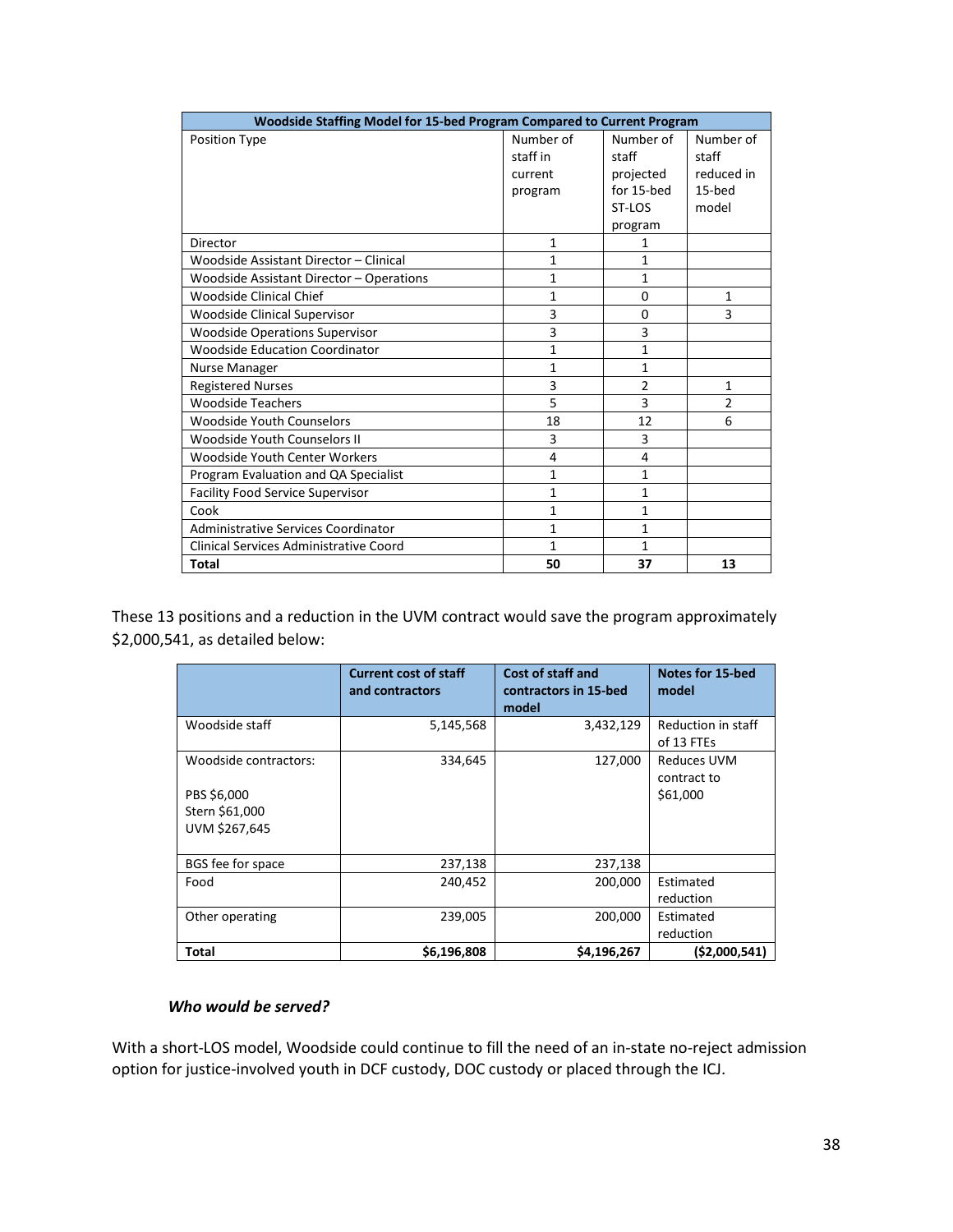#### *How would they be served and what would be lost at Woodside?*

Due to the reduction in clinically-trained staff and the contract with UVM MC, the services and supports youth at Woodside would receive would be quite different. The program, treatment and education model would all need adjustment. In the projected \$2 million cost savings, most treatment services that serve as the foundation of the current program would not continue, including:

- treatment planning
- clinical treatment
- specialized services
- crisis response and clinical de-escalation
- family therapy and co-parenting clinical support
- clinical behavior plans toward reducing aggression and self-harm
- clinically facilitated treatment team meetings
- psychological interventions
- psychotherapy groups
- 24/7 nursing

What would remain with this model would be a bare bones version of the current program:

- Admission/intake procedure
- Case management
- Oversight towards policy adherence
- Short-LOS education services

These decreases in staffing and services would mean that Woodside would not be equipped to serve youth with more than a 30-day LOS because important clinical and educational services and supports would no longer exist at Woodside. There currently is no other no reject/eject program in Vermont that could take youth transitioning from a short-term LOS Woodside placement. The long term financial and safety impact on the community in removing the rehabilitation component of Woodside cannot be easily determined. However, without offering the youth at Woodside the opportunity reduce risk and improve their lives, DCF expects that many will solidify their longitudinal placement in facilities like adult corrections and inpatient hospitals. This will be a financial challenge both immediately and long-term down the road for Vermont.

It is also anticipated that there would be an increase in incidents of restraint and seclusion at Woodside. Without clinical de-escalation, incidents will increase. Without treatment, youth will continue to engage in risky behaviors, including aggression and violence.

Finally, Woodside would likely lose its CARF accreditation with the loss of treatment, mental health and health services. As previously noted, Woodside's ability to be licensed as a residential treatment program would also be in question. Currently there is no appropriate regulatory entity or framework for a purely youth detention facility in Vermont.

#### *Who would not be served at Woodside?*

The youth with the highest needs and challenges, those with stays over 30 days, would not be served by Woodside. Appropriate alternatives for these youth will be very challenging to find and maintain, for the reasons outlined in this report. Given that most long-staying residents have already experienced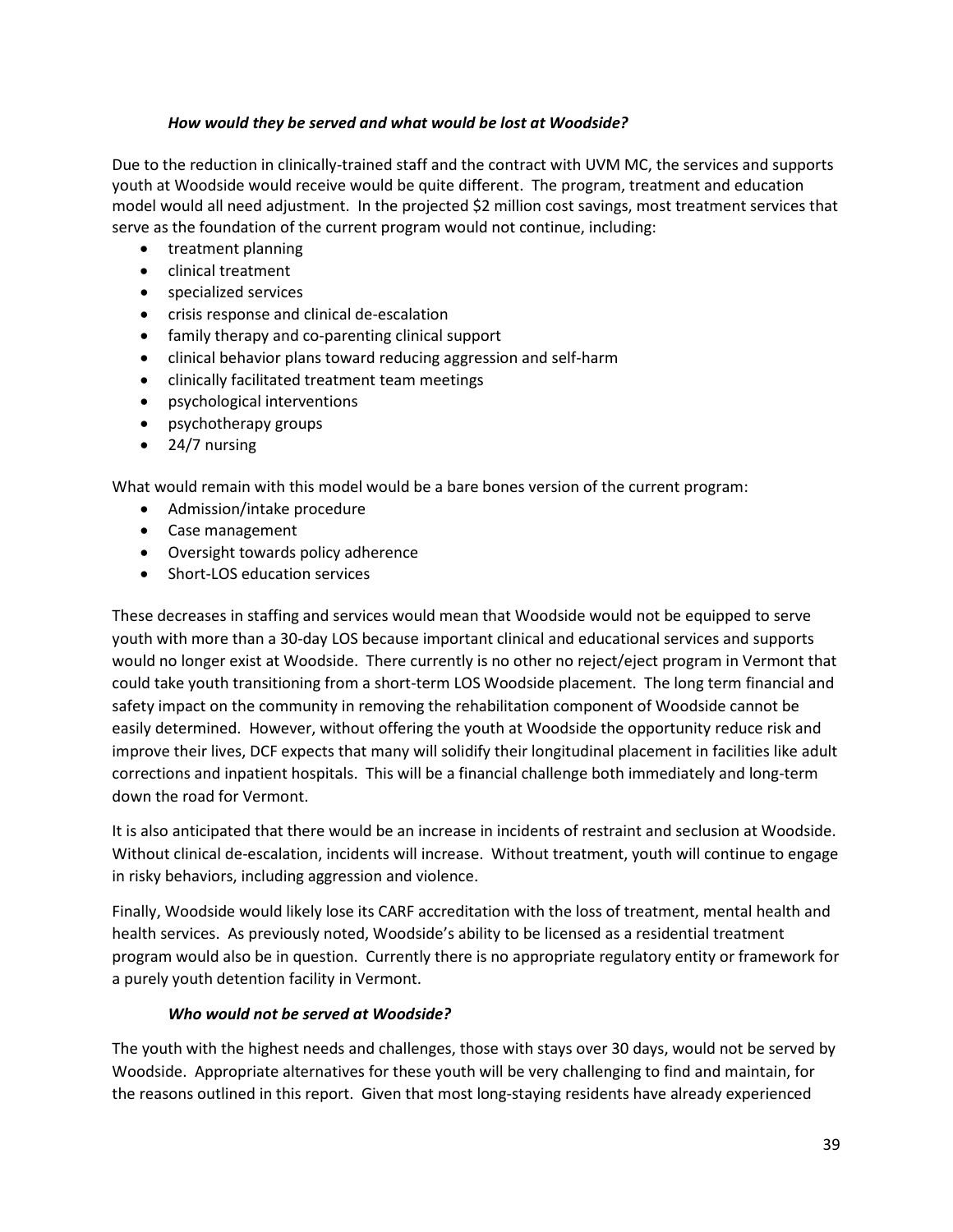placements in in-state residential care, alternatives would need to be either developed in-state or located out-of-state. For youth ages 16.5 and older, this will be particularly challenging.

The concerns about youth who cannot return home or step down to an appropriate community setting within the 30-day period (about 20 youth annually, based on 2018 data) are numerous:

- There is no other no-reject program in-state. Not only must the Case Review Committee find that the placement is appropriate, but residential programs can and should consider whether they can realistically serve a referred youth before accepting him or her.
- There is no other no-eject program in-state. Even if the program accepts the youth, youth moved to these settings would cycle in and out of Woodside.
- Placement in an out-of-state residential setting, even if a contract is already in place, cannot be accomplished within a 30-day period due the requirement for screening by the Case Review Committee, court approval and approval through the Interstate Compact on the Placement of Children.
- Youth under the supervision of DOC would have to be placed in an in-state correctional facility, requiring sight and sound separation from adult inmates. This would require modification of current DOC facility and staffing models, and potentially would cause more adults to be incarcerated out-of-state.

Eliminating longer term care and treatment at Woodside would require:

- New in-state capacity
- Expanding existing contracts with out-of-state treatment programs
- Potentially locating new out-of-state programs, and entering into new contracts
- Securing court approval for placement of individual youth out-of-state
- Securing approval from the receiving state through the Interstate Compact on the Placement of Children

Increasing placements located out-of-state would have other ramifications as well:

- Exacerbate workload issues for Family Services Worker by increasing time spent visiting youth placed out-of-state
- Increase costs of travel out-of-state for staff
- Practically eliminate the availability for family members to visit their child and participate in treatment activities targeted at increasing the likelihood of a return home

In addition, it is highly unlikely that these resources could be put in place by July 1, 2019.

#### *Additional Costs for Serving Youth*

There are anticipated costs for serving on average 20 high-needs DCF youth annually somewhere other than Woodside. These costs were calculated estimating that 20 youth would require residential treatment, either in or out-of-state. The following assumptions were made in these estimates:

- Low daily rate of \$514.70, which is the current average in-state rate
- High daily rate of \$1,161.44, which is the current high out-of-state rate

The annual general fund costs are estimates assuming that the programs are Medicaid-eligible and also assuming that all 20 youth stayed in the programs for a full year.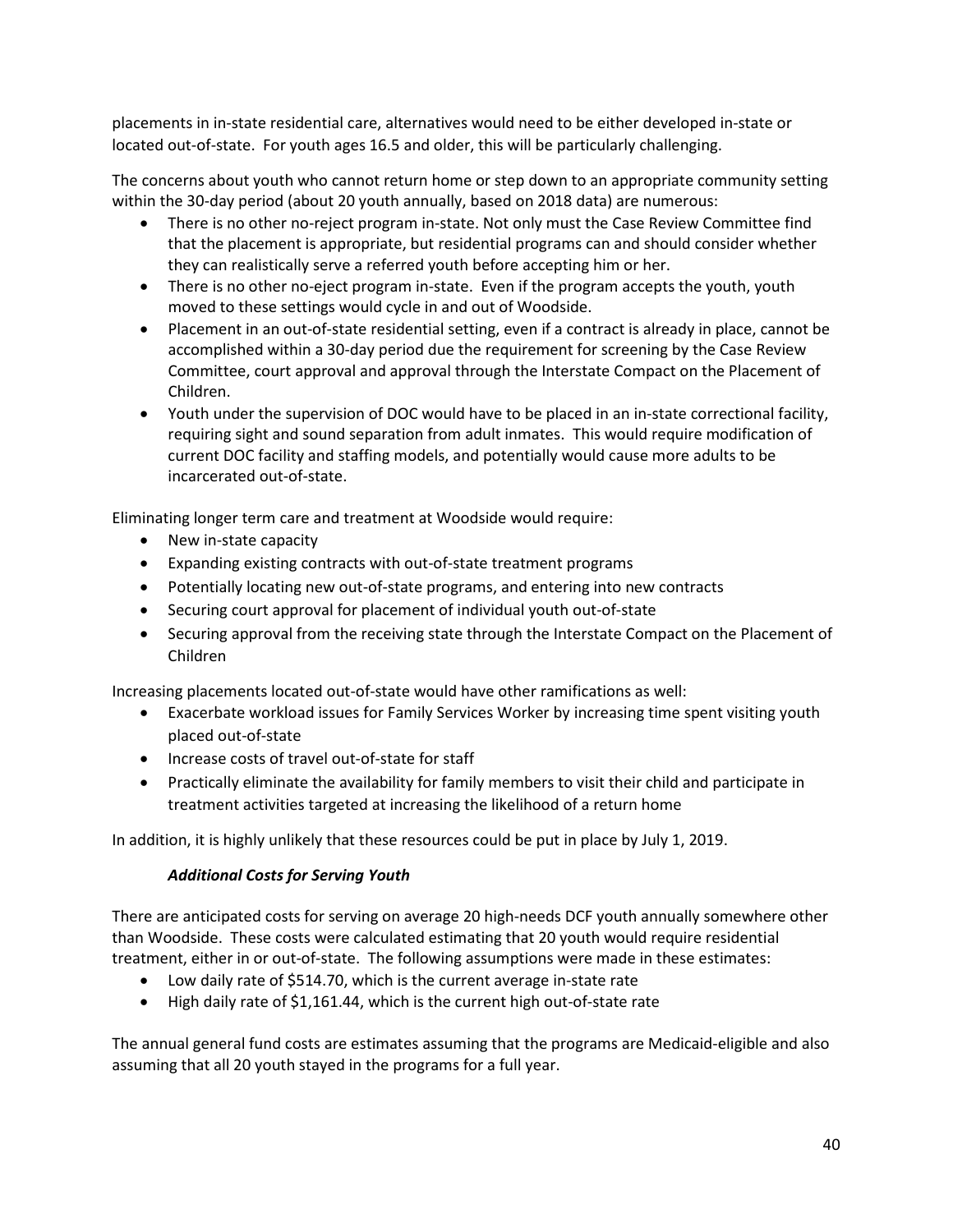The projections below also include the assumption that there are a handful, two youth in this example, who are placed in an adult DOC facility for long-term care because Woodside would not be equipped to provide required long-term services for these youth. The DOC facility would be required to empty a wing (in this example, a four-person unit) to provide for sight and sound separation. The four adult offenders would likely be moved out-of-state due to the lack of in-state capacity. The DOC facility is also projected to need additional DOC staff to provide supervision and equal access to programs and activities for youth in the adult facility, separate from the adult offenders.

| <b>Additional cost</b>                                     | <b>Potential annual general fund costs</b> |
|------------------------------------------------------------|--------------------------------------------|
| DCF residential care costs for either in-state or          | \$1,735,877 to \$3,917,073                 |
| out-of-state care (20 youth staying 365 days) <sup>6</sup> |                                            |
| Increased travel costs for DCF staff (estimated)           | \$20,000                                   |
| Increased cost to DOC to house minors with sight           |                                            |
| and sound separation and equal access to                   |                                            |
| programming (estimates two youth out-of-state              | \$330,000                                  |
| for a full year) <sup>7</sup>                              |                                            |

The projected DCF annual costs could be higher or lower than these estimates, depending on the individual daily rates for each program where youth are placed. Also, the length of stay for DCF youth would likely include youth who do not stay for a full year, which would affect the annual total cost. The projected DOC costs could be higher if more than four adult offenders required placement out-of-state and if more than three DOC staff persons were needed to provide for supervision of youth.

# <span id="page-40-0"></span>Maintaining the Status Quo with Respect to Programming and Services

At a minimum, this workgroup recommends that the current clinical and treatment programming and staff remain in place at Woodside for the long-term. These services prepare youth to transition as quickly as possible from Woodside to another less-secure setting in a fairly short period of time and also provide for long-term treatment for those youth who require a longer length of stay. The capacity and

<span id="page-40-1"></span>

| 6                                                                      |                         |                            |
|------------------------------------------------------------------------|-------------------------|----------------------------|
| Annual DCF costs for 20 youth served<br>in other residential programs* | Low daily rate \$514.70 | High daily rate \$1,161.44 |
| Gross annual amount = $20*365*$ rate                                   | \$3,757,310             | \$8,478,512                |
| General fund state share=gross*46.2%                                   | \$1,735,877             | \$3,917,073                |

\*Annual projected residential costs utilizing the following assumptions:

-Low daily rate of \$514.70 (current average in-state rate)

-High daily rate of \$1,161.44 (current high out-of-state rate)

-Annual amount for each youth (365 days in the program), though acknowledging some youth may stay less and some longer than a year -Programs are Medicaid-eligible (state share 46.2%)

<span id="page-40-2"></span>

| Annual cost for DOC to house 2 youth in an adult facility          | Annual general fund estimate |
|--------------------------------------------------------------------|------------------------------|
| Transferring 4 adults to an OOS facility at \$30,000 each          | \$120,000                    |
| 3 additional DOC staff to provide for supervision and equal access | \$210,000                    |
| time for youth to all activities and programs w/sight and sound    |                              |
| separation from adults at average annual salary of \$70,000        |                              |
| <b>Total</b>                                                       | \$330,000                    |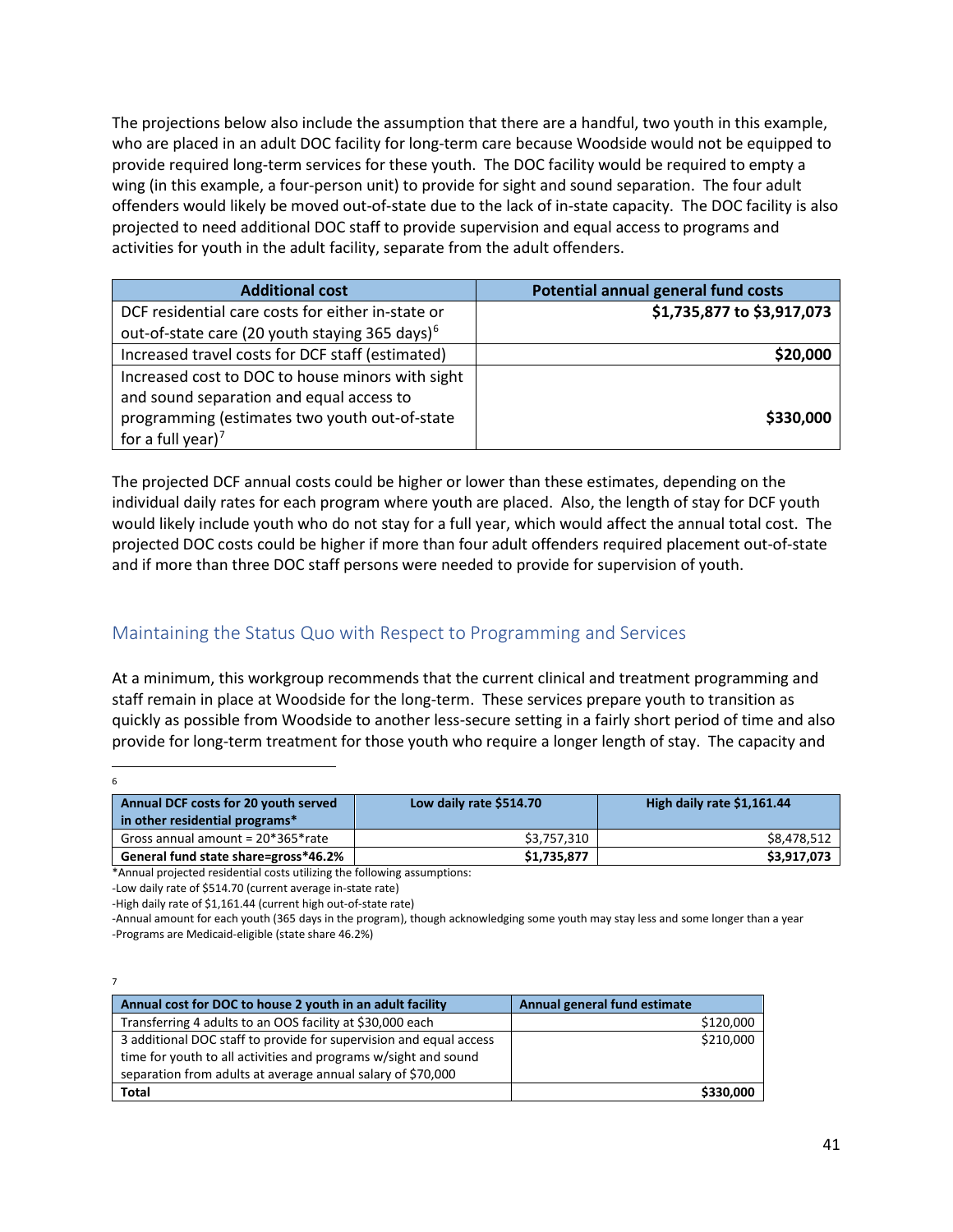size of the Woodside program could be further discussed, but we would not recommend a program any smaller than 20 total youth and recommends that we maintain the flexibility of the current capacity of 30.

### <span id="page-41-0"></span>Multi-Wing Facility for Short and Long-Term Treatment

The workgroup further recommends that the Woodside building is replaced with a multi-wing building that could accommodate varying levels of security. A new building with this flexibility and therapeutic environment could allow some youth in the juvenile delinquency system currently placed out-of-state to come back to Vermont. A new building also opens other options for DCF and DMH to serve children and youth in-state that have high acuity substance abuse, mental health or behavioral treatment needs. With a physical plant designed to support treatment, the goal would be to provide options that allow fewer youth to be placed in out-of-state residential care, far from home, family and community.

#### <span id="page-41-1"></span>**Conclusion**

We trust this information is helpful. We look forward to ongoing discussions with legislators about the future of Woodside. As a next step, we will convene a meeting with the Chairs of the House and Senate Committees on Judiciary and Appropriations, the Senate Committees on Institutions and Health and Welfare and the House Committees on Institutions and Corrections and Health and Human Services.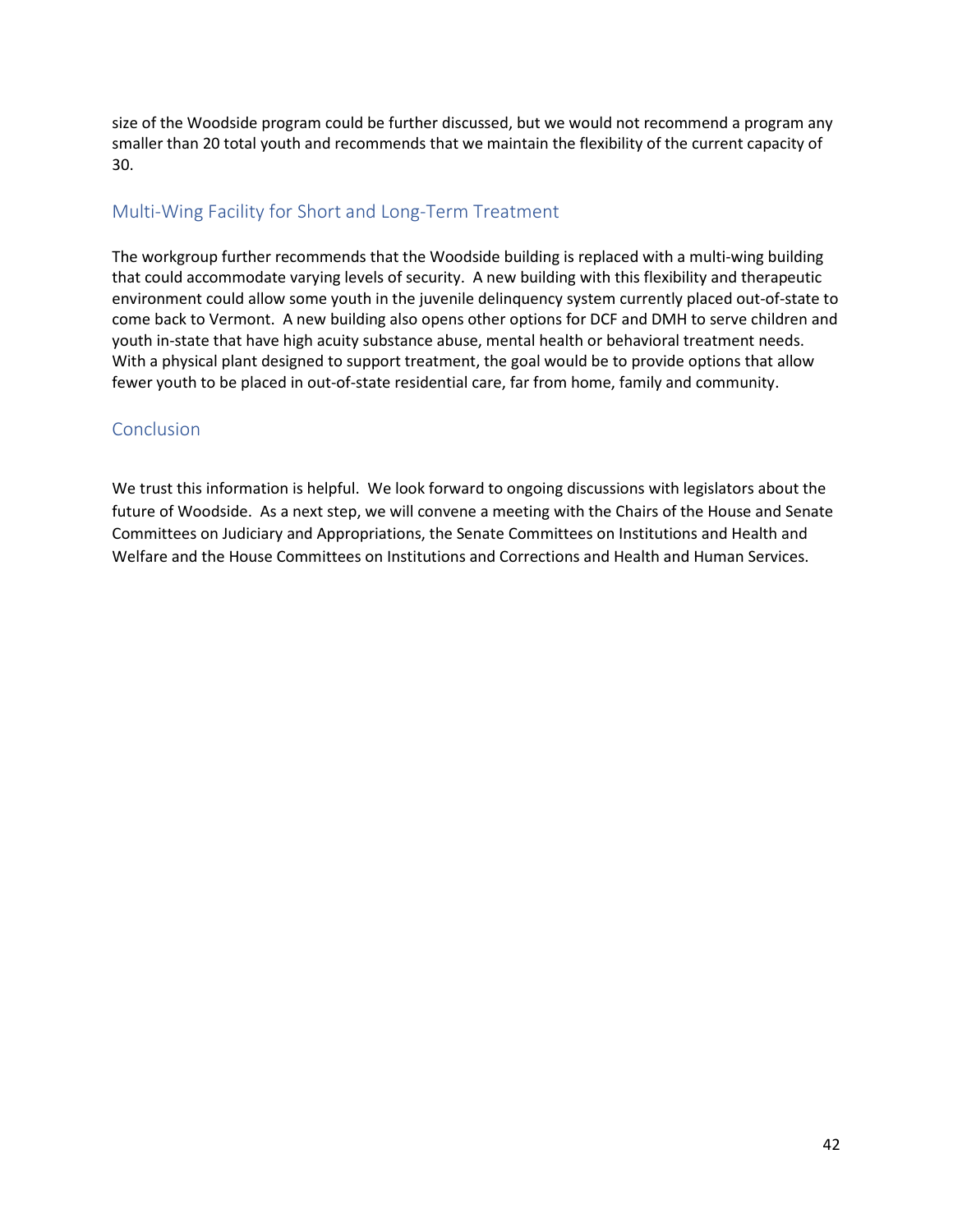# APPENDIX A

<span id="page-42-0"></span>The following table provides more detailed information for the 55 DCF youth and 5 DOC youth placed at Woodside in 2018 with lengths of stay at Woodside less than 90 days.

| <b>Stays</b><br><b>Under 90</b><br><b>Days</b> | <b>Precipitating behavior to</b><br>2018 Woodside<br>admission                                      | LOS in<br>2018   | Notes re prior placements                                                                                                                                                                                                                        | <b>Transition after Woodside, if</b><br>applicable                                                                                                                             |  |  |
|------------------------------------------------|-----------------------------------------------------------------------------------------------------|------------------|--------------------------------------------------------------------------------------------------------------------------------------------------------------------------------------------------------------------------------------------------|--------------------------------------------------------------------------------------------------------------------------------------------------------------------------------|--|--|
| Less than 30 days                              |                                                                                                     |                  |                                                                                                                                                                                                                                                  |                                                                                                                                                                                |  |  |
| Youth 1                                        | Domestic assault                                                                                    | 3                | Woodside was first placement.                                                                                                                                                                                                                    | Short term in-state residential                                                                                                                                                |  |  |
|                                                |                                                                                                     |                  |                                                                                                                                                                                                                                                  | care, then home.                                                                                                                                                               |  |  |
| Youth 2                                        | Property damage                                                                                     | $\overline{7}$   | Woodside was first placement.                                                                                                                                                                                                                    | Short term in-state residential care<br>then substance abuse treatment<br>program.                                                                                             |  |  |
| Youth 3                                        | Simple assault on law<br>enforcement officer and<br>medical personnel with<br>fluids/ran from court | $\mathbf{1}$     | Woodside was first placement<br>for 2nd custody episode in<br>2017, with 2 week stay.<br>Second placement at<br>Woodside in 2018 at age 16,<br>stayed just one day.                                                                              | Two brief stays at in-state<br>residential care and 1 in foster<br>care. Returned to Woodside.<br>Placed in out-of-state residential<br>care for 1 year then returned<br>home. |  |  |
| Youth 4                                        | Assault                                                                                             | 4                | Woodside was first placement<br>for 2nd custody episode in<br>2018.                                                                                                                                                                              | Short-term in-state residential<br>care, then home.                                                                                                                            |  |  |
| Youth 5                                        | Domestic assault                                                                                    | $\boldsymbol{9}$ | Multiple placements before<br>placement at Woodside in<br>2018 at nearly age 18,<br>including residential substance<br>abuse program, psychiatric<br>treatment center, residential<br>care in and out-of-state, and<br>specialized foster care.  | Home                                                                                                                                                                           |  |  |
| Youth 6                                        | Property damage, theft,<br>substance abuse                                                          | 8                | Before 2018 placement at<br>Woodside, placed in multiple<br>out-of-state residential<br>programs. Three placements<br>at Woodside, including one of<br>9 months. Placed in<br>specialized foster care with<br>one return to Woodside in<br>2018. | Short term in-state residential<br>care, Brattleboro Retreat. Now in<br>specialized foster care.                                                                               |  |  |
| Youth 7                                        | Assault and runaway                                                                                 | 3                | Three placements in short-<br>term in-state residential care;<br>two previous stays at<br>Woodside.                                                                                                                                              | Out of state residential care, then<br>home.                                                                                                                                   |  |  |
| Youth 8                                        | Domestic Assault                                                                                    | 3                | Placed in foster care. After<br>assaulting foster parent,<br>placed at Woodside at age 14.                                                                                                                                                       | In-state residential care, then out-<br>of-state residential care.                                                                                                             |  |  |
| Youth 9                                        | Drug Abuse                                                                                          | 10               | DOC youth<br>Woodside was first placement<br>when violated parole. Three<br>previous stays at Woodside<br>during previous DCF custody<br>episode.                                                                                                | Home                                                                                                                                                                           |  |  |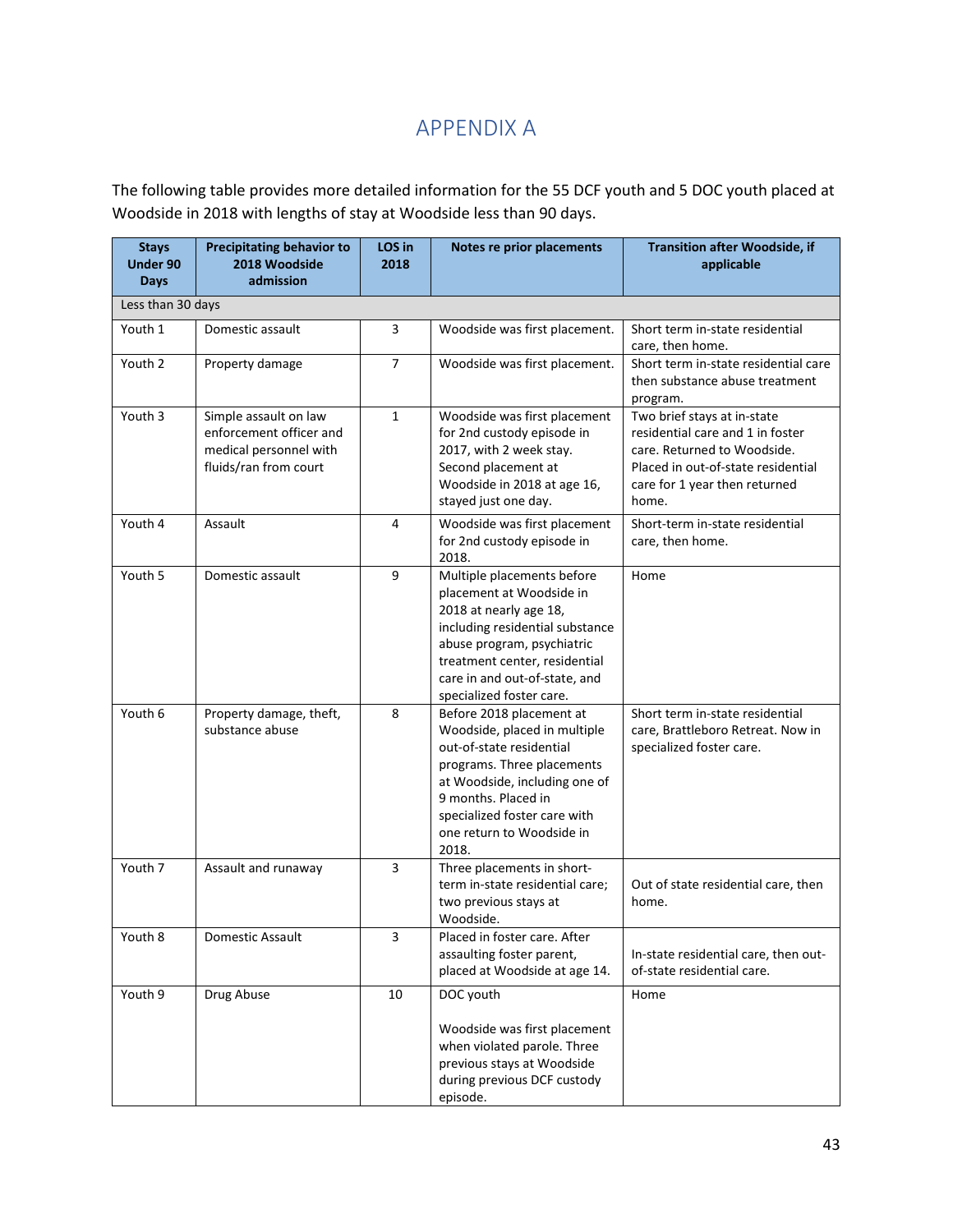| <b>Stays</b><br><b>Under 90</b><br><b>Days</b> | <b>Precipitating behavior to</b><br>2018 Woodside<br>admission                                   | LOS in<br>2018 | Notes re prior placements                                                                                                                                                                         | <b>Transition after Woodside, if</b><br>applicable           |
|------------------------------------------------|--------------------------------------------------------------------------------------------------|----------------|---------------------------------------------------------------------------------------------------------------------------------------------------------------------------------------------------|--------------------------------------------------------------|
| Youth 10                                       | Data not available at time<br>of report                                                          | 8              | Data not available at time of<br>report                                                                                                                                                           | Data not available at time of<br>report                      |
| Youth 11                                       | Assault on a police officer                                                                      | 4              | Multiple stays at Brattleboro<br>Retreat and other mental<br>health facilities.                                                                                                                   | In-state residential care since Jul<br>2018.                 |
| Youth 12                                       | Operating w/o owner's<br>consent                                                                 | $\mathbf{1}$   | Woodside was first placement<br>in third DCF custody episode.                                                                                                                                     | Home                                                         |
| Youth 13                                       | Assault on a police officer                                                                      | 5              | Before coming to Woodside,<br>was at Brattleboro Retreat.<br>Failed attempt at in-state<br>residential program.                                                                                   | <b>Brattleboro Retreat</b>                                   |
| Youth 14                                       | Unlawful trespass                                                                                | 3,4            | Two stays at Woodside in<br>2018, both from home.                                                                                                                                                 | Brattleboro Retreat, in-state<br>residential care. Now home. |
| Youth 15                                       | Assault/violation of<br>Conditions                                                               | $\mathbf 1$    | Woodside was first placement.                                                                                                                                                                     | Went home, came back into DCF<br>custody. Now home again.    |
| Youth 16                                       | First degree aggravated<br>assault                                                               | $\overline{7}$ | Woodside was first placement.                                                                                                                                                                     | Relative                                                     |
| Youth 17                                       | Operating without<br>owner's consent                                                             | 8              | Four previous stays at<br>Woodside, placement in-state<br>and out-of-state residential<br>care, returning to Woodside<br>from those settings, last time<br>at near age 18.                        | Short-term in-state residential<br>care. Turned 18.          |
| Youth 18                                       | Assault                                                                                          | $\overline{2}$ | Woodside was first placement.                                                                                                                                                                     | Short term in-state residential<br>care, then home.          |
| Youth 19                                       | Disorderly<br>conduct/assault on a law<br>enforcement officer/<br>aggravated domestic<br>assault | $\overline{2}$ | Woodside was first placement<br>in second DCF custody<br>episode.                                                                                                                                 | Short term in-state residential<br>care, then foster home.   |
| Youth 20                                       | Domestic Assault x 2                                                                             | 5              | Two DCF custody episodes,<br>both with Woodside as first<br>placement.                                                                                                                            | Home                                                         |
| Youth 21                                       | Assault                                                                                          | 6              | Multiple foster homes,<br>Brattleboro Retreat, in-state<br>residential care. Five stays at<br>Woodside due to aggressive<br>behavior in placement. Last<br>placement at Woodside at age<br>171/2. | Home at age 18                                               |
| Youth 22                                       | Aggravated assault                                                                               | 9              | Woodside was first placement.                                                                                                                                                                     | Short term in-state residential<br>care, then home.          |
| Youth 23                                       | Violation of<br>probation/unlawful<br>mischief                                                   | $\overline{7}$ | Woodside was first placement.                                                                                                                                                                     | Short term in-state residential<br>care, then home.          |
| Youth 24                                       | Aggravated domestic<br>assault, assault on law<br>enforcement officer                            | 4              | DOC Custody                                                                                                                                                                                       |                                                              |
| Youth 25                                       | Unlawful restraint, 2nd<br>degree                                                                | $\overline{2}$ | DOC Custody                                                                                                                                                                                       |                                                              |
| Youth 26                                       | Domestic assault                                                                                 | 6              | Woodside was first placement.                                                                                                                                                                     | Short term in-state residential<br>care, then home.          |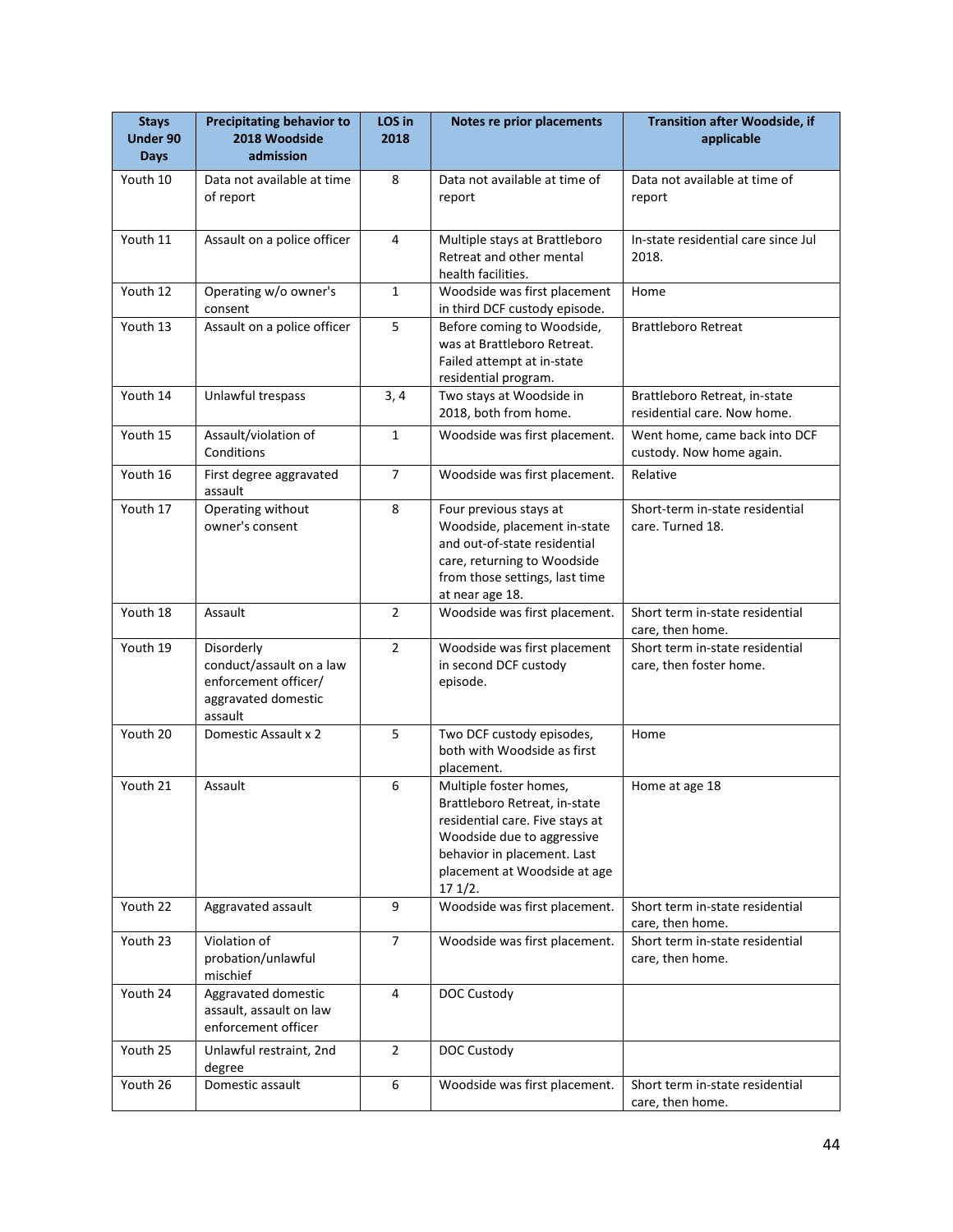| <b>Stays</b><br><b>Under 90</b><br><b>Days</b> | <b>Precipitating behavior to</b><br>2018 Woodside<br>admission                        | LOS in<br>2018 | Notes re prior placements                                                                                                                                                             | <b>Transition after Woodside, if</b><br>applicable                                                                         |
|------------------------------------------------|---------------------------------------------------------------------------------------|----------------|---------------------------------------------------------------------------------------------------------------------------------------------------------------------------------------|----------------------------------------------------------------------------------------------------------------------------|
| Youth 27                                       | Felony obstruction of<br>justice, disorderly<br>conduct, simple assault               | $\overline{2}$ | Woodside was first placement<br>in 4th DCF custody episode.                                                                                                                           | Short term in-state residential<br>care, then relative.                                                                    |
| Youth 28                                       | Domestic Assault                                                                      | $\overline{2}$ | Woodside was first placement.                                                                                                                                                         | Short term in-state residential<br>care, then home.                                                                        |
| Youth 29                                       | Wanted in Colorado for<br>grand larceny                                               | $\overline{2}$ | DOC Custody                                                                                                                                                                           |                                                                                                                            |
| Youth 30                                       | Simple assault,<br>runaway/assault at<br>residential program                          | 3,4            | Previous short stay at<br>Woodside, multiple in-state<br>residential care, substance<br>abuse treatment facility. Two<br>short stays at Woodside in<br>2018.                          | Out-of-state residential care                                                                                              |
| Youth 31                                       | Aggravated assault with a<br>weapon                                                   | 10             | Woodside was first placement.                                                                                                                                                         | Home                                                                                                                       |
| Youth 32                                       | Domestic assault                                                                      | 5              | Woodside was first placement.                                                                                                                                                         | Short term in-state residential<br>care, then home.                                                                        |
| Youth 33                                       | Assault                                                                               | $\overline{7}$ | Woodside was first placement<br>in 3rd DCF custody episode.                                                                                                                           | Relative                                                                                                                   |
| Youth 34                                       | Data not available at the<br>time of this report                                      | $\overline{2}$ | Short term in-state residential<br>care, then foster home. Came<br>to Woodside from foster<br>home.                                                                                   | In-state residential care                                                                                                  |
| Youth 35                                       | Unlawful mischief /<br>damage to property                                             | 8              | Woodside was first placement.                                                                                                                                                         | Non-hospital mental health<br>placements then out-of-state<br>residential care.                                            |
| Youth 36                                       | Aggravated assault and<br>simple assault /group<br>assault with unconscious<br>victim | $\mathbf 1$    | Six custody episodes with<br>placements in foster care and<br>in-state residential care<br>programs. Was not in DCF<br>custody 2015-2018 until just<br>before 18th birthday.          | Turned 18                                                                                                                  |
| Youth 37                                       | Domestic assault                                                                      | $\mathbf 1$    | Woodside was first placement<br>in 2nd DCF custody episode                                                                                                                            | Home                                                                                                                       |
| Youth 38                                       | False public alarm (school<br>shooting threats)                                       | 12             | Woodside was first placement.                                                                                                                                                         | Short term in-state residential<br>care, then home.                                                                        |
| Youth 39                                       | Domestic assault                                                                      | 16             | Hospital setting for one day<br>before coming to Woodside.                                                                                                                            | Short term in-state residential<br>care, then home.                                                                        |
| Youth 40                                       | Domestic assault                                                                      | 13             | Woodside was first placement<br>in 2nd custody episode.                                                                                                                               | In-state residential care                                                                                                  |
| Youth 41                                       | Reckless endangerment                                                                 | 29             | Woodside was first placement.                                                                                                                                                         | Placed back home, following 2<br>runaways, placed with other<br>parent.                                                    |
| Youth 42                                       | Aggravated assault with a<br>weapon                                                   | 16             | Woodside was first placement<br>in 2nd custody episode.                                                                                                                               | In-state residential care but<br>returned to Woodside twice from<br>that setting. Now in out-of-state<br>residential care. |
| Youth 43                                       | Disorderly conduct                                                                    | 14, 22         | During 2017 DCF custody<br>episode ran away 3 times from<br>parent and relative; short-<br>term in-state residential care<br>and stay at Woodside. In 2018,<br>two stays at Woodside, | Placed with relative, ran away,<br>turned 18.                                                                              |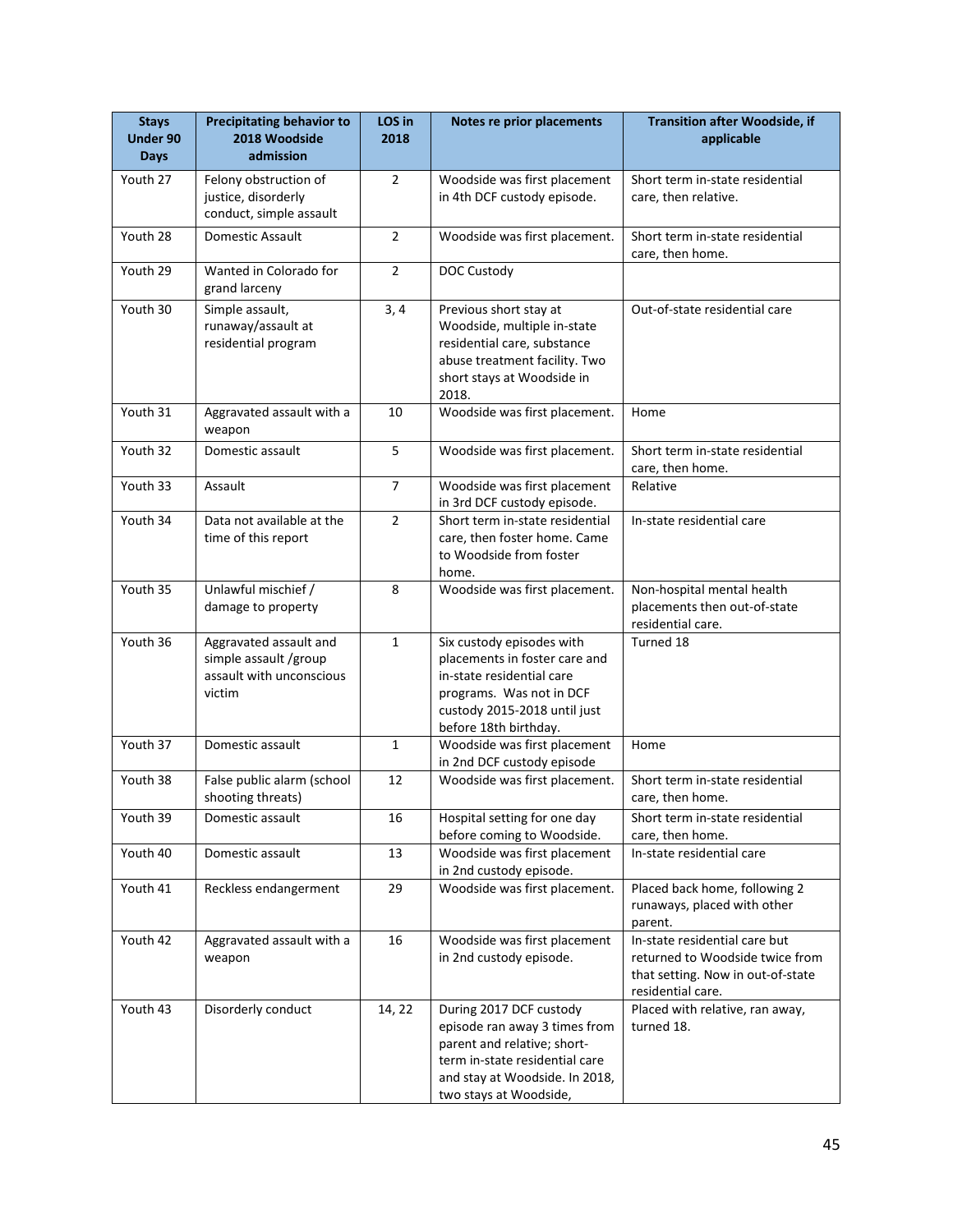| <b>Stays</b><br>Under 90<br><b>Days</b> | <b>Precipitating behavior to</b><br>2018 Woodside<br>admission                                              | LOS in<br>2018 | Notes re prior placements                                                                                                                                                                                                                                                                         | <b>Transition after Woodside, if</b><br>applicable                                                                                                                          |
|-----------------------------------------|-------------------------------------------------------------------------------------------------------------|----------------|---------------------------------------------------------------------------------------------------------------------------------------------------------------------------------------------------------------------------------------------------------------------------------------------------|-----------------------------------------------------------------------------------------------------------------------------------------------------------------------------|
|                                         |                                                                                                             |                | including following vandalism<br>in a residential setting.                                                                                                                                                                                                                                        |                                                                                                                                                                             |
| Youth 44                                | Robbery/assault/reckless<br>endangerment                                                                    | 27, 10, 6      | Woodside was first placement.                                                                                                                                                                                                                                                                     | Brattleboro Retreat. Was placed at<br>Woodside from Brattleboro<br>Retreat 3 times. Placed in out-of-<br>state residential care and then<br>returned home at age almost 19. |
| Youth 45                                | Data not available at<br>time of this report                                                                | 15             | DOC Custody                                                                                                                                                                                                                                                                                       |                                                                                                                                                                             |
| Youth 46                                | Assault and robbery                                                                                         | 17             | Woodside was first placement<br>in 4th custody episode.                                                                                                                                                                                                                                           | Residential substance abuse<br>facility then home.                                                                                                                          |
| Youth 47                                | Assaultive/property<br>destruction at in-state<br>program                                                   | 5, 29          | Previous placements at<br>Woodside and short-term and<br>long-term in-state residential<br>care. Two Woodside<br>placements in 2018.                                                                                                                                                              | Out of state residential care                                                                                                                                               |
| Youth 48                                | Assault/Domestic Assault                                                                                    | 2, 18, 8       | Woodside was first placement<br>in 2nd DCF custody episode.<br>Later returned to Woodside<br>from foster care following<br>threatening and assaultive<br>behavior in the foster home.                                                                                                             | In-state residential care, then<br>foster care. Following 2nd stay at<br>Woodside, short term in-state<br>residential care.                                                 |
| 30-89 days                              |                                                                                                             |                |                                                                                                                                                                                                                                                                                                   |                                                                                                                                                                             |
| Youth 49                                | Assault                                                                                                     | 1,61           | Woodside was first placement.<br>He returned later, again from<br>home.                                                                                                                                                                                                                           | Short term in-state residential<br>care, then home.                                                                                                                         |
| Youth 50                                | Aggravated operating<br>without owner's consent,<br>felony burglary, grand<br>larceny, unlawful<br>mischief | 51             | In DCF custody since 2013,<br>with placements in foster<br>care, in-state residential care,<br>short-term in-state residential<br>care and mental health<br>placements. Three stays at<br>Woodside. In 2018, returned<br>to Woodside from home.                                                   | Out-of-state residential care                                                                                                                                               |
| Youth 51                                | Disorderly conduct                                                                                          | 43             | Before 2018 Woodside<br>placement, had been placed at<br>Woodside, in short term in-<br>state residential care and<br>foster care.                                                                                                                                                                | Relative                                                                                                                                                                    |
| Youth 52                                | Arson/grand theft auto                                                                                      | 43             | Woodside was first placement.                                                                                                                                                                                                                                                                     | Home                                                                                                                                                                        |
| Youth 53                                | Simple assault /group<br>assault with unconscious<br>victim                                                 | 31             | Woodside was first placement.                                                                                                                                                                                                                                                                     | Home                                                                                                                                                                        |
| Youth 54                                | Assault on hospital<br>staff/assault on foster<br>parent                                                    | 33, 7          | Previous stays in in-state<br>residential care, foster care,<br>Brattleboro Retreat. Placed at<br>Woodside in 2018 after<br>assaulting staff at Brattleboro<br>Retreat. No other residential<br>program (in-state or out)<br>would accept due to frequent<br>aggression and acute<br>suicidality. | In-state residential care, foster<br>care, Brattleboro Retreat.<br>Following 2nd stay, placed with<br>family/relative with high fidelity<br>wraparound services.            |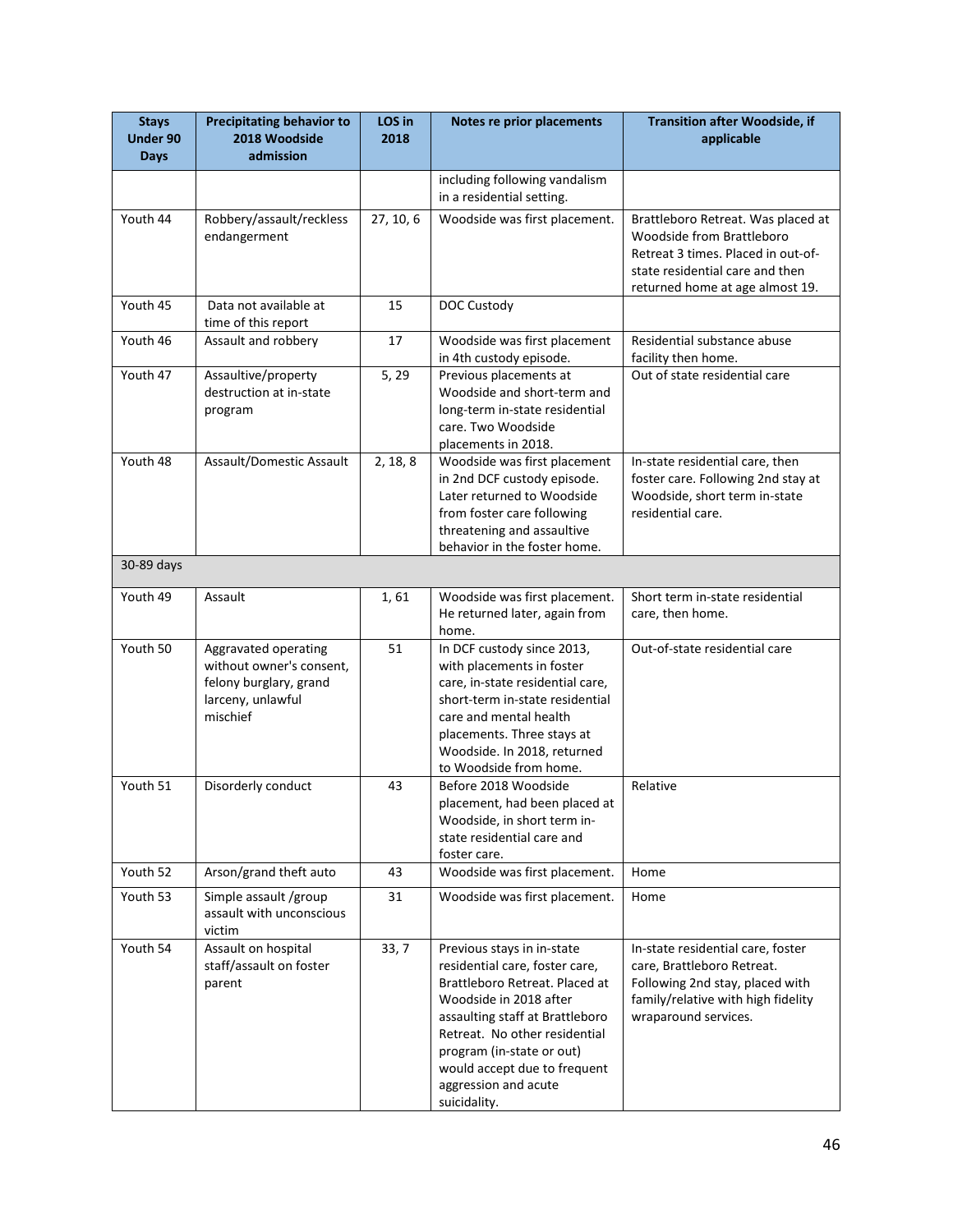| <b>Stays</b><br><b>Under 90</b><br><b>Days</b> | <b>Precipitating behavior to</b><br>2018 Woodside<br>admission  | LOS in<br>2018       | Notes re prior placements                                                                                                                                                                                                                                                                                                                                                                                                                                                                                                                                                           | <b>Transition after Woodside, if</b><br>applicable                                                                                    |
|------------------------------------------------|-----------------------------------------------------------------|----------------------|-------------------------------------------------------------------------------------------------------------------------------------------------------------------------------------------------------------------------------------------------------------------------------------------------------------------------------------------------------------------------------------------------------------------------------------------------------------------------------------------------------------------------------------------------------------------------------------|---------------------------------------------------------------------------------------------------------------------------------------|
| Youth 55                                       | Aggressive/threatening<br>behavior                              | 4, 4, 3,<br>13, 49   | Five stays at Woodside in<br>2018. Placements in-state<br>residential care, including<br>substance abuse treatment<br>facility and out- of-state<br>residential care. Woodside<br>precipitated by aggressive<br>behavior in placement. While<br>not in placement, almost died<br>from overdose. Returned to<br>Woodside late in 2018<br>following property destruction<br>and assault on residential staff<br>and peers. Stayed several<br>months and successfully<br>stabilized.                                                                                                   | Out-of-state residential care                                                                                                         |
| Youth 56                                       | Domestic assault and<br>interference with<br>emergency services | 30                   | Woodside was first placement.                                                                                                                                                                                                                                                                                                                                                                                                                                                                                                                                                       | Home                                                                                                                                  |
| Youth 57                                       | Aggressive/threatening<br>behavior                              | 5, 7, 15,<br>34, 25, | Woodside was first placement.<br>Screened as needing<br>psychiatric hospitalization, but<br>Brattleboro Retreat declined<br>admission due to dangerous<br>and violent behavior.<br>Following 1st placement at<br>Woodside, placed in short-<br>term in-state residential care.<br>Three more short stays at<br>Woodside. Two multiple day<br>stays in a hospital ED due to<br>mental health emergencies.<br>During last stay at Woodside<br>at age 17.8, multiple staff<br>assaults. Reduced self-harm<br>to zero while at Woodside<br>through the use of alternative<br>therapies. | Discharged by court near age 18,<br>returned home, shortly thereafter<br>was admitted to hospital for life-<br>threatening self-harm. |
| Youth 58                                       | Domestic assault                                                | 78                   | Woodside was first placement.<br>All available programs (in-<br>state and out) decline due to<br>\$30,000 in property damage<br>at prior placement, staff and<br>peer assaults, threats of death<br>to parents and others and<br>level of psychiatric need.<br><b>Brattleboro Retreat declined</b><br>admission due to level of<br>violence. Staff assault at<br>Woodside. Now stabilizing at<br>Woodside.                                                                                                                                                                          |                                                                                                                                       |